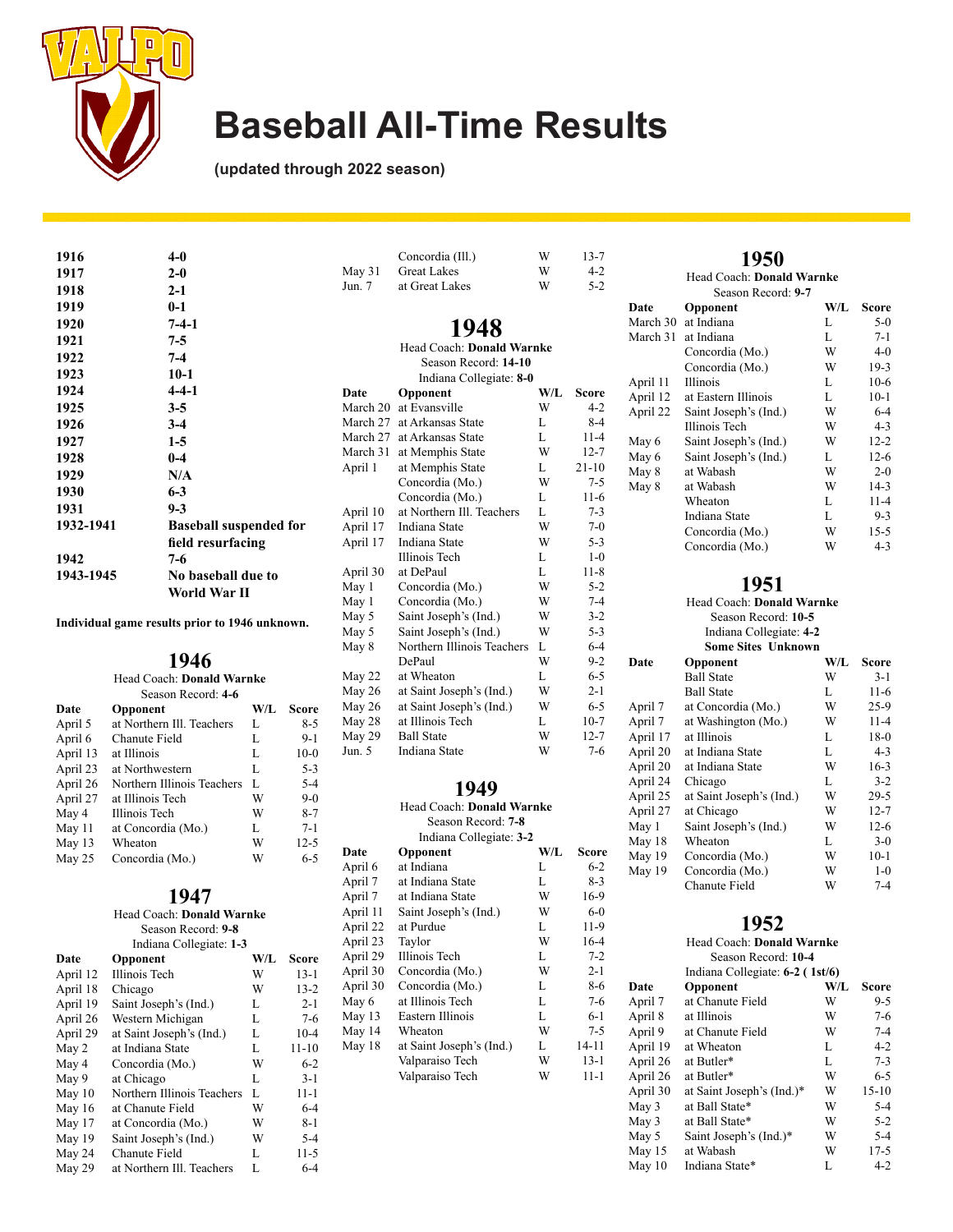

**(updated through 2022 season)**

| May 10 Indiana State* | w | $4 - 3$ |
|-----------------------|---|---------|
| May 17 Wabash         |   | $3 - 2$ |
|                       |   |         |

\* - Indiana Collegiate Conference game

| 1953                      |  |
|---------------------------|--|
| Head Coach: Donald Warnke |  |

| Season Record: 8-6                        |                           |     |          |
|-------------------------------------------|---------------------------|-----|----------|
| Indiana Collegiate: 7-1 (1st/6)           |                           |     |          |
| Date                                      | Opponent                  | W/L | Score    |
| April 11                                  | at DePauw                 | L   | $10-5$   |
| April 14                                  | at Manchester             | W   | $9-2$    |
| April 17                                  | at Indiana State*         | W   | $7 - 5$  |
| April 17                                  | at Indiana State*         | W   | $3-0$    |
| April 21                                  | Wisconsin                 | L   | $7 - 5$  |
| April 22                                  | at Wabash                 | L   | $4 - 3$  |
| April 24                                  | at Wheaton                | L   | $4 - 3$  |
| April 27                                  | Wabash                    | L   | $4 - 1$  |
| May 4                                     | Saint Joseph's (Ind.)*    | W   | $10-5$   |
| May 9                                     | Butler*                   | W!  | $9-0$    |
| May 9                                     | Butler*                   | W   | $4 - 1$  |
| May 12                                    | at Saint Joseph's (Ind.)* | L   | $12 - 5$ |
| May $16$                                  | Ball State*               | W   | $6 - 3$  |
| May 16                                    | Ball State*               | W   | 8-6      |
| *<br>- Indiana Collegiate Conference game |                           |     |          |

! - Game forfeited to Valpo

### **1954**

|                  | Head Coach: Emory G. Bauer                         |     |          |
|------------------|----------------------------------------------------|-----|----------|
|                  | Season Record: 5-7                                 |     |          |
|                  | Indiana Collegiate: 5-5 (3rd/7)                    |     |          |
| Date             | Opponent                                           | W/L | Score    |
| April 7          | at Illinois                                        | L   | $2 - 1$  |
| April 8          | Manchester                                         | L   | 5-0      |
| April 24         | at Ball State*                                     | L   | $9 - 5$  |
| April 24         | at Ball State*                                     | W   | $11-3$   |
| April 29         | at Butler*                                         | L   | $6 - 3$  |
| April 29         | at Butler*                                         | W   | $5 - 3$  |
| Max <sub>1</sub> | $\mathsf{D}_{\mathsf{P}}\mathsf{D}_{\mathsf{Q}11}$ | W   | $Q_{-}Q$ |

| April 24 | at Ball State*            | W | 11-3    |
|----------|---------------------------|---|---------|
| April 29 | at Butler*                | L | $6 - 3$ |
| April 29 | at Butler*                | W | $5 - 3$ |
| May 1    | DePauw*                   | W | $9 - 8$ |
| May 4    | at Saint Joseph's (Ind.)* | W | $5 - 3$ |
| May 4    | at Saint Joseph's (Ind.)* | L | $6-0$   |
| May 15   | Indiana State*            | L | $2 - 1$ |
| May 15   | Indiana State*            | L | $11-5$  |
| May 17   | at DePauw*                | W | $7 - 1$ |

\* - Indiana Collegiate Conference game

## **1955**

|          | Head Coach: Emory G. Bauer      |     |              |
|----------|---------------------------------|-----|--------------|
|          | Season Record: 8-2              |     |              |
|          | Indiana Collegiate: 7-1 (1st/7) |     |              |
| Date     | Opponent                        | W/L | <b>Score</b> |
| April 18 | at DePauw*                      | W   | $3-1$        |
| April 19 | at Illinois                     | L   | $8 - 4$      |
| April 30 | Ball State*                     | W   | $5 - 2$      |
| April 30 | Ball State*                     | L   | $5 - 2$      |
| May 4    | at Saint Joseph's (Ind.)*       | W   | $2 - 1$      |
| May $10$ | at Saint Joseph's (Ind.)*       | W   | $8 - 1$      |
| May 14   | at Butler*                      | W   | $1 - 0$      |
| May 14   | at Butler*                      | W   | $7 - 4$      |
| May 18   | at DePauw*                      | W   | 9-8          |
|          | Wabash                          | W   | $5 - 2$      |

|  |  | * - Indiana Collegiate Conference game |  |
|--|--|----------------------------------------|--|
|--|--|----------------------------------------|--|

### **1956**

| Head Coach: Emory G. Bauer |                                      |     |         |
|----------------------------|--------------------------------------|-----|---------|
| Season Record: 11-4        |                                      |     |         |
|                            | Indiana Collegiate: 8-0 (1st/7)      |     |         |
| Date                       | Opponent                             | W/L | Score   |
| April 10                   | Manchester                           | W   | $10-3$  |
| April 14                   | Illinois                             | W   | $5 - 4$ |
| April 14                   | Illinois                             | L   | $10-3$  |
| April 17                   | at Purdue                            | L   | $9 - 7$ |
| April 21                   | DePauw*                              | W   | $10-2$  |
| April 21                   | DePauw*                              | W   | $5-0$   |
| April 24                   | at Saint Joseph's (Ind.)*            | W   | $5 - 1$ |
| May 1                      | Saint Joseph's (Ind.)*               | W   | $9 - 3$ |
| May 8                      | Chicago                              | W   | $12-0$  |
| May 12                     | at Butler*                           | W   | $6 - 3$ |
| May 12                     | at Butler*                           | W   | $6-0$   |
| May 14                     | at Chicago                           | L   | $4 - 3$ |
| May 18                     | Evansville*                          | W   | $4 - 3$ |
| May 18                     | Evansville*                          | W   | 8-1     |
| May 19                     | at Wabash                            | L   | $5-4$   |
| *                          | - Indiana Collegiate Conference game |     |         |

Indiana Collegiate Conference game

#### **1957**

Head Coach: **Emory G. Bauer**

|                                 | Season Record: 3-6        |     |         |
|---------------------------------|---------------------------|-----|---------|
| Indiana Collegiate: 3-5 (5th/7) |                           |     |         |
| Date                            | Opponent                  | W/L | Score   |
| April 12                        | at Illinois               | L   | $8-2$   |
| April 24                        | at Evansville*            | L   | $3-1$   |
| April 24                        | at Evansville*            | L   | $1 - 0$ |
| May 1                           | at Saint Joseph's (Ind.)* | W   | $2 - 1$ |
| May 4                           | at Indiana State*         | L   | $5 - 3$ |
| May 4                           | at Indiana State*         | W   | $6-1$   |
| May 7                           | at DePauw*                | L   | 4-1     |
| May 7                           | at DePauw*                | L   | $6-1$   |
| May 15                          | Saint Joseph's (Ind.)*    | W   | $3-0$   |

#### **1958**

\* - Indiana Collegiate Conference game

May 15 Saint Joseph's (Ind.)\*

|          | <b>Head Coach: Emory G. Bauer</b> |     |              |
|----------|-----------------------------------|-----|--------------|
|          | <b>Season Record: 14-5</b>        |     |              |
|          | Indiana Collegiate: 9-3 (2nd/7)   |     |              |
| Date     | Opponent                          | W/L | <b>Score</b> |
| April 8  | at Manchester                     | W   | $8 - 5$      |
| April 8  | at Manchester                     | W   | $5 - 4$      |
| April 12 | at Indiana State*                 | L   | $2 - 0$      |
| April 12 | at Indiana State*                 | L   | $3-1$        |
| April 16 | Illinois                          | L   | $12 - 3$     |
| April 19 | Butler*                           | W   | $9-1$        |
| April 19 | Butler*                           | W   | $6 - 5$      |
| April 22 | Chicago                           | W   | $16-1$       |
| May 3    | Ball State*                       | W   | $3 - 2$      |
| May 3    | Ball State*                       | W   | $8-0$        |
| May 6    | Purdue                            | W   | $8 - 5$      |
| May 10   | at DePauw*                        | W   | $7 - 2$      |
| May 10   | at DePauw*                        | W   | $6 - 2$      |
| May 17   | Evansville*                       | W   | $3 - 1$      |
| May 17   | Evansville*                       | W   | $6 - 3$      |

| May 19 | at Notre Dame                          | W | $15 - 13$ |
|--------|----------------------------------------|---|-----------|
| May 28 | vs. Notre Dame!                        | W | $2-0$     |
| May 29 | at Western Michigan!                   | L | $24-1$    |
| May 30 | vs. Notre Dame!                        | L | $10 - 4$  |
|        | * - Indiana Collegiate Conference game |   |           |
|        | ! - NCAA University Division Playoffs  |   |           |

(Kalamazoo, Mich.)

## **1959**

| Head Coach: Emory G. Bauer         |                                      |     |          |  |
|------------------------------------|--------------------------------------|-----|----------|--|
| Season Record: 12-7                |                                      |     |          |  |
|                                    | Indiana Collegiate: 10-2 (1st/7)     |     |          |  |
| Date                               | Opponent                             | W/L | Score    |  |
| April 2                            | Washington (Mo.)                     | L   | $5 - 1$  |  |
| April 4                            | at Evansville*                       | W   | $11 - 4$ |  |
| April 4                            | at Evansville*                       | L   | $9 - 7$  |  |
| April 7                            | Manchester                           | W   | $4 - 1$  |  |
| April 11                           | Indiana State*                       | W   | $11-3$   |  |
| April 11                           | Indiana State*                       | W   | $6-0$    |  |
| April 18                           | at Butler*                           | W   | 4-1      |  |
| April 18                           | at Butler*                           | W   | $6 - 4$  |  |
| April 25                           | Saint Joseph's (Ind.)*               | W   | $9 - 4$  |  |
| April 25                           | Saint Joseph's (Ind.)*               | W   | $5 - 3$  |  |
| May 2                              | at Ball State*                       | W   | $6 - 1$  |  |
| May 2                              | at Ball State*                       | L   | $8-2$    |  |
| May 5                              | at Purdue                            | L   | 4-2      |  |
| May 9                              | DePauw*                              | W   | $8 - 4$  |  |
| May 9                              | $DePauw*$                            | W   | $7 - 3$  |  |
| May 12                             | at Chicago                           | W   | $9 - 7$  |  |
| May 18                             | Notre Dame                           | L   | 5-9      |  |
| June 9                             | vs. Union (Ky.)!                     | L   | $7-6$    |  |
| June 10                            | at Wittenberg!                       | L   | $7 - 1$  |  |
| *                                  | - Indiana Collegiate Conference game |     |          |  |
| ! - NCAA College Division Playoffs |                                      |     |          |  |

(Springfield, Ohio)

### **1960**

#### Head Coach: **Emory G. Bauer** Season Record: **11-4**

| Indiana Collegiate: 9-1 (1st/7) |                                        |     |          |
|---------------------------------|----------------------------------------|-----|----------|
| Date                            | Opponent                               | W/L | Score    |
| April 2                         | at Illinois                            | L   | $2 - 1$  |
| April 2                         | at Illinois                            | L   | $14-1$   |
| April 5                         | at Manchester                          | W   | $11-0$   |
| April 8                         | at Indiana State*                      | W   | $5 - 2$  |
| April 8                         | at Indiana State*                      | L   | 9-1      |
| April 23                        | at Saint Joseph's (Ind.)*              | W   | $22-9$   |
| April 23                        | at Saint Joseph's (Ind.)*              | W   | $4-1$    |
| April 26                        | at Wheaton                             | W   | 5-4      |
| May 2                           | Ball State*                            | W   | $8 - 7$  |
| May 2                           | Ball State*                            | W   | $5 - 3$  |
| May 3                           | Purdue                                 | L   | $11 - 5$ |
| May 14                          | Evansville*                            | W   | 14-3     |
| May 14                          | Evansville*                            | W   | 8-2      |
| May 17                          | Butler*                                | W!  | $9-0$    |
| May 17                          | Butler*                                | W!  | $7-0$    |
|                                 | * - Indiana Collegiate Conference game |     |          |
|                                 | ! - Game forfeited to Valpo            |     |          |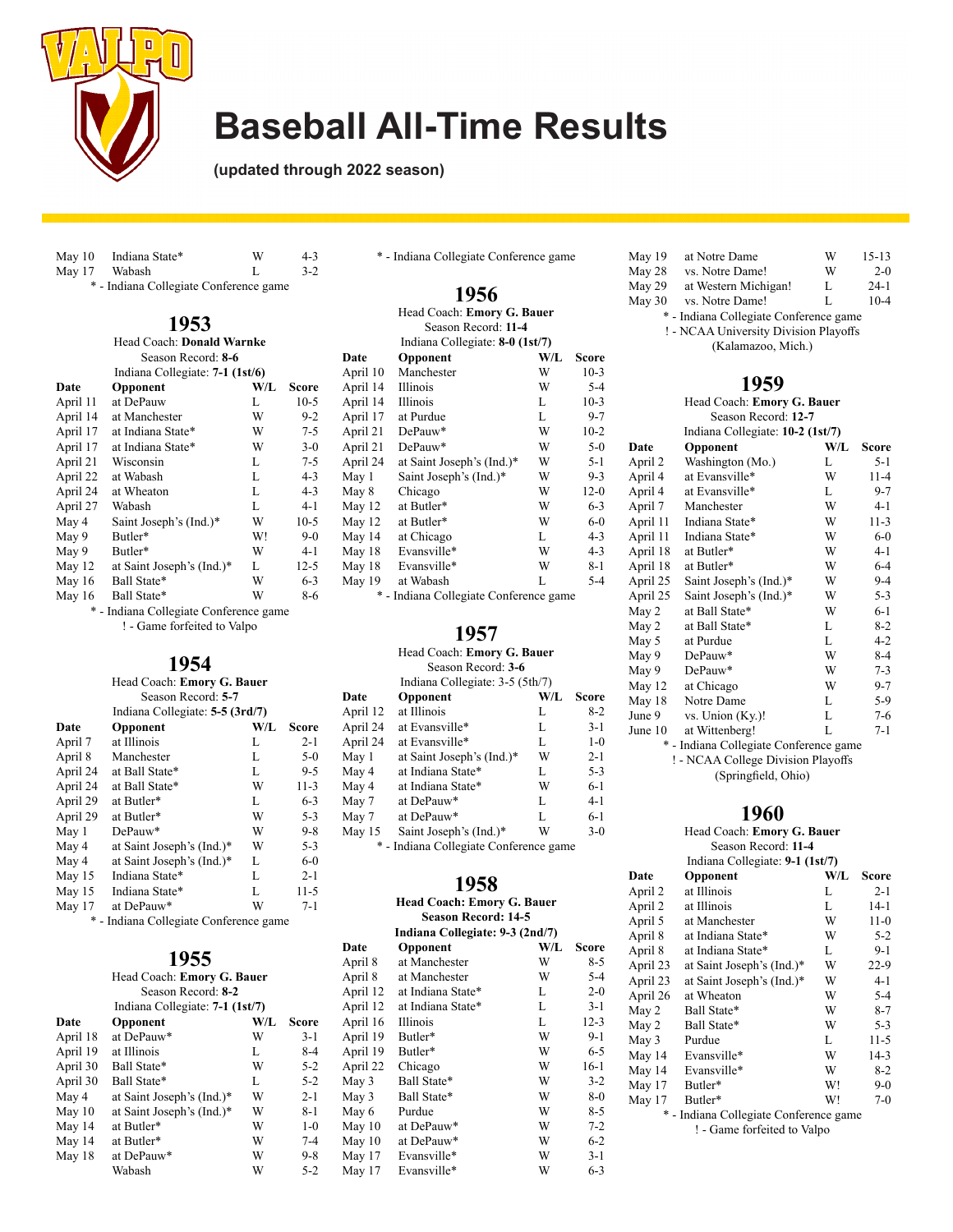

**(updated through 2022 season)**

|                            | 1961                            |     |          |
|----------------------------|---------------------------------|-----|----------|
| Head Coach: Emory G. Bauer |                                 |     |          |
|                            | Season Record: 10-7             |     |          |
|                            | Indiana Collegiate: 6-3 (2nd/7) |     |          |
| Date                       | Opponent                        | W/L | Score    |
| March 28                   | at Union (Tenn.)                | L   | $8-2$    |
| March 29                   | at Union (Tenn.)                | L   | $15 - 8$ |
| April 4                    | Manchester                      | W   | $24-0$   |
| April 8                    | Indiana State*                  | W   | $10-1$   |
| April 8                    | Indiana State*                  | W   | $2 - 1$  |
| April 15                   | at Butler*                      | W   | $1 - 0$  |
| April 15                   | at Butler*                      | L   | $3-2$    |
| April 29                   | at Ball State*                  | L   | $7 - 2$  |
| April 29                   | at Ball State*                  | L   | $2 - 0$  |
| May 2                      | at Purdue                       | W   | $4 - 1$  |
| May 6                      | DePauw*                         | W   | $6 - 4$  |
| May 9                      | at Chicago                      | W   | $5-0$    |
| May 14                     | Old Timers                      | W   | $12 - 1$ |
| May 15                     | at Notre Dame                   | L   | $11 - 2$ |
| May 16                     | Illinois                        | L   | $9-3$    |
| May 22                     | at Evansville*                  | W   | $12 - 2$ |
| May 22                     | at Evansville*                  | W   | $6 - 2$  |

\* - Indiana Collegiate Conference game

## **1962**

|          | Head Coach: Emory G. Bauer      |     |         |
|----------|---------------------------------|-----|---------|
|          | Season Record: 12-8             |     |         |
|          | Indiana Collegiate: 7-5 (3rd/7) |     |         |
| Date     | Opponent                        | W/L | Score   |
| April 3  | at Manchester                   | W   | $14-0$  |
| April 7  | at Indiana State*               | L   | $5-0$   |
| April 7  | at Indiana State*               | L   | $4 - 3$ |
| April 10 | at Illinois                     | L   | $6 - 0$ |
| April 14 | Butler*                         | W   | $4 - 0$ |
| April 14 | Butler*                         | W   | $9-6$   |
| April 25 | Wheaton                         | W   | $5 - 4$ |
| April 28 | at Saint Joseph's (Ind.)*       | W   | $1-0$   |
| April 28 | at Saint Joseph's (Ind.)*       | L   | $8 - 3$ |
| May 1    | Purdue                          | L   | $13-6$  |
| May 5    | Ball State*                     | W   | $10-8$  |
| May 5    | Ball State*                     | L   | $4 - 2$ |
| May 8    | Chicago                         | W   | 18-6    |
| May 12   | at DePauw*                      | W   | $5 - 2$ |
| May 12   | at DePauw*                      | L   | $3-0$   |
| May 15   | Notre Dame                      | L   | $4 - 3$ |
| May 19   | Evansville*                     | W   | $10-5$  |
| May 19   | Evansville*                     | W   | $10-0$  |
| June 1   | Hiram (Ohio)!                   | W   | $3 - 0$ |
| June 2   | Kentucky Wesleyan!              | W   | $5 - 1$ |
|          | 11. CII. CC                     |     |         |

- Indiana Collegiate Conference game ! - NCAA College Division Playoffs

(Valparaiso, Ind.)

|         | Head Coach: Emory G. Bauer       |     |              |
|---------|----------------------------------|-----|--------------|
|         | Season Record: 14-8              |     |              |
|         | Indiana Collegiate: 10-2 (1st/7) |     |              |
| Date    | <b>Opponent</b>                  | W/L | <b>Score</b> |
| April 2 | Manchester                       | L   | $5-2$        |
| April 6 | Indiana State*                   | W   | $13 - 1$     |

| April 9  | at Union (Tenn.)                       | L | $9-2$    |
|----------|----------------------------------------|---|----------|
| April 9  | at Union (Tenn.)                       | W | $5 - 3$  |
| April 11 | at Lambuth                             | W | $16-4$   |
| April 17 | Illinois                               | W | $5 - 4$  |
| April 20 | at Butler*                             | W | $3 - 0$  |
| April 20 | at Butler*                             | W | $6 - 3$  |
| April 27 | Saint Joseph's (Ind.)*                 | W | $13 - 7$ |
| April 27 | Saint Joseph's (Ind.)*                 | W | $4 - 3$  |
| May 4    | at Ball State*                         | W | $4 - 3$  |
| May 4    | at Ball State*                         | L | $13-0$   |
| May 8    | at Chicago                             | L | $8 - 7$  |
| May 11   | DePauw*                                | W | $4 - 1$  |
| May 11   | DePauw*                                | L | $4 - 2$  |
| May 14   | at Notre Dame                          | L | $11 - 4$ |
| May 18   | at Evansville*                         | W | $6 - 3$  |
| May 18   | at Evansville*                         | W | $11-0$   |
| May 21   | at Notre Dame                          | W | $13 - 4$ |
| May 30   | at Illinois!                           | L | $13 - 2$ |
| May 31   | vs. Notre Dame!                        | L | $5 - 3$  |
|          | * - Indiana Collegiate Conference game |   |          |
|          |                                        |   |          |

<sup>! -</sup> NCAA University Division Playoffs (Champaign, Ill.)

### **1964**

|          | Head Coach: Emory G. Bauer          |     |          |
|----------|-------------------------------------|-----|----------|
|          | Season Record: 11-9-1               |     |          |
|          | Indiana Collegiate: 8-3-1 (t-1st/7) |     |          |
| Date     | Opponent                            | W/L | Score    |
| March 23 | at Union (Tenn.)                    | L   | $9 - 2$  |
| March 24 | at Union (Tenn.)                    | L   | $2 - 1$  |
| March 27 | at Rollins                          | L   | $12 - 4$ |
| April 8  | at Manchester                       | W   | $10-2$   |
| April 11 | at Indiana State*                   | W   | $6 - 5$  |
| April 11 | at Indiana State*                   | T   | $1 - 1$  |
| April 14 | at Illinois                         | L   | 15-11    |
| April 18 | Butler*                             | W   | $7 - 3$  |
| April 18 | Butler*                             | W   | $5-0$    |
| April 23 | Wheaton                             | W   | $2 - 1$  |
| April 25 | at Saint Joseph's (Ind.)*           | W   | $5 - 2$  |
| April 25 | at Saint Joseph's (Ind.)*           | W   | $11 - 1$ |
| May 2    | Ball State*                         | L   | $3 - 1$  |
| May 2    | Ball State*                         | L   | $5 - 2$  |
| May 6    | Chicago                             | W   | $17-0$   |
| May 9    | at DePauw*                          | W   | $7 - 3$  |
| May 9    | at DePauw*                          | L   | $3-1$    |
| May 12   | Notre Dame                          | L   | $10-7$   |
| May 16   | Evansville*                         | W   | $6 - 5$  |
| May 16   | Evansville*                         | W   | $4 - 3$  |
| May 19   | at Notre Dame                       | L   | $4 - 3$  |
|          |                                     |     |          |

\* - Indiana Collegiate Conference game

#### **1965**

| 963<br>Emory G. Bauer<br>?ecord: <b>14-8</b> |              |          | $\mathbf{I}$<br>Head Coach: Emory G. Bauer<br>Season Record: 11-11<br>Indiana Collegiate: 6-4 (t-3rd/7) |     |              | 1967<br>Head Coach: Emory G. Bauer<br>Season Record: 15-8 |                                 |    |
|----------------------------------------------|--------------|----------|---------------------------------------------------------------------------------------------------------|-----|--------------|-----------------------------------------------------------|---------------------------------|----|
| giate: 10-2 $(1st/7)$                        |              | Date     | <b>Opponent</b>                                                                                         | W/L | <b>Score</b> |                                                           | Indiana Collegiate: 9-2 (1st/7) |    |
| W/L                                          | <b>Score</b> | April 6  | Illinois                                                                                                |     | $7 - 4$      | Date                                                      | <b>Opponent</b>                 | W/ |
| L                                            | $5 - 2$      | April 10 | at Butler*                                                                                              | W   | $5-0$        |                                                           | March 20 at Union (Tenn.)       | W  |
| W                                            | $13 - 1$     | April 10 | at Butler*                                                                                              | W   | $4-1$        |                                                           | March 21 at Union (Tenn.)       | L  |

| April 6  | Indiana State*         | W | $8 - 5$  | April 12 | at Union (Tenn.)       | L | $12 - 8$ |
|----------|------------------------|---|----------|----------|------------------------|---|----------|
| April 9  | at Union (Tenn.)       | L | $9-2$    | April 12 | at Union (Tenn.)       | L | 15-14    |
| April 9  | at Union (Tenn.)       | W | $5 - 3$  | April 17 | Wisconsin              | L | $12 - 4$ |
| April 11 | at Lambuth             | W | $16 - 4$ | April 17 | Wisconsin              | L | 5-4      |
| April 17 | Illinois               | W | $5 - 4$  | April 20 | at Wheaton             | W | $8 - 4$  |
| April 20 | at Butler*             | W | $3-0$    | April 24 | Saint Joseph's (Ind.)* | W | $6 - 2$  |
| April 20 | at Butler*             | W | $6 - 3$  | April 24 | Saint Joseph's (Ind.)* | W | $7 - 3$  |
| April 27 | Saint Joseph's (Ind.)* | W | $13 - 7$ | April 27 | Purdue                 | L | $4 - 3$  |
| April 27 | Saint Joseph's (Ind.)* | W | $4 - 3$  | May 1    | at Ball State*         | L | 5-4      |
| May 4    | at Ball State*         | W | $4 - 3$  | May 1    | at Ball State*         | L | $12-0$   |
| May 4    | at Ball State*         | L | $13-0$   | May 4    | Wheaton                | W | $10-6$   |
| May 8    | at Chicago             | L | $8 - 7$  | May 8    | DePauw*                | W | $9 - 2$  |
| May 11   | DePauw*                | W | $4 - 1$  | May 8    | DePauw*                | L | $6 - 3$  |
| May 11   | DePauw*                | L | $4 - 2$  | May 11   | at Notre Dame          | W | $3-1$    |
| May 14   | at Notre Dame          | L | $11 - 4$ | May 15   | at Evansville*         | W | $2 - 0$  |
| May 18   | at Evansville*         | W | $6 - 3$  | May 15   | at Evansville*         | L | $7 - 4$  |
| May 18   | at Evansville*         | W | $11-0$   | May 18   | Notre Dame             | L | $11 - 1$ |
| May 21   | at Notre Dame          | W | $13 - 4$ | May 22   | at Wabash              | W | $10-2$   |
| May 30   | at Illinois!           | L | $13-2$   | May 22   | at Wabash              | W | $15 - 8$ |
|          |                        |   |          |          | $\sim$ 11              |   |          |

\* - Indiana Collegiate Conference game

#### **1966**

#### Head Coach: **Emory G. Bauer** Season Record: **16-7** Indiana Collegiate: **9-3 (tie 1st/7)**

| Date     | Opponent                               | W/L | Score    |
|----------|----------------------------------------|-----|----------|
| March 29 | at Manchester                          | W   | $5 - 3$  |
| April 2  | at Indiana State*                      | W   | $7 - 2$  |
| April 2  | at Indiana State*                      | L   | $4 - 2$  |
| April 5  | Western Michigan                       | L   | $4 - 2$  |
| April 16 | Butler*                                | L   | $6 - 5$  |
| April 16 | Butler*                                | W   | $14-3$   |
| April 25 | at Saint Joseph's (Ind.)*              | L   | $5 - 4$  |
| April 25 | at Saint Joseph's (Ind.)*              | W   | $5 - 1$  |
| April 26 | at Purdue                              | W   | $6-1$    |
| April 31 | Ball State*                            | W   | $3-0$    |
| April 31 | Ball State*                            | W   | $3 - 1$  |
| May 3    | at Wheaton                             | W   | 4-2      |
| May 4    | Chicago                                | W   | $9 - 0$  |
| May 7    | at DePauw*                             | W   | $5 - 1$  |
| May 7    | at DePauw*                             | W   | $8 - 0$  |
| May 10   | Notre Dame                             | L   | $6 - 5$  |
| May 14   | Evansville*                            | W   | $9 - 0$  |
| May 14   | Evansville*                            | W   | $7-0$    |
| May 21   | Wabash                                 | W   | $15 - 5$ |
| May 21   | Wabash                                 | W   | $14 - 2$ |
| June 1   | at Ohio State!                         | L   | $13 - 3$ |
| June 2   | vs. Southern Illinois!                 | W   | $4 - 3$  |
| June 2   | vs. Western Michigan!                  | L   | 5-2      |
|          | * - Indiana Collegiate Conference game |     |          |
|          | ! - NCAA University Division Playoffs  |     |          |
|          | $(0.1 \t1.01)$                         |     |          |

(Columbus, Ohio)

|                                 | Head Coach: Emory G. Bauer |     |              |  |
|---------------------------------|----------------------------|-----|--------------|--|
|                                 | Season Record: 15-8        |     |              |  |
| Indiana Collegiate: 9-2 (1st/7) |                            |     |              |  |
| Date                            | <b>Opponent</b>            | W/L | <b>Score</b> |  |
|                                 | March 20 at Union (Tenn.)  | W   | $7-2$        |  |
|                                 | March 21 at Union (Tenn.)  | L   | $6-1$        |  |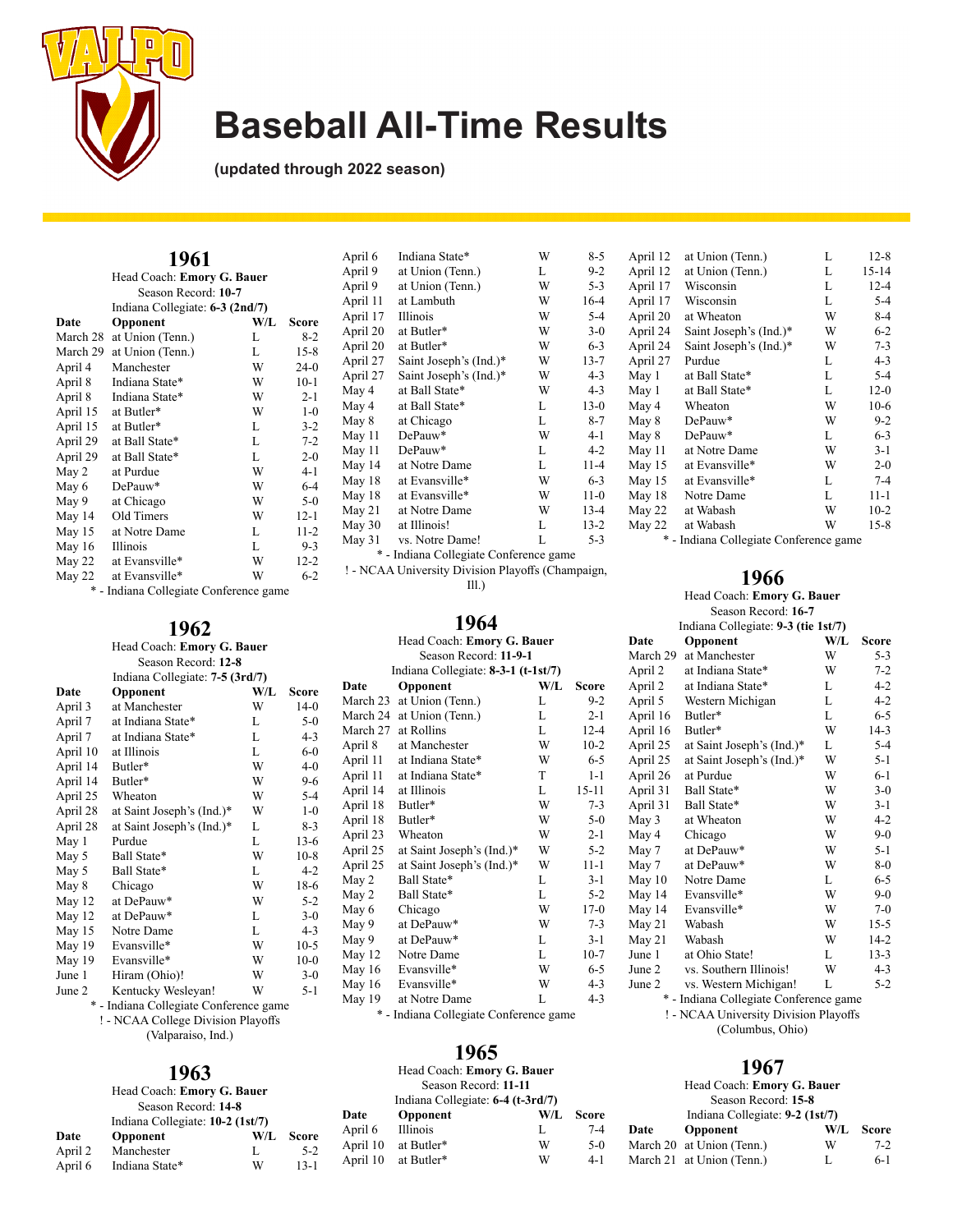

**(updated through 2022 season)**

| March 22                               | at Union (Tenn.)       | W | $13-9(8)$ |  |
|----------------------------------------|------------------------|---|-----------|--|
| April 4                                | Manchester             | L | $3-2$     |  |
| April 8                                | Saint Joseph's (Ind.)* | W | $7 - 2$   |  |
| April 8                                | Saint Joseph's (Ind.)* | W | $4 - 0$   |  |
| April 15                               | at Ball State*         | W | $3-0$     |  |
| April 15                               | at Ball State*         | W | $9-6$     |  |
| April 18                               | Wheaton                | W | $2 - 1$   |  |
| April 25                               | Purdue                 | L | $8 - 5$   |  |
| April 29                               | at Evansville*         | W | $3-0$     |  |
| April 29                               | at Evansville*         | W | $5-0$     |  |
| May 2                                  | at Wheaton             | W | $3-0$     |  |
| May 8                                  | DePauw*                | W | $1 - 0$   |  |
| May 9                                  | at Wabash              | W | $18-0$    |  |
| May 13                                 | Indiana State*         | W | $12 - 2$  |  |
| May $13$                               | Indiana State*         | L | $7 - 5$   |  |
| May 16                                 | Notre Dame             | W | $10-6$    |  |
| May 20                                 | at Butler*             | L | $3 - 1$   |  |
| May 20                                 | at Butler*             | W | $1 - 0$   |  |
| May 23                                 | at Notre Dame          | L | $5 - 1$   |  |
| May 25                                 | vs. Ohio State!        | L | $3-2$     |  |
| May 26                                 | vs. Western Michigan!  | L | $6 - 1$   |  |
| * - Indiana Collegiate Conference game |                        |   |           |  |

! - NCAA University Division Playoffs (Carbondale,

Ill.)

#### **1968**

#### Head Coach: **Emory G. Bauer** Season Record: **17-5** Indiana Collegiate: **12-0 (1st/7) Date Opponent W/L** Score

| March 27                                       | Wheaton                   | W | $6 - 0$  |  |
|------------------------------------------------|---------------------------|---|----------|--|
| March 30                                       | at Saint Joseph's (Ind.)* | W | $11 - 2$ |  |
| March 30                                       | at Saint Joseph's (Ind.)* | W | $7 - 2$  |  |
| April 2                                        | at Manchester             | W | $16-3$   |  |
| April 5                                        | Ball State*               | W | $11-0$   |  |
| April 5                                        | Ball State*               | W | $6 - 2$  |  |
| April 15                                       | Hope                      | W | $5 - 1$  |  |
| April 23                                       | at Purdue                 | W | $6 - 3$  |  |
| April 27                                       | Evansville*               | W | $4-0$    |  |
| April 27                                       | Evansville*               | W | $2 - 1$  |  |
| April 30                                       | Western Michigan          | L | $15 - 3$ |  |
| May 4                                          | at DePauw*                | W | $8-2$    |  |
| May 4                                          | at DePauw*                | W | $3-2$    |  |
| May 7                                          | Wabash                    | W | $6 - 3$  |  |
| May 11                                         | at Indiana State*         | W | $7 - 2$  |  |
| May 11                                         | at Indiana State*         | W | $11-0$   |  |
| May 14                                         | at Notre Dame             | L | $11 - 8$ |  |
| May 18                                         | Butler*                   | W | $6 - 5$  |  |
| May 18                                         | Butler*                   | W | $4 - 3$  |  |
| May 21                                         | Notre Dame                | L | $3-2$    |  |
| June 1                                         | at Minnesota!             | L | 6-4      |  |
| June 2                                         | vs. Ohio!                 | L | $1-0$    |  |
| $\ast$<br>- Indiana Collegiate Conference game |                           |   |          |  |

! - NCAA University Division Playoffs (Minneapolis,

Minn.)

| Head Coach: Emory G. Bauer         |                                        |     |          |  |  |
|------------------------------------|----------------------------------------|-----|----------|--|--|
| Season Record: 18-4                |                                        |     |          |  |  |
|                                    | Indiana Collegiate: 7-1 (t-1st/5)      |     |          |  |  |
| Date                               | Opponent                               | W/L | Score    |  |  |
| March 30                           | at Union (Tenn.)                       | W   | $10-3$   |  |  |
| March 31                           | at Union (Tenn.)                       | W   | $5 - 3$  |  |  |
| April 1                            | at Union (Tenn.)                       | W   | $13 - 7$ |  |  |
| April 8                            | at Western Michigan                    | L   | $4 - 3$  |  |  |
| April 12                           | at Evansville*                         | W   | $4 - 2$  |  |  |
| April 12                           | at Evansville*                         | W   | $5-0$    |  |  |
| April 19                           | at Hope                                | W   | $4 - 3$  |  |  |
| April 19                           | at Hope                                | W   | $16-0$   |  |  |
| April 23                           | Taylor                                 | W   | $4 - 1$  |  |  |
| April 26                           | Butler*                                | L   | $7 - 3$  |  |  |
| April 26                           | Butler*                                | W   | $3-1$    |  |  |
| May 1                              | at Wabash                              | W   | $13-9$   |  |  |
| May 3                              | at Saint Joseph's (Ind.)*              | W   | $6 - 5$  |  |  |
| May 3                              | at Saint Joseph's (Ind.)*              | W   | $4 - 1$  |  |  |
| May 12                             | DePauw*                                | W   | $8 - 0$  |  |  |
| May 12                             | $DePauw*$                              | W   | $3 - 1$  |  |  |
| May 13                             | Notre Dame                             | W   | $3 - 2$  |  |  |
| May 16                             | Indiana State                          | W   | $6 - 5$  |  |  |
| May 16                             | Indiana State                          | W   | $2 - 1$  |  |  |
| <b>May 22</b>                      | at Delta State!                        | W   | 4-2      |  |  |
| May 23                             | vs. Illinois State!                    | L   | $4 - 0$  |  |  |
| May 23                             | at Delta State!                        | L   | $6 - 3$  |  |  |
|                                    | * - Indiana Collegiate Conference game |     |          |  |  |
| ! - NCAA College Division Playoffs |                                        |     |          |  |  |

**1969**

(Cleveland, Miss.)

### **1970**

| Head Coach: Emory G. Bauer<br>Season Record: 11-9 |                                        |     |         |
|---------------------------------------------------|----------------------------------------|-----|---------|
|                                                   | Indiana Collegiate: 7-1 (1st/5)        |     |         |
| Date                                              | Opponent                               | W/L | Score   |
| March 23                                          | at Union (Tenn.)                       | L   | $6-1$   |
| March 24                                          | at Union (Tenn.)                       | W   | $4 - 1$ |
| March 25                                          | at Union (Tenn.)                       | L   | $4-1$   |
| April 4                                           | at Indiana State                       | L   | $6 - 3$ |
| April 5                                           | at Indiana State                       | W   | $9 - 0$ |
| April 11                                          | at Evansville*                         | W   | $3 - 0$ |
| April 11                                          | at Evansville*                         | W   | $5 - 0$ |
| April 14                                          | at Purdue                              | L   | $1 - 0$ |
| April 18                                          | Indiana                                | L   | $5-0$   |
| April 18                                          | Indiana                                | W   | $5 - 0$ |
| April 21                                          | at Notre Dame                          | L   | $5 - 1$ |
| April 25                                          | at Butler*                             | W   | $7 - 1$ |
| April 25                                          | at Butler*                             | W   | $1 - 0$ |
| April 29                                          | at Western Michigan                    | L   | 4-1     |
| May 2                                             | Saint Joseph's (Ind.)*                 | L   | $5 - 3$ |
| May 2                                             | Saint Joseph's (Ind.)*                 | W   | $3-0$   |
| May 9                                             | at DePauw*                             | W   | $1 - 0$ |
| May 9                                             | at DePauw*                             | W   | $8-0$   |
| May 19                                            | Notre Dame                             | L   | 4-0     |
| May 30                                            | Wabash                                 | W   | 8-2     |
|                                                   | * - Indiana Collegiate Conference game |     |         |

|                                   | 1971                       |     |          |  |
|-----------------------------------|----------------------------|-----|----------|--|
|                                   | Head Coach: Emory G. Bauer |     |          |  |
|                                   | Season Record: 15-7        |     |          |  |
| Indiana Collegiate: 9-3 (t-1st/7) |                            |     |          |  |
| Date                              | Opponent                   | W/L | Score    |  |
| April 3                           | Indiana State              | W   | $6 - 3$  |  |
| April 3                           | Indiana State              | L   | $4-0$    |  |
| April 5                           | Western Michigan           | L   | $4 - 0$  |  |
| April 7                           | at MacMurray               | W   | $7 - 6$  |  |
| April 7                           | at MacMurray               | W   | $7 - 3$  |  |
|                                   | Hope                       | W   | $11 - 7$ |  |
| April 14                          | at Indiana                 | L   | $3 - 2$  |  |
| April 14                          | at Indiana                 | W   | 8-6      |  |
| April 17                          | at Evansville*             | W   | 8-1      |  |
| April 17                          | at Evansville*             | L   | $6 - 5$  |  |
| April 20                          | Notre Dame                 | L   | 4-2      |  |
| April 24                          | at Wabash*                 | W   | $1 - 0$  |  |
| April 24                          | at Wabash*                 | L   | $8-7$    |  |
| April 27                          | at Notre Dame              | W   | $8-0$    |  |
| May 1                             | Butler*                    | W   | $3-1$    |  |

Butler\* May 1 Butler\* W 2-1<br>May 10 at DePauw\* W 3-1 at DePauw\* May 10 at DePauw\* L 5-1<br>May 13 Indiana Central\* W 4-1 May 13 Indiana Central\* W 4-1 Indiana Central\* Saint Joseph's (Ind.)\* W 8-5<br>Saint Joseph's (Ind.)\* W 8-4 Saint Joseph's (Ind.)\*

\* - Indiana Collegiate Conference game

#### **1972**

| Head Coach: Emory G. Bauer |                                 |     |              |
|----------------------------|---------------------------------|-----|--------------|
|                            | Season Record: 14-9             |     |              |
|                            | Indiana Collegiate: 9-1 (1st/7) |     |              |
| Date                       | Opponent                        | W/L | <b>Score</b> |
| March 25                   | at Indiana                      | W   | $5 - 3$      |
| March 25                   | at Indiana                      | L   | 7-6          |
| April 6                    | at MacMurray                    | L   | $5 - 2$      |
| April 13                   | at Wabash*                      | W   | $8-3$        |
| April 13                   | at Wabash*                      | W   | $4 - 3$      |
| April 17                   | DePauw*                         | W   | $2 - 1$      |
| April 17                   | DePauw*                         | W   | $2 - 0$      |
| April 18                   | Notre Dame                      | L   | $12 - 5$     |
| April 24                   | at Butler*                      | W   | $5-0$        |
| April 24                   | at Butler*                      | W   | $3-0$        |
| April 25                   | Purdue                          | L   | $2 - 1$      |
| May 3                      | Saint Joseph's (Ind.)*          | W   | $6 - 0$      |
| May 3                      | Saint Joseph's (Ind.)*          | W   | $2 - 1$      |
| May 6                      | Indiana Central*                | W   | $11-6$       |
| May 6                      | Indiana Central*                | L   | $2 - 1$      |
| May 9                      | at Notre Dame                   | L   | 4-2          |
| May 16                     | vs. Indiana State               | L   | $7-6$        |
| May 16                     | vs. Indiana State               | W   | $2 - 0$      |
| May 23                     | at Union (Tenn.)!               | W   | $17-6$       |
| May 24                     | vs. Tuskegee!                   | W   | $13 - 4$     |
| May 25                     | vs. SIU Edwardsville !          | W   | 8-3          |
| May 26                     | vs. SIU Edwardsville!           | L   | 8-5          |
| May 27                     | vs. SIU Edwardsville!           | L   | 6-4          |
|                            | $\sim$ $\sim$ $\sim$ $\sim$     |     |              |

\* - Indiana Collegiate Conference game

! - NCAA College Division Playoffs

(Jackson, Tenn.)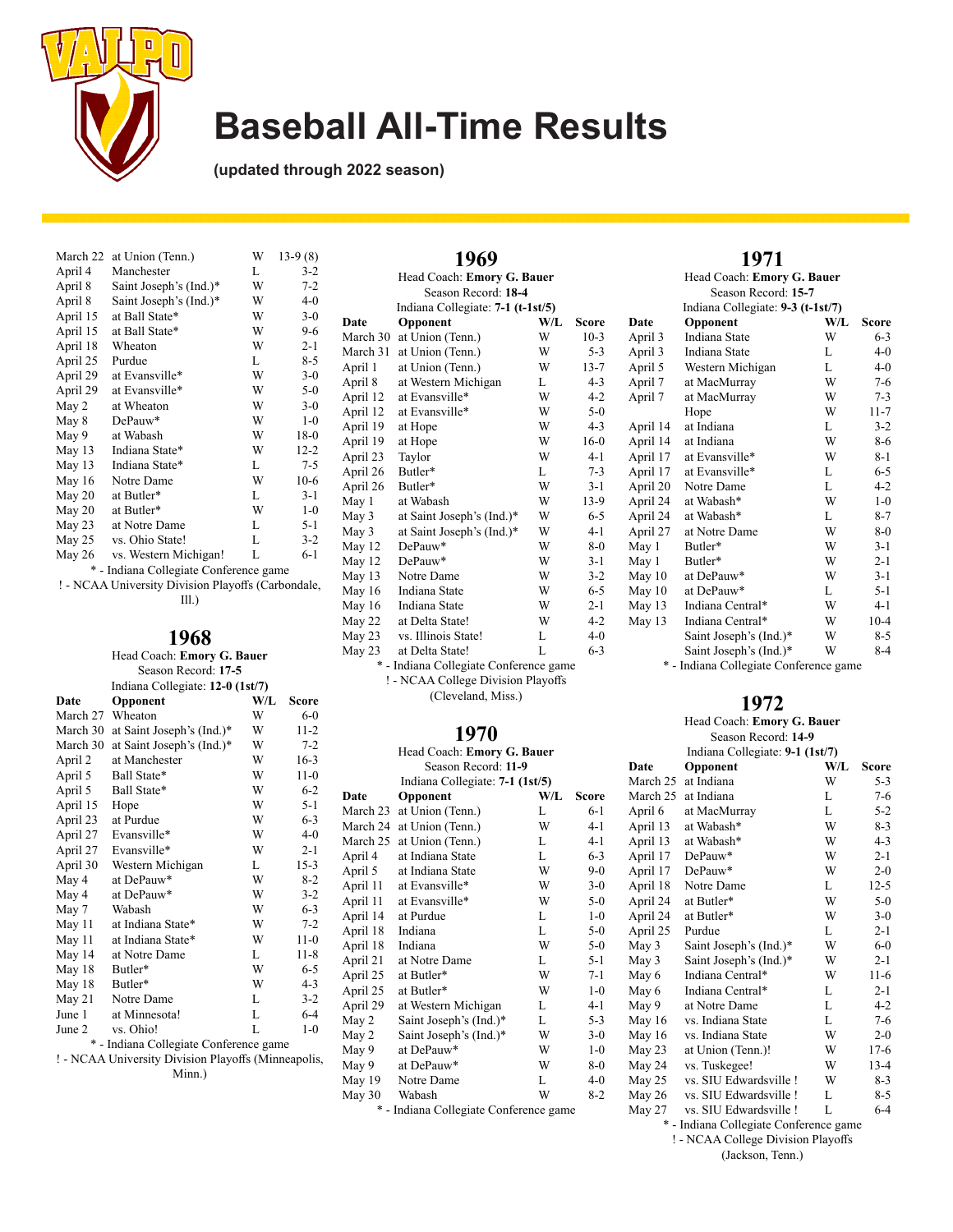

**(updated through 2022 season)**

### **1973**

|          | Head Coach: Emory G. Bauer        |     |         |
|----------|-----------------------------------|-----|---------|
|          | Season Record: 6-15               |     |         |
|          | Indiana Collegiate: 3-7 (t-6th/7) |     |         |
| Date     | Opponent                          | W/L | Score   |
| March 5  | at Delta State                    | L   | $1 - 0$ |
| March 5  | at Delta State                    | L   | $7 - 5$ |
| March 6  | at Delta State                    | L   | $5 - 1$ |
| March 9  | at Tulane                         | L   | $4 - 2$ |
| March 10 | at Tulane                         | L   | $8 - 4$ |
| March 11 | at Nicholls State                 | L   | $1 - 0$ |
| March 12 | at Nicholls State                 | W   | $9-2$   |
| April 7  | at Saint Joseph's (Ind.)*         | W   | $5 - 2$ |
| April 7  | at Saint Joseph's (Ind.)*         | W   | $3 - 1$ |
| April 14 | at DePauw*                        | W   | $3 - 2$ |
| April 14 | at DePauw*                        | L   | $2 - 1$ |
| April 23 | Butler*                           | L   | $5 - 4$ |
| April 23 | Butler*                           | L   | $2 - 1$ |
| April 24 | at Purdue                         | L   | $7 - 1$ |
| April 28 | Evansville*                       | L   | $5 - 4$ |
| April 28 | Evansville*                       | L   | $3 - 2$ |
| May 2    | Notre Dame                        | L   | $5 - 3$ |
| May 5    | at Indiana Central*               | L   | $8 - 1$ |
| May 5    | at Indiana Central*               | L   | $16-4$  |
| May 8    | at Notre Dame                     | W   | $8 - 5$ |
| May 14   | Purdue                            | W   | $5 - 1$ |
|          |                                   |     |         |

\* - Indiana Collegiate Conference game

## **1974**

| Head Coach: Emory G. Bauer        |
|-----------------------------------|
| Season Record: 17-10              |
| Indiana Collegiate: 9-3 (t-1st/7) |

| Date     | Opponent               | W/L | Score    |
|----------|------------------------|-----|----------|
| March 22 | at Memphis State       | W   | $8 - 7$  |
| March 25 | at Wooster             | L   | $5 - 3$  |
| March 25 | at Wooster             | L   | $3 - 2$  |
| March 26 | at Lambuth             | W   | $9 - 4$  |
| March 26 | at Lambuth             | W   | $7 - 4$  |
| April 2  | Manchester             | W   | $3 - 2$  |
| April 2  | Manchester             | W   | $10-9$   |
| April 6  | Indiana Central*       | W   | $5 - 4$  |
| April 6  | Indiana Central*       | W   | $5 - 4$  |
| April 13 | DePauw*                | W   | $5 - 4$  |
| April 13 | DePauw*                | W   | $6 - 0$  |
| April 16 | Saint Joseph's (Ind.)* | L   | $7 - 3$  |
| April 16 | Saint Joseph's (Ind.)* | W   | $5 - 1$  |
| April 20 | at Notre Dame          | L   | $6-0$    |
| April 23 | Purdue                 | L   | $6-1$    |
| April 23 | Purdue                 | W   | $1 - 0$  |
| April 27 | at Evansville*         | W   | $11 - 4$ |
| April 27 | at Evansville*         | L   | $6 - 1$  |
| May 4    | at Wabash*             | W   | $4 - 3$  |
| May 4    | at Wabash*             | W   | $5 - 1$  |
| May 7    | at Butler*             | L   | $2 - 1$  |
| May 7    | at Butler*             | W   | $2 - 0$  |
| May 14   | at Purdue              | W   | $12-5$   |
| May 14   | at Purdue              | L   | $2 - 1$  |
|          | SIU Edwardsville !     | W   | 7-6      |
|          |                        |     |          |

|          | Ohio Northern!                         | L   | $2 - 1$      |
|----------|----------------------------------------|-----|--------------|
|          | Western Illinois!                      | L   | $4 - 2$      |
|          | * - Indiana Collegiate Conference game |     |              |
|          | ! - NCAA College Division Playoffs     |     |              |
|          | (Valparaiso, Ind.)                     |     |              |
|          |                                        |     |              |
|          | 1975                                   |     |              |
|          | Head Coach: Emory G. Bauer             |     |              |
|          | Season Record: 12-9                    |     |              |
|          | Indiana Collegiate: 5-5 (t-4th/7)      |     |              |
| Date     | Opponent                               | W/L | <b>Score</b> |
| March 20 | at Lambuth                             | W   | $9 - 3$      |
| March 20 | at Lambuth                             | W   | $14-2$       |
| March 21 | at Memphis State                       | L   | $3-0$        |
| March 21 | at Memphis State                       | L   | $11-0$       |
| March 23 | at Christian Brothers                  | L   | $2 - 1$      |
| March 23 | at Christian Brothers                  | W   | $5 - 2$      |
| April 5  | at Indiana Central*                    | W   | $7 - 3$      |
| April 5  | at Indiana Central*                    | L   | $3 - 2$      |
| April 9  | at Notre Dame                          | L   | $6 - 5$      |
| April 12 | at DePauw*                             | W   | $6 - 0$      |
| April 12 | at DePauw*                             | W   | $9 - 4$      |
| April 15 | Notre Dame                             | W   | $5 - 3$      |
| April 16 | Bethel (Ind.)                          | W   | $6 - 1$      |
| April 20 | Evansville*                            | W   | $4 - 3$      |
| April 20 | Evansville*                            | W   | $2 - 1$      |
| April 22 | at Purdue                              | W   | $3 - 1$      |
| April 22 | at Purdue                              | W   | $2 - 1$      |
| April 26 | Butler*                                | L   | $4 - 3$      |
| April 26 | Butler*                                | L   | $2 - 1$      |
| May 6    | at Saint Joseph's (Ind.)*              | L   | 4-0          |
| May 6    | at Saint Joseph's (Ind.)*              | L   | $2 - 0$      |
|          | * - Indiana Collegiate Conference game |     |              |
|          |                                        |     |              |

### **1976**

| Head Coach: Emory G. Bauer |                                 |     |           |
|----------------------------|---------------------------------|-----|-----------|
|                            | Season Record: 20-10            |     |           |
|                            | Indiana Collegiate: 8-2 (2nd/7) |     |           |
| Date                       | Opponent                        | W/L | Score     |
| March 26                   | at Washington (Mo.)             | W   | $7 - 2$   |
| March 27                   | at Washington (Mo.)             | L   | $4 - 2$   |
| March 27                   | at Washington (Mo.)             | W   | $5 - 2$   |
| March 30                   | at Illinois State               | L   | $9-0$     |
| March 30                   | at Illinois State               | W   | $1 - 0$   |
| April 3                    | Indiana Central                 | W   | $16-3$    |
| April 3                    | Indiana Central                 | W   | $5 - 4$   |
| April 5                    | Notre Dame                      | W   | $14-3$    |
| April 5                    | Notre Dame                      | L   | $13 - 10$ |
| April 7                    | Purdue Calumet                  | W   | $5 - 4$   |
| April 7                    | Purdue Calumet                  | W   | $9-0$     |
| April 10                   | $DePauw*$                       | W   | $7 - 1$   |
| April 10                   | DePauw*                         | W   | $13 - 8$  |
| April 17                   | at Evansville*                  | L   | 6-5       |
| April 17                   | at Evansville*                  | L   | $9 - 3$   |
| April 19                   | Purdue                          | L   | $6 - 3$   |
| April 19                   | Purdue                          | W   | $6 - 4$   |
| April 24                   | at Butler*                      | W   | $10-6$    |
| April 24                   | at Butler*                      | W   | $9 - 2$   |
| May 1                      | at Wabash*                      | W   | $12-0$    |
| May 1                      | at Wabash*                      | W   | $9-1$     |

| May 5  | Saint Joseph's (Ind.)*                 | W | $22 - 3$ |
|--------|----------------------------------------|---|----------|
| May 5  | Saint Joseph's (Ind.)*                 | W | $7-0$    |
| May 11 | at Purdue                              | L | $6 - 2$  |
| May 11 | at Purdue                              | L | $5 - 2$  |
| May 12 | at Wisconsin                           | W | $9 - 5$  |
| May 12 | at Wisconsin                           | W | $5 - 4$  |
|        | vs. Eastern Illinois!                  | W | $3-1$    |
|        | at vs. SIU Edwardsville!               | L | $3-0$    |
|        | vs. Eastern Illinois!                  | L | $3-2$    |
|        | * - Indiana Collegiate Conference game |   |          |
|        | ! - NCAA College Division Playoffs     |   |          |
|        | (Edwardsville, Ill.)                   |   |          |

| Head Coach: Emory G. Bauer |                                        |     |           |  |
|----------------------------|----------------------------------------|-----|-----------|--|
|                            | Season Record: 21-14                   |     |           |  |
|                            | Indiana Collegiate: 6-4 (1st/6)        |     |           |  |
| Date                       | Opponent                               | W/L | Score     |  |
| March 14                   | at Lambuth                             | L   | $5 - 3$   |  |
| March 15                   | at Union (Tenn.)                       | W   | $7 - 2$   |  |
| March 15                   | at Southwestern                        | W   | 13-9      |  |
| March 16                   | at Memphis State                       | L   | $14 - 4$  |  |
| March 16                   | at Memphis State                       | L   | $12 - 1$  |  |
| March 17                   | at Memphis State                       | L   | $10-6$    |  |
| March 18                   | at Shelby State                        | L   |           |  |
| $16-10$                    |                                        |     |           |  |
| March 19                   | at Christian Brothers                  | W   | $9 - 4$   |  |
| March 26                   | at Purdue Calumet                      | W   | $9 - 0$   |  |
| March 26                   | at Purdue Calumet                      | W   | $9 - 0$   |  |
| March 30                   | at Manchester                          | W   | $11-6$    |  |
| March 30                   | at Manchester                          | W   | 16-5      |  |
| April 9                    | Evansville*                            | L   | 11-6      |  |
| April 9                    | Evansville*                            | W   | $11 - 10$ |  |
| April 12                   | Notre Dame                             | W   | $6 - 2$   |  |
| April 12                   | at Notre Dame                          | L   | $12 - 8$  |  |
| April 16                   | at Saint Joseph's (Ind.)*              | W   | $8 - 5$   |  |
| April 16                   | at Saint Joseph's (Ind.)*              | W   | $2 - 0$   |  |
| April 18                   | at UIC                                 | W   | $5 - 3$   |  |
| April 18                   | at UIC                                 | W   | $3 - 2$   |  |
| April 25                   | at Indiana Central*                    | L   | 6-1       |  |
| April 25                   | at Indiana Central*                    | L   | $4 - 3$   |  |
| April 27                   | at Purdue                              | L   | $12 - 7$  |  |
| April 27                   | at Purdue                              | W   | $8 - 5$   |  |
| April 30                   | at DePauw*                             | W   | $6-4$     |  |
| April 30                   | at DePauw*                             | L   | $12 - 6$  |  |
| May 4                      | at Wisconsin                           | L   | $2 - 1$   |  |
| May 4                      | at Wisconsin                           | L   | $9 - 0$   |  |
| May 7                      | Butler*                                | W   | $1-0$     |  |
| May 7                      | Butler*                                | W   | $5 - 1$   |  |
| May 9                      | at Bethel (Ind.)                       | W   | $8 - 2$   |  |
| May 11                     | at Purdue                              | W   | $4 - 2$   |  |
| May 11                     | at Purdue                              | L   | $6 - 5$   |  |
| May 20                     | at Western Michigan                    | W   | $10-5$    |  |
| May 20                     | at Western Michigan                    | W   | $10-7$    |  |
|                            | * - Indiana Collegiate Conference game |     |           |  |
|                            |                                        |     |           |  |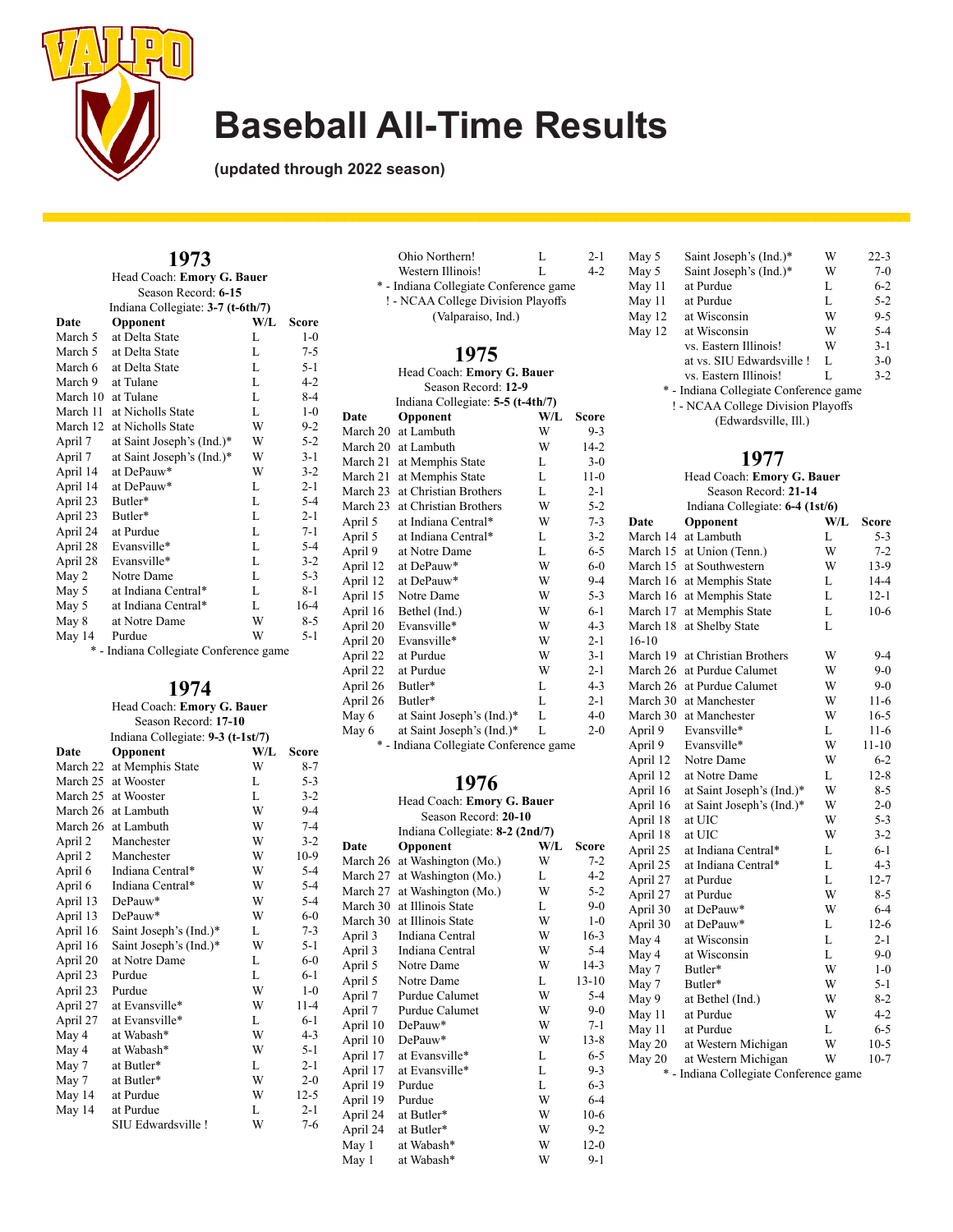

**(updated through 2022 season)**

| 1978                                   |                                 |     |           |  |
|----------------------------------------|---------------------------------|-----|-----------|--|
|                                        | Head Coach: Emory G. Bauer      |     |           |  |
|                                        | Season Record: 10-19            |     |           |  |
|                                        | Indiana Collegiate: 2-9 (5th/5) |     |           |  |
| Date                                   | Opponent                        | W/L | Score     |  |
| March 27                               | vs. North Dakota!               | W   | $12-0$    |  |
| March 27                               | vs. North Dakota!               | W   | $13-6$    |  |
| March 28                               | vs. Missouri!                   | L   | $3 - 2$   |  |
| March 30                               | vs. Lambuth!                    | L   | $4 - 3$   |  |
| March 31                               | at Union (Tenn.)                | L   | $14 - 11$ |  |
| March 31                               | at Union (Tenn.)                | W   | $5 - 3$   |  |
| April 1                                | at Lambuth                      | L   | $4 - 1$   |  |
| April 5                                | at Notre Dame                   | L   | $4 - 1$   |  |
| April 8                                | Saint Joseph's (Ind.)*          | L   | $12 - 4$  |  |
| April 8                                | Saint Joseph's (Ind.)*          | W   | $1 - 0$   |  |
| April 11                               | at Purdue                       | L   | $16 - 5$  |  |
| April 11                               | at Purdue                       | L   | $15-6$    |  |
| April 14                               | Indiana Central*                | L   | $3 - 1$   |  |
| April 15                               | Indiana Central*                | L   | $2 - 0$   |  |
| April 15                               | Indiana Central*                | L   | $2-1(14)$ |  |
| April 22                               | DePauw                          | L   | $7 - 4$   |  |
| April 22                               | DePauw                          | L   | $4 - 2$   |  |
| April 25                               | Notre Dame                      | W   | $2 - 1$   |  |
| April 28                               | Butler*                         | L   | $9-0$     |  |
| April 29                               | Butler*                         | L   | $4 - 3$   |  |
| April 29                               | Butler*                         | L   | $7 - 6$   |  |
| May 1                                  | Bethel (Ind.)                   | W   | $10-7$    |  |
| May 2                                  | <b>UIC</b>                      | W   | $12 - 7$  |  |
| May 2                                  | UIC                             | W   | $11 - 1$  |  |
| May 6                                  | at Evansville*                  | L   | $2 - 1$   |  |
| May 7                                  | at Evansville*                  | W   | $8 - 7$   |  |
| May 7                                  | at Evansville*                  | L   | $6 - 4$   |  |
| May 10                                 | Purdue                          | W   | $2 - 0$   |  |
| May $10$                               | Purdue                          | L   | $10 - 4$  |  |
| * - Indiana Collegiate Conference game |                                 |     |           |  |
| ! - Murray, Ky.                        |                                 |     |           |  |

#### **1979**

Head Coach: **Emory G. Bauer** Season Record: **16-16** Heartland: **3-2 (t-2nd/8) Sites Unknown**

| Opponent                     | W/L | Score   |
|------------------------------|-----|---------|
| March 12 Birmingham Southern | L   | $3-0$   |
| March 13 Birmingham Southern | L   | $5 - 3$ |
| <b>UAB</b>                   | L   | $4 - 2$ |
| <b>UAB</b>                   | W   | $10-2$  |
| March 15 UAB                 | L   | $3 - 1$ |
| March 17 Jacksonville State  | L   | $3 - 2$ |
| March 17 Jacksonville State  | L   | $7 - 2$ |
| March 19 Fairfield           | L   | $7-6$   |
| March 19<br>Mercer           | W   | $3 - 2$ |
| March 20<br>Mercer           | L   | $5 - 1$ |
| March 21 West Georgia        | L   | $9 - 3$ |
| March 22 West Georgia        | L   | $7 - 1$ |
| Indiana Central              | L   | $4 - 1$ |
| Indiana Central              | W   | $5 - 3$ |
| Notre Dame                   | L   | $9 - 3$ |
| Notre Dame                   | L   | $2 - 0$ |
| DePauw                       | W   | $4 - 2$ |
| DePauw                       | W   | $1 - 0$ |
|                              |     |         |

| April 16 | Bethel (Ind.)               | W  | $5 - 3$  |
|----------|-----------------------------|----|----------|
| April 17 | Purdue Calumet              | W  | $13 - 3$ |
| April 21 | <b>Butler</b>               | W  | $2 - 1$  |
| April 21 | <b>Butler</b>               | W  | $3-2$    |
| May 1    | UIC                         | W  | $9 - 2$  |
| May 1    | UІС                         | W  | $3 - 1$  |
|          | Indiana Central             | W! | $9-0$    |
|          | Ashland                     | L  | $10-9$   |
|          | Franklin                    | W  | $13 - 2$ |
|          | Saint Joseph's (Ind.)       | W  | $9 - 8$  |
|          | Ashland                     | W  | $7 - 3$  |
|          | <b>Butler</b>               | L  | $13 - 3$ |
| May 9    | Purdue                      | W  | $6 - 2$  |
| May 9    | Purdue                      | L  | $3-0$    |
|          | ! - Game forfeited to Valpo |    |          |

## **1980**

| Head Coach: Emory G. Bauer |                                                |     |          |
|----------------------------|------------------------------------------------|-----|----------|
| Season Record: 16-15       |                                                |     |          |
| Heartland: 3-2 (t-2nd/8)   |                                                |     |          |
| Date                       | Opponent                                       | W/L | Score    |
|                            | at Mercer                                      | W   | $5 - 2$  |
|                            | at Mercer                                      | L   | $9-2$    |
|                            | at Central Missouri State                      | L   | $7 - 3$  |
|                            | at Central Missouri State                      | L   | $7 - 2$  |
|                            | at Central Missouri State                      | W   | $5 - 3$  |
|                            | at Butler                                      | W   | 2-1      |
|                            | at Missouri-Rolla                              | L   | 6-1      |
|                            | at Missouri-Rolla                              | W   | $13 - 7$ |
|                            | at Marietta                                    | L   | $3 - 2$  |
|                            | at Marietta                                    | L   | $4 - 3$  |
|                            | at Wingate                                     | W   |          |
| $10-3$                     |                                                |     |          |
|                            | at Olivet                                      | W   | $9 - 2$  |
| April 1                    | Saint Joseph's (Ind.)                          | W   | $11-0$   |
| April 6                    | Wisconsin                                      | L   | $4 - 2$  |
| April 6                    | Wisconsin                                      | L   | $5 - 2$  |
| April 18                   | Evansville                                     | L   | $24 - 7$ |
| April 19                   | Franklin                                       | W   | 14-7     |
| April 19                   | Franklin                                       | W   | $13 - 3$ |
| April 20                   | Notre Dame                                     | W   | $3 - 1$  |
| April 20                   | Notre Dame                                     | L   | $9 - 2$  |
| April 23                   | Purdue                                         | L   | $7 - 3$  |
| April 23                   | Purdue                                         | L   | $8 - 6$  |
| April 26                   | <b>Illinois State</b>                          | W   | $5 - 3$  |
| April 26                   | Illinois State                                 | W   | 4-0      |
|                            | Evansville!                                    | W   | $15 - 7$ |
|                            | Butler!                                        | L   | 7-6      |
|                            | Indiana Central!                               | W   | $5 - 4$  |
|                            | Ashland!                                       | W   | $1-0$    |
|                            | Georgetown (Ky.)!                              | L   | $7 - 2$  |
| May 6                      | at Notre Dame                                  | W   | $10-7$   |
| May 6                      | at Notre Dame                                  | L   | $8-3$    |
|                            | ! - Heartland Collegiate Conference Tournament |     |          |
|                            | (Indianapolis)                                 |     |          |
|                            |                                                |     |          |
|                            |                                                |     |          |
|                            |                                                |     |          |

| 1981           |                                                |     |          |  |
|----------------|------------------------------------------------|-----|----------|--|
|                | Head Coach: Emory G. Bauer                     |     |          |  |
|                | Season Record: 13-10-1                         |     |          |  |
|                | Heartland: 2-2 (t-3rd/8)                       |     |          |  |
| Date           | Opponent                                       | W/L | Score    |  |
| March 10       | at Illinois State                              | L   | $7 - 2$  |  |
| March 12       | at Western Kentucky                            | L   | $6-0$    |  |
| March 12       | at Marietta                                    | L.  | $10-2$   |  |
| March 13       | at Marietta                                    | T   | $3 - 3$  |  |
| March 13       | at Butler                                      | L   | $10-2$   |  |
| March 14       | at Southeast Missouri St.                      | L   | $3 - 2$  |  |
| March 15       | at Southeast Missouri St.                      | W   | $7 - 4$  |  |
| March 16       | at Brooklyn                                    | W   | $7 - 1$  |  |
| March 24       | at Illinois                                    | L   | $13 - 1$ |  |
| April 4        | at UIC                                         | W   | $29-5$   |  |
| April 4        | at UIC                                         | W   | $14-2$   |  |
| April 7        | at Saint Joseph's (Ind.)                       | L   | $5 - 4$  |  |
| April 7        | at Saint Joseph's (Ind.)                       | W   | $20 - 4$ |  |
| April 21       | Concordia (Ill.)                               | W   | $10-0$   |  |
| April 21       | Concordia (Ill.)                               | W   | $5 - 1$  |  |
| April 25       | UIC                                            | W   | $6 - 1$  |  |
| April 25       | UІС                                            | W   | $5 - 1$  |  |
| April 26       | George Williams                                | W   | $10-0$   |  |
| April 26       | George Williams                                | W   | $14-2$   |  |
| May 1          | vs. Butler!                                    | W   | $3 - 2$  |  |
| May 2          | vs. Evansville!                                | W   | $5 - 4$  |  |
| May 2          | vs. Indiana Central!                           | L   | $18-5$   |  |
| May 3          | vs. Butler!                                    | L   | $8 - 1$  |  |
| May 5          | at Notre Dame                                  | L   | 8-1      |  |
|                | ! - Heartland Collegiate Conference Tournament |     |          |  |
| (Indianapolis) |                                                |     |          |  |

| Head Coach: Rich Ferchen |                              |     |          |  |
|--------------------------|------------------------------|-----|----------|--|
| Season Record: 15-27-3   |                              |     |          |  |
|                          | Heartland: $3-1$ (t-1st/8)   |     |          |  |
| Date                     | Opponent                     | W/L | Score    |  |
| March 9                  | at Florida State             | L   | $6-0$    |  |
|                          | March 10 at Jacksonville     | T   | $7 - 7$  |  |
|                          | March 10 vs. Marietta!       | L   | 8-1      |  |
|                          | March 11 vs. Illinois State! | T   | 6-6      |  |
| March 12                 | vs. Illinois State!          | L   | $16-2$   |  |
|                          | March 12 vs. Butler!         | L   | $13 - 2$ |  |
|                          | March 13 vs. Marietta!       | L   | $7-6$    |  |
|                          | March 13 vs. Austin Peay!    | L   | $3 - 2$  |  |
|                          | March 14 vs. Ripon!          | W   | 4-2      |  |
|                          | March 14 vs. Austin Peay!    | L   | $6 - 5$  |  |
| March 15                 | vs. Missouri-Rolla!          | W   | $7 - 4$  |  |
|                          | March 15 vs. Olivet!         | L   | $3-1$    |  |
|                          | March 16 vs. Brooklyn!       | L   | $7 - 4$  |  |
|                          | March 16 vs. Missouri-Rolla! | W   | 7-4      |  |
|                          | March 17 vs. Missouri-Rolla! | W   | $7 - 3$  |  |
|                          | March 17 vs. Monmouth!       | W   | $6-4$    |  |
|                          | March 18 vs. Ripon!          | W   | $2 - 1$  |  |
|                          | March 18 vs. Tennessee Tech! | T   | $6 - 6$  |  |
| April 1                  | Notre Dame                   | L   | $3-0$    |  |
| April 1                  | Notre Dame                   | L   | $2 - 0$  |  |
|                          | vs. Ashland#                 | W   | 7-4      |  |
|                          | vs. Georgetown (Ky.)#        | W   | $13 - 3$ |  |
|                          | vs. Indiana Central#         | W   | 8-7      |  |
|                          | vs. Indiana Central#         | L   | 7-5      |  |
|                          |                              |     |          |  |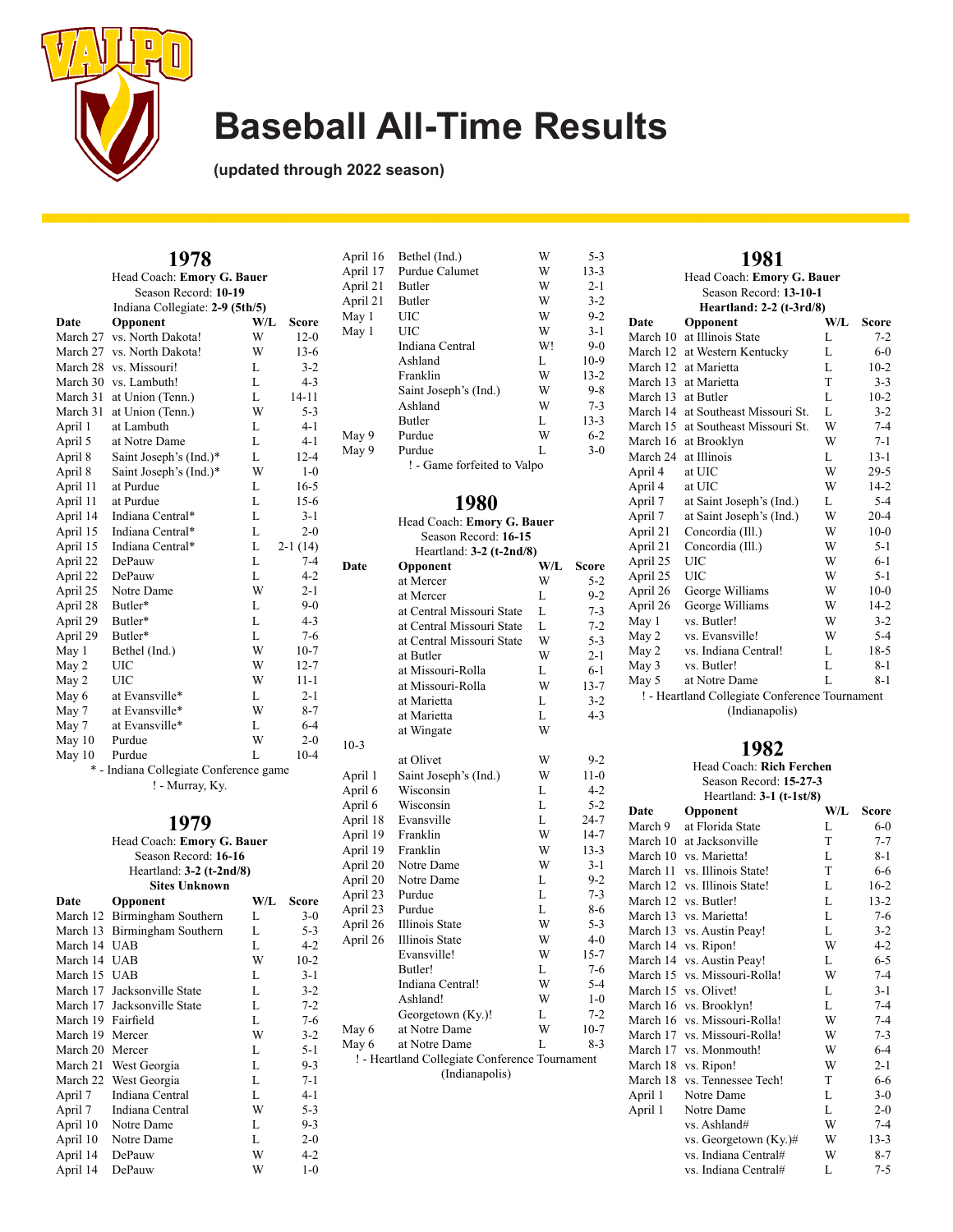

**(updated through 2022 season)**

| April 19 | at Indiana Central                             | L | $14 - 4$  |
|----------|------------------------------------------------|---|-----------|
| April 19 | at Indiana Central                             | L | $10-7$    |
| April 21 | Purdue                                         | L | $18 - 12$ |
| April 21 | Purdue                                         | L | $11 - 1$  |
| April 24 | UIC                                            | L | $7 - 4$   |
| April 24 | UIC                                            | L | $8 - 4$   |
| April 29 | at Notre Dame                                  | L | $2 - 1$   |
| April 29 | at Notre Dame                                  | L | $7 - 2$   |
| May 1    | at UIC                                         | L | $9-0$     |
| May 1    | at UIC                                         | L | $5 - 4$   |
| May 2    | at George Williams                             | W | $8-6$     |
| May 2    | at George Williams                             | W | $11 - 10$ |
| May 4    | Bethel (Ind.)                                  | W | $4 - 3$   |
| May 6    | Saint Joseph's (Ind.)                          | W | $10-6$    |
| May 6    | Saint Joseph's (Ind.)                          | L | $8-6$     |
| May 6    | vs. Saint Francis (Ill.)\$                     | L | $17 - 4$  |
|          | at Saint Xavier\$                              | L | $13-6$    |
|          | vs. Saint Francis (Ill.)\$                     | L | $15 - 5$  |
|          | at Saint Xavier\$                              | L | $8 - 5$   |
| May $10$ | at Concordia (Ill.)                            | W | $10-2$    |
| May $10$ | at Concordia (Ill.)                            | W | $13 - 3$  |
|          | ! - Panama City, Fla.                          |   |           |
|          | # - Heartland Collegiate Conference Tournament |   |           |
|          |                                                |   |           |

(Indianapolis) \$ - Saint Francis/Saint Xavier Tournament (Chicago)

### **1983**

|                          |                    | Head Coach: Rick Ferchen   |     |              | March 15 |
|--------------------------|--------------------|----------------------------|-----|--------------|----------|
| Season Record: 18-21     |                    |                            |     |              | March 15 |
| Heartland: 1-2 (t-5th/8) |                    |                            |     |              | March 16 |
|                          | Date               | Opponent                   | W/L | <b>Score</b> | March 16 |
|                          | March 6            | at Louisville              | L   | $12 - 7$     | March 20 |
|                          | March 7            | at Alabama-Birmingham      | L   | $7 - 4$      | March 20 |
|                          | March 9            | Southeast Missouri State!  | L   | $7-0$        | April 5  |
|                          | March 10           | Marietta!                  | L   | $4 - 0$      | April 5  |
|                          | March 10           | Marietta!                  | L   | $9 - 4$      | April 7  |
|                          | March 11           | Marietta!                  | W   | $2 - 0$      | April 7  |
|                          |                    | March 12 Missouri-Rolla!   | W   | $10-2$       | April 8  |
|                          | March 13 Marietta! |                            | L   | $6 - 5$      | April 8  |
|                          | March 13           | Missouri-Rolla!            | W   | $3 - 0$      | April 9  |
|                          | March 14           | Western Illinois!          | L   | $3 - 2$      | April 12 |
|                          | March 15           | Missouri-Rolla!            | W   | $11 - 4$     | April 14 |
|                          | March 16           | Western Illinois!          | W   | $11 - 4$     | April 14 |
|                          | March 18           | Tennessee Tech!            | W   | $9 - 8$      | April 20 |
|                          | March 31           | Notre Dame                 | L   | $4 - 2$      | April 21 |
|                          | March 31           | Notre Dame                 | L   | $4 - 2$      | April 21 |
|                          | April 6            | at Northwestern            | L   | $3 - 1$      | April 24 |
|                          | April 15           | vs. Indiana Central#       | L   | $8-3$        | April 24 |
|                          | April 16           | vs. Franklin#              | W   | $8 - 7$      | April 25 |
|                          | April 16           | vs. Saint Joseph's (Ind.)# | L   | $11 - 10$    | April 25 |
|                          | April 19           | <b>Illinois State</b>      | L   | $7 - 2$      | April 26 |
|                          | April 19           | Illinois State             | W   | $6 - 1$      | April 26 |
|                          | April 21           | at Bethel (Ind.)           | W   | $12-9$       | April 28 |
|                          | April 23           | <b>UIC</b>                 | W   | $8-4$        | April 28 |
|                          | April 23           | UIC                        | W   | $3 - 1$      | April 29 |
|                          | April 25           | at Indiana Central         | W   | $8 - 7$      | April 29 |
|                          | April 25           | at Indiana Central         | L   | $7-6$        | May 1    |
|                          | April 27           | Purdue                     | L   | $4 - 1$      | May 2    |
|                          | April 27           | Purdue                     | L   | $5 - 2$      | May 4    |
|                          | May 4              | at Notre Dame              | W   | $6 - 2$      | May 5    |
|                          |                    |                            |     |              |          |

| at Notre Dame            | L | $12 - 3$                                                                |
|--------------------------|---|-------------------------------------------------------------------------|
| at Saint Joseph's (Ind.) | L | 6-5                                                                     |
| at Saint Joseph's (Ind.) | W | $3 - 2$                                                                 |
| at Saint Joseph's (Ind.) | W | $17 - 5$                                                                |
| at Saint Joseph's (Ind.) | L | $15-6$                                                                  |
| Saint Francis (Ill.)     | L | $16-1$                                                                  |
| Saint Francis (Ill.)     | L | $5 - 4$                                                                 |
| Chicago State            | W | $6 - 2$                                                                 |
| Concordia (Ill.)         | W | $4 - 2$                                                                 |
| Concordia (Ill.)         | W | $8 - 5$                                                                 |
|                          |   |                                                                         |
|                          |   |                                                                         |
|                          |   | ! - Panama City, Fla.<br># - Heartland Collegiate Conference Tournament |

(Indianapolis)

## **1984**

|          | Season Record: 26-20-1      |     |          |  |  |  |
|----------|-----------------------------|-----|----------|--|--|--|
| Date     | Opponent                    | W/L | Score    |  |  |  |
| March 8  | vs. Illinois State!         | L   | 9-8      |  |  |  |
| March 8  | vs. Southeast Missouri St.! | W   | $2 - 1$  |  |  |  |
| March 9  | vs. Illinois State!         | L   | $14 - 2$ |  |  |  |
| March 9  | vs. Southeast Missouri St.! | L   | $6 - 4$  |  |  |  |
| March 10 | vs. Marietta!               | L   | $3 - 2$  |  |  |  |
| March 11 | vs. Marietta!               | W   | $2 - 1$  |  |  |  |
| March 12 | vs. Olivet!                 | W   | $15-0$   |  |  |  |
| March 12 | vs. Troy State!             | W   | $2 - 1$  |  |  |  |
| March 13 | vs. Missouri-Rolla!         | W   | $11 - 2$ |  |  |  |
| March 14 | vs. Marietta!               | L   | $9-1$    |  |  |  |
| March 15 | vs. Northern Kentucky!      | W   | $5 - 4$  |  |  |  |
| March 15 | vs. Missouri-Rolla!         | W   | $4-1$    |  |  |  |
| March 16 | vs. Ripon!                  | W   | $5 - 1$  |  |  |  |
| March 16 | vs. Western Illinois!       | T   | $3 - 3$  |  |  |  |
| March 20 | at Indiana                  | L   | 9-5      |  |  |  |
| March 20 | at Indiana                  | L   | $10-1$   |  |  |  |
| April 5  | Saint Joseph's (Ind.)       | L   | $5-0$    |  |  |  |
| April 5  | Saint Joseph's (Ind.)       | L   | $8 - 2$  |  |  |  |
| April 7  | at Butler                   | W   | $4 - 3$  |  |  |  |
| April 7  | at Butler                   | L   | $4 - 2$  |  |  |  |
| April 8  | at Saint Joseph's (Ind.)    | W   | $6 - 4$  |  |  |  |
| April 8  | at Saint Joseph's (Ind.)    | W   | 6-4      |  |  |  |
| April 9  | Bethel (Ind.)               | L   | $8 - 3$  |  |  |  |
| April 12 | vs. Franklin#               | L   | $8-7$    |  |  |  |
| April 14 | vs. Indiana Central#        | W   | $4 - 3$  |  |  |  |
| April 14 | vs. Ashland#                | W   | $2 - 0$  |  |  |  |
| April 20 | at Goshen                   | W   | $10-4$   |  |  |  |
| April 21 | Grace                       | W   | $9-0$    |  |  |  |
| April 21 | Grace                       | W   | $4 - 0$  |  |  |  |
| April 24 | at Notre Dame               | L   | 9-5      |  |  |  |
| April 24 | at Notre Dame               | L   | $8 - 7$  |  |  |  |
| April 25 | at Purdue                   | L   | 2-1      |  |  |  |
| April 25 | at Purdue                   | L   | $6 - 2$  |  |  |  |
| April 26 | at UIC                      | W   | $11 - 7$ |  |  |  |
| April 26 | at UIC                      | L   | $11 - 4$ |  |  |  |
| April 28 | at Cleveland State          | W   | $8-5$    |  |  |  |
| April 28 | at Cleveland State          | W   | $20 - 4$ |  |  |  |
| April 29 | at IPFW                     | W   | 2-1      |  |  |  |
| April 29 | at IPFW                     | L   | $4 - 3$  |  |  |  |
| May 1    | Manchester                  | W   | $11-6$   |  |  |  |
| May 2    | Illinois Tech               | W   | $4 - 3$  |  |  |  |
| May 4    | vs. Cleveland State\$       | W   | $10-1$   |  |  |  |
| May 5    | vs. Eastern Illinois\$      | L   | $9 - 1$  |  |  |  |
|          |                             |     |          |  |  |  |

| May 5                 | vs. Western Illinois\$                         | L | $11 - 7$ |  |  |
|-----------------------|------------------------------------------------|---|----------|--|--|
| May 7                 | Notre Dame                                     | W | $11 - 7$ |  |  |
| May 8                 | at Concordia (Ill.)                            | W | $12 - 8$ |  |  |
| May 8                 | at Concordia (Ill.)                            | W | $11 - 5$ |  |  |
| ! - Panama City, Fla. |                                                |   |          |  |  |
|                       | # - Heartland Collegiate Conference Tournament |   |          |  |  |
|                       | (Indianapolis)                                 |   |          |  |  |
|                       | \$ - Association of Mid-Continent Universities |   |          |  |  |
| Tournament (Chicago)  |                                                |   |          |  |  |
|                       |                                                |   |          |  |  |

### **1985**

Head Coach: **Rick Ferchen** Season Record: **35-21-1** AMCU: **5-3 (1st/3 Blue )**

|           | Date     | Opponent                   | W/L | Score    |
|-----------|----------|----------------------------|-----|----------|
|           | March 2  | at Cincinnati              | L   | $5-2$    |
|           | March 3  | at Austin Peay             | W   | $3-1$    |
| e.        | March 4  | at Alabama-Birmingham      | L   | 15-4     |
| -8        | March 5  | vs. Olivet!                | W   | $7 - 3$  |
| $\cdot 1$ | March 6  | vs. Olivet!                | W   | 7-2      |
| $\cdot$ 2 | March 7  | vs. Olivet!                | W   | $13 - 4$ |
| $\cdot$ 4 | March 7  | vs. Olivet!                | W   | $8-3$    |
| .2        | March 8  | vs. Olivet!                | W   | 11-1     |
| $\cdot 1$ | March 9  | vs. Missouri-Rolla!        | W   | $8 - 4$  |
| -0        | March 9  | vs. Marietta!              | L   | $3-1$    |
| -1        | March 10 | vs. Illinois State!        | L   | 11-5     |
| $\cdot$   | March 10 | vs. Northern Kentucky!     | L   | $10 - 4$ |
| -1        | March 11 | vs. Illinois State!        | L   | 11-9     |
| .4        | March 12 | vs. Marietta!              | L   | $2 - 1$  |
| -1        | March 12 | vs. Northern Kentucky!     | L   | $4 - 3$  |
| -1        | March 13 | vs. Montevallo!            | W   | $9 - 5$  |
| .3        | March 13 | vs. Western Kentucky!      | W   | $6 - 5$  |
| .5        | March 14 | vs. Illinois State!        | L   | $4 - 2$  |
| $\cdot 1$ | March 19 | Chicago State              | L   | $9 - 8$  |
| -0        | March 22 | Indiana                    | W   | $5 - 4$  |
| .2        | March 27 | at IPFW                    | W   | $22-9$   |
| $\cdot$ 3 | March 27 | at IPFW                    | W   | $15 - 5$ |
| $\cdot$ 2 | April 2  | Northwestern               | L   | $13-0$   |
| -4        | April 2  | Northwestern               | L   | 8-6      |
| $\cdot$ 4 | April 12 | vs. Saint Joseph's (Ind.)# | W   | $8 - 1$  |
| 3         | April 12 | vs. Evansville#            | L   | $4 - 1$  |
| -7        | April 13 | vs. Butler#                | W   | $5 - 4$  |
| $\cdot$ 3 | April 13 | vs. Evansville#            | L   | $6 - 5$  |
| $\cdot 0$ | April 16 | at Notre Dame              | W   | $5 - 3$  |
| $\cdot$ 4 | April 16 | at Notre Dame              | L   | $6 - 4$  |
| $\cdot 0$ | April 17 | at Indiana Central         | W   | $15-8$   |
| $\cdot 0$ | April 17 | at Indiana Central         | W   | $8 - 5$  |
| .5        | April 18 | at Bethel (Ind.)           | W   | $9-8$    |
| -7        | April 20 | Cleveland State*           | W   | $11 - 7$ |
| -1        | April 20 | Cleveland State*           | L   | 11-6     |
| .2        | April 23 | Saint Joseph's (Ind.)      | W   | $4 - 3$  |
| -7        | April 24 | Purdue                     | W   | $4 - 0$  |
| .4        | April 24 | Purdue                     | L   | $8-0$    |
| $\cdot$ 5 | April 27 | at Cleveland State*        | L   | $3 - 1$  |
| .4        | April 27 | at Cleveland State*        | W   | $8 - 4$  |
| -1        | April 28 | at IPFW                    | W   | $14-1$   |
| $\cdot$ 3 | April 28 | at IPFW                    | W   | $5 - 3$  |
| -6        | April 30 | at Manchester              | W   | $11 - 4$ |
| $\cdot$ 3 | April 30 | at Manchester              | W   | $9 - 2$  |
| $\cdot 1$ | May 1    | at Grace                   | W   | $12 - 4$ |
| $\cdot$ 1 | May 1    | at Grace                   | W   | $3 - 0$  |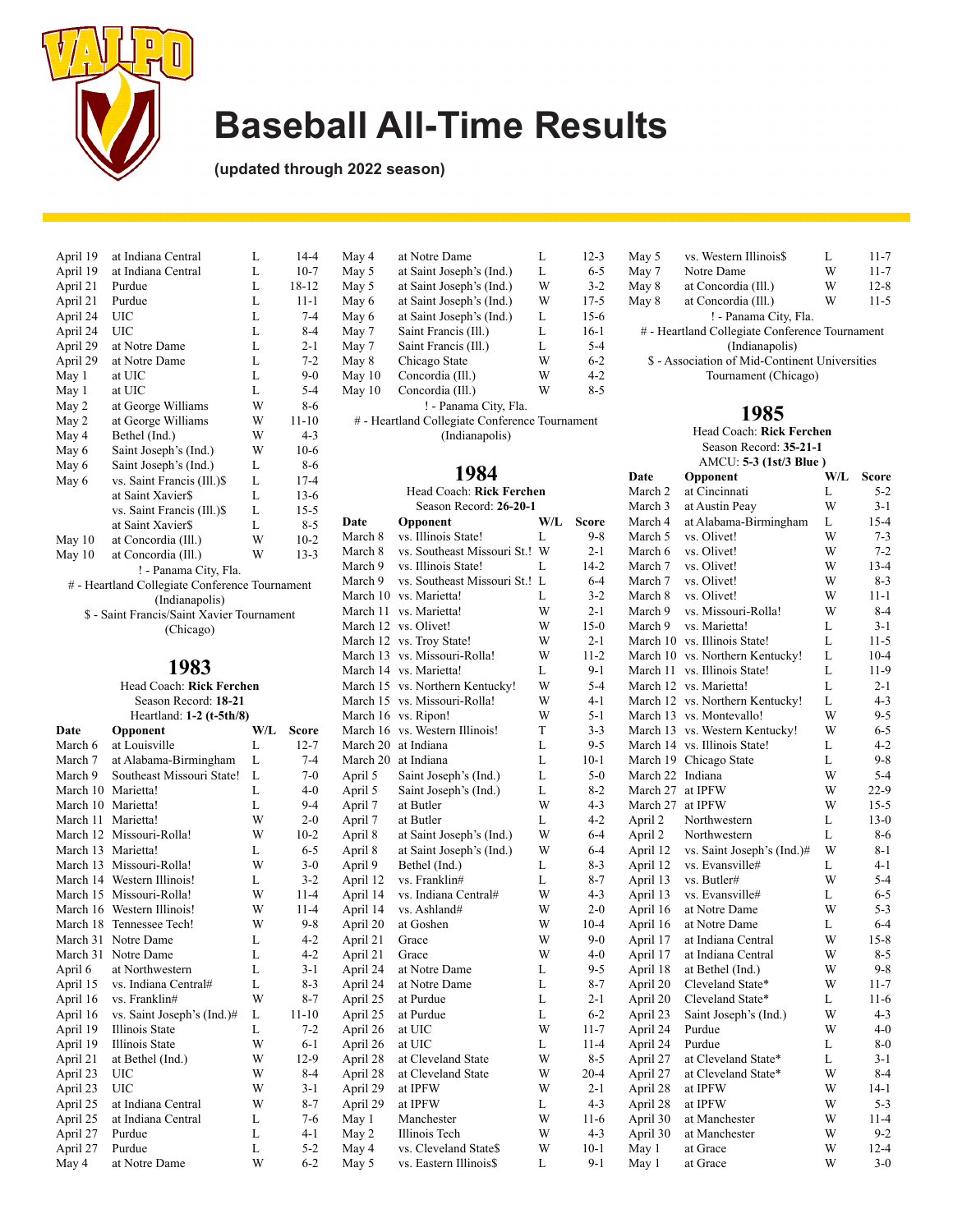

**(updated through 2022 season)**

| May 4                                              | at UIC*                      | L | $9-6$    |
|----------------------------------------------------|------------------------------|---|----------|
| May 4                                              | at UIC*                      | W | $10-9$   |
| May 5                                              | $_{\mathrm{UIC}^*}$          | W | $6 - 3$  |
| May 5                                              | UIC*                         | W | $5 - 3$  |
| May 7                                              | Concordia (Ill.)             | W | $8 - 1$  |
| May 7                                              | Concordia (Ill.)             | W | $2 - 1$  |
| May $10$                                           | vs. Southwest Missouri St.\$ | L | $2 - 1$  |
| May 11                                             | vs. Cleveland State\$        | W | $17 - 7$ |
| May 11                                             | at Eastern Illinois\$        | L | $11 - 2$ |
| * - Association of Mid-Continent Universities game |                              |   |          |
|                                                    |                              |   |          |

! - Panama City, Fla. # - Heartland Collegiate Conference Tournament

(Indianapolis)

\$ - Association of Mid-Continent Universities Tournament (Charleston, Ill.)

## **1986**

|                    | Head Coach: Rick Ferchen  |   |          | March |
|--------------------|---------------------------|---|----------|-------|
|                    | Season Record: 22-25-1    |   |          | March |
|                    | AMCU: 4-7 (3rd/3 Blue)    |   |          | March |
| March 2            | vs. Ohio Dominican!       | L | $3 - 2$  | March |
| March <sub>2</sub> | vs. Ohio Dominican!       | W | $7-6$    | March |
| March 3            | vs. Grand Valley State!   | W | $5 - 4$  | March |
| March 3            | vs. Olivet!               | L | $5 - 3$  | March |
| March 5            | vs. Olivet!               | L | $8-4$    | March |
| March 5            | vs. Grand Valley State!   | W | $8 - 7$  | March |
| March 6            | vs. Grand Valley State!   | L | $5 - 1$  | March |
| March 6            | vs. Ohio Dominican!       | W | $8 - 5$  | March |
| March 7            | vs. Grand View!           | L | $2 - 1$  | March |
| March 7            | vs. Olivet!               | W | $5 - 2$  | March |
| March 8            | vs. Grand Valley State!   | L | $4 - 1$  | March |
| March 8            | vs. Marietta!             | W | $8 - 5$  | March |
| March 9            | vs. Marietta!             | T | $3 - 3$  | Marcl |
| March 10           | vs. Washington (Mo.)!     | L | $8 - 7$  | March |
| March 12           | vs. Illinois State!       | L | 14-12    | March |
| March 13           | vs. Missouri-Rolla!       | W | 5-4      | March |
| March 24           | at IPFW                   | W | $4 - 0$  | March |
| March 24           | at IPFW                   | W | $10-2$   | March |
| March 27           | <b>Grand Valley State</b> | W | $11-9$   | March |
| March 27           | <b>Grand Valley State</b> | L | $8-4$    | March |
| March 29           | Northeastern Illinois     | W | $10-8$   | March |
| March 29           | Northeastern Illinois     | W | $7-6$    | March |
| April 1            | at Indiana                | L | $4 - 2$  | March |
| April 2            | Notre Dame                | L | $5-2$    | March |
| April 4            | Wisconsin                 | L | $2 - 1$  | April |
| April 5            | Cleveland State*          | W | $10-5$   | April |
| April 5            | Cleveland State*          | L | $20-6$   | April |
| April 6            | Cleveland State*          | L | $7 - 3$  | April |
| April 8            | Saint Joseph's (Ind.)     | W | $14-6$   | April |
| April 9            | at Saint Joseph's (Ind.)  | W | $11 - 4$ | April |
| April 10           | Butler                    | L | $2 - 0$  | April |
| April 10           | <b>Butler</b>             | W | $3 - 2$  | April |
| April 12           | Indiana Central           | L | $3 - 2$  | April |
| April 12           | Indiana Central           | W | $10-2$   | April |
| April 17           | Bethel (Ind.)             | W | $7 - 2$  | April |
| April 19           | at Cleveland State*       | L | $3 - 2$  | April |
| April 19           | at Cleveland State*       | W | $6-0$    | April |
| April 23           | at Purdue                 | L | $5 - 3$  | April |
| April 23           | at Purdue                 | L | $9-6$    | April |
| April 24           | at UIC*                   | W | $6 - 5$  | April |
| April 27           | at Illinois Tech          | L | $5 - 4$  | April |

| April 27                                           | at Illinois Tech | W | $11-9$  |  |
|----------------------------------------------------|------------------|---|---------|--|
| April 29                                           | at UIC*          | L | $8-4$   |  |
| April 29                                           | at UIC*          | W | $8 - 6$ |  |
| May 1                                              | at Notre Dame    | L | $5-1$   |  |
| May 3                                              | $_{\rm UIC^*}$   | L | $4 - 3$ |  |
| May 3                                              | $UIC^*$          | L | $7 - 5$ |  |
| May 4                                              | $_{\rm UIC^*}$   | L | $11-9$  |  |
| * - Association of Mid-Continent Universities game |                  |   |         |  |
| ! - Panama City, Fla.                              |                  |   |         |  |

#### **1987**

#### Head Coach: **Rick Ferchen** Season Record: **31-23-2**

| Conference Record: 8-4 (1st/3 Blue) |                       |     |          |
|-------------------------------------|-----------------------|-----|----------|
| Date                                | Opponent              | W/L | Score    |
| March 1                             | vs. Ohio Dominican!   | L   | $3 - 1$  |
| March 1                             | vs. Adrian!           | W   | $6 - 2$  |
| March 2                             | vs. Adrian!           | W   | $3 - 2$  |
| March <sub>2</sub>                  | vs. Ohio Dominican!   | L   | $7 - 1$  |
| March 3                             | vs. Augustana (Ill.)! | W   | $5 - 3$  |
| March 3                             | vs. Adrian!           | W   | $5 - 3$  |
| March 4                             | vs. Adrian!           | W   | $4 - 2$  |
| March 5                             | vs. Ohio Dominican!   | L   | $7 - 2$  |
| March 6                             | vs. Ohio Dominican!   | T   | $0 - 0$  |
| March 7                             | vs. Marietta!         | W   | $6 - 5$  |
| March 7                             | vs. Marietta!         | T   | $6 - 6$  |
| March 8                             | vs. Western Illinois! | W   | $13-0$   |
| March 8                             | vs. Illinois State!   | L   | $7 - 5$  |
| March 10                            | vs. Illinois State!   | L   | $4 - 3$  |
| March 11                            | vs. Marietta!         | W   | $3 - 0$  |
| March 11                            | vs. Grand View!       | W   | $5 - 3$  |
| March 12                            | vs. Western Illinois! | L   | $3 - 2$  |
| March 17                            | at Bethel (Ind.)      | W   | $11 - 1$ |
| March 21                            | at IPFW               | W   | $11-6$   |
| March 21                            | at IPFW               | L   | $7 - 3$  |
| March 22                            | <b>IPFW</b>           | W   | $8 - 5$  |
| March 22                            | <b>IPFW</b>           | W   | $16-0$   |
| March 24                            | Northeastern Illinois | W   | $10-5$   |
| March 25                            | at Grand Valley State | L   | $2 - 1$  |
| March 25                            | at Grand Valley State | L   | $7 - 4$  |
| March 26                            | Northeastern Illinois | L   | $6 - 4$  |
| March 28                            | Ferris State          | L   | $2 - 0$  |
| March 28                            | Ferris State          | W   | $3 - 2$  |
| March 29                            | Chicago State         | W   | $10-0$   |
| April 1                             | at Notre Dame         | W   | $9 - 5$  |
| April 3                             | Wisconsin             | L   | $3 - 1$  |
| April 4                             | Cleveland State*      | W   | $3 - 2$  |
| April 4                             | Cleveland State*      | W   | $10-3$   |
| April 5                             | Cleveland State*      | W   | $10-1$   |
| April 7                             | at Chicago State      | W   | $4 - 0$  |
| April 7                             | at Chicago State      | L   | $8 - 6$  |
| April 8                             | Saint Joseph's (Ind.) | W   | $2 - 1$  |
| April 8                             | Saint Joseph's (Ind.) | W   | $5 - 1$  |
| April 11                            | $_{\mathrm{UIC}^*}$   | W   | $4 - 1$  |
| April 11                            | UIC*                  | L   | $3 - 2$  |
| April 12                            | $_{\mathrm{UIC}^*}$   | W   | $11-5$   |
| April 15                            | at Indianapolis       | W   | $4 - 0$  |
| April 15                            | at Indianapolis       | W   | $3 - 2$  |
| April 18                            | at Butler             | L   | $3 - 1$  |
| April 18                            | at Butler             | L   | $1-0$    |
| April 21                            | at UIC*               | W   | $8 - 2$  |

| April 25 | at Cleveland State*           | L | $2 - 1$  |
|----------|-------------------------------|---|----------|
| April 25 | at Cleveland State*           | W | $3-0$    |
| April 26 | at Cleveland State*           | L | $11 - 4$ |
| April 28 | at UIC*                       | L | $14-7$   |
| April 28 | at UIC*                       | W | $5 - 4$  |
| April 29 | Indiana                       | W | $11-6$   |
| May 3    | at Michigan State             | L | $2 - 1$  |
| May 3    | at Michigan State             | L | 13-1     |
| May 7    | vs. Southwest Missouri St.# L |   | $4-2$    |
| May 8    | vs. Cleveland State#          | L |          |
| $6 - 5$  |                               |   |          |

\* - Association of Mid-Continent Universities game ! - Panama City, Fla.

# - Association of Mid-Continent Universities Tournament (Chicago)

| $3-2$    | Head Coach: Paul Twenge |                          |     |          |
|----------|-------------------------|--------------------------|-----|----------|
| $7 - 1$  |                         | Season Record: 14-40-1   |     |          |
| $5 - 3$  |                         | AMCU: 6-5 (1st/3 Blue)   |     |          |
| $5 - 3$  | Date                    | Opponent                 | W/L | Score    |
| $4 - 2$  | March 6                 | Marietta!                | L   | $3 - 2$  |
| $7 - 2$  | March 6                 | Illinois State!          | L   | $15-3$   |
| $0 - 0$  | March 7                 | at West Florida          | L   | $5 - 1$  |
| $6 - 5$  | March 7                 | at West Florida          | L   | $6-0$    |
| 6-6      | March 8                 | Marietta!                | L   | $15-6$   |
| $13-0$   | March 8                 | Vanderbilt!              | L   | $15-6$   |
| $7 - 5$  | March 9                 | Western Illinois!        | L   | $5 - 4$  |
| $4 - 3$  | March 10                | Illinois State!          | L   | $9 - 4$  |
| $3 - 0$  | March 10                | Grand View!              | W   | $6 - 4$  |
| $5 - 3$  | March 11                | Olivet!                  | L   | $6 - 3$  |
| $3 - 2$  | March 12                | Tennessee Tech!          | L   | $11 - 5$ |
| $11 - 1$ | March 13                | Tennessee Tech!          | L   | $8 - 1$  |
| $11-6$   | March 13                | MacMurray!               | L   | $4 - 3$  |
| $7 - 3$  | March 14                | Tennessee Tech!          | W   | $9 - 5$  |
| $8 - 5$  | March 14                | Concord!                 | L   | $4 - 2$  |
| $16-0$   | March 15                | Troy State!              | W   | $3 - 2$  |
| $10-5$   | March 15                | Troy State!              | L   | $8-6$    |
| $2 - 1$  | March 16                | Troy State!              | L   | $7 - 2$  |
| $7 - 4$  | March 17                | Concord!                 | L   | $9 - 7$  |
| $6 - 4$  | March 22                | <b>IUPUI</b>             | L   | $8-2$    |
| $2 - 0$  | March 22                | <b>IUPUI</b>             | T   | $1 - 1$  |
| $3 - 2$  | March 23                | at Purdue                | L   | $5 - 4$  |
| $10-0$   | March 23                | at Purdue                | L   | $9 - 2$  |
| 9-5      | March 26                | at Northeastern Illinois | L   | $15-8$   |
| $3 - 1$  | March 26                | at Northeastern Illinois | L   | $11 - 1$ |
| $3 - 2$  | March 27                | at Indiana               | L   | $13 - 2$ |
| $10-3$   | March 27                | at Indiana               | L   | $15-1$   |
| $10-1$   | March 31                | Bethel (Ind.)            | W   | $7 - 1$  |
| $4 - 0$  | April 2                 | at Western Michigan      | L   | $7 - 2$  |
| $8-6$    | April 5                 | Cleveland State*         | W   | $8 - 5$  |
| $2 - 1$  | April 5                 | Cleveland State*         | L   | $9 - 2$  |
| $5 - 1$  | April 9                 | $UIC*$                   | W   | $7-0$    |
| $4 - 1$  | April 9                 | $_{\mathrm{UIC}^*}$      | W   | $3 - 2$  |
| $3 - 2$  | April 10                | $_{\mathrm{UIC}^*}$      | W   | $10-6$   |
| $11-5$   | April 12                | at Saint Joseph's (Ind.) | W   | 9-1      |
| $4 - 0$  | April 12                | at Saint Joseph's (Ind.) | W   | $4 - 2$  |
| $3 - 2$  | April 14                | Elmhurst                 | L   | $5 - 2$  |
| $3 - 1$  | April 16                | at IPFW                  | L   | $10-6$   |
| $1 - 0$  | April 16                | at IPFW                  | W   | $15-2$   |
| $8 - 2$  | April 20                | Indianapolis             | W   | $7 - 4$  |
|          |                         |                          |     |          |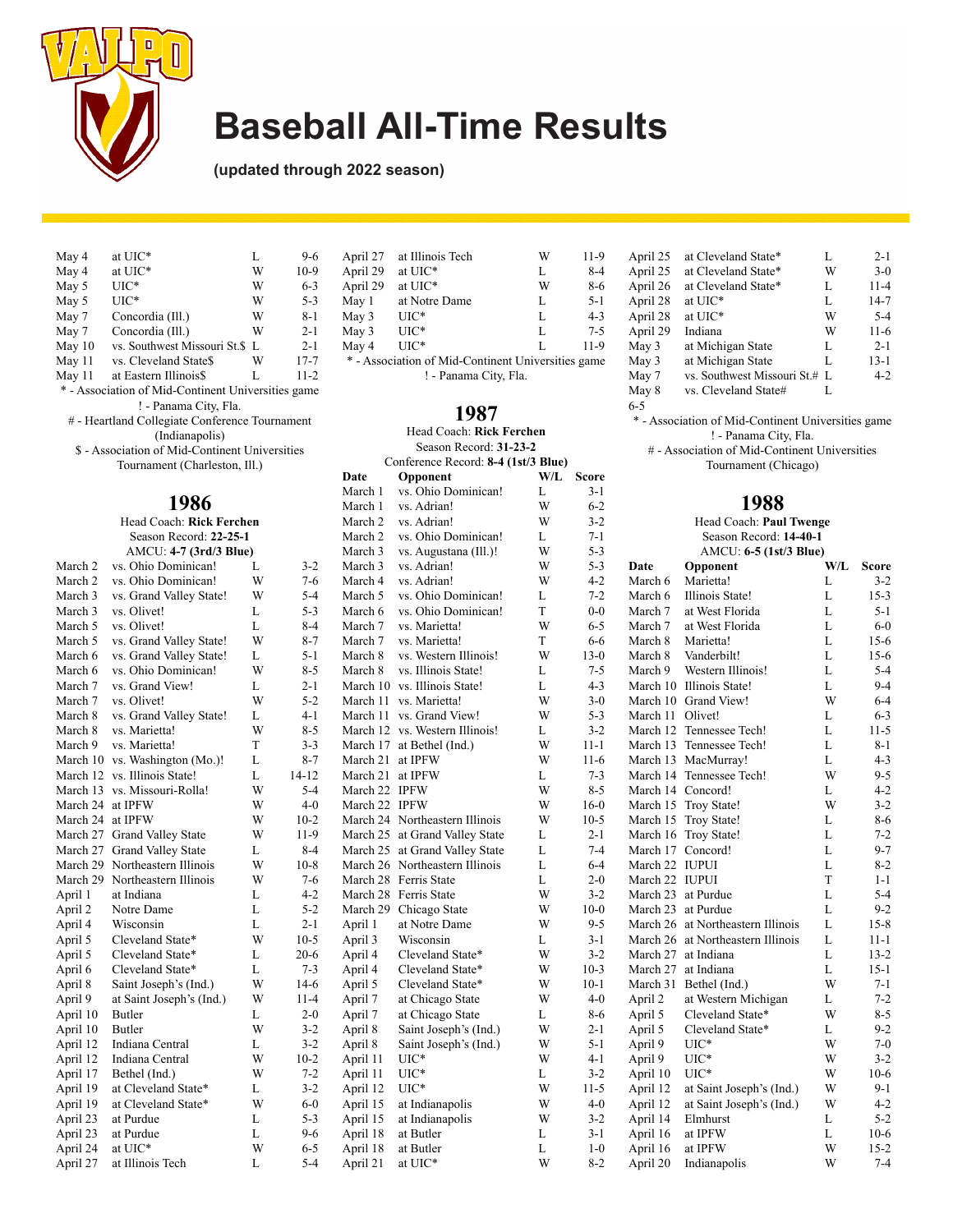

**(updated through 2022 season)**

| April 23 | at Cleveland State*    | L | $11 - 8$  |
|----------|------------------------|---|-----------|
| April 23 | at Cleveland State*    | L | $11-9$    |
| April 24 | at Cleveland State*    | W | $13 - 11$ |
| April 26 | <b>Butler</b>          | L | $1 - 0$   |
| April 26 | Butler                 | L | $6-1$     |
| April 30 | at UIC*                | L | $11 - 7$  |
| April 30 | at UIC*                | L | $9-0$     |
| May 1    | at UIC*                | W | $5 - 3$   |
| May 4    | at Northwestern        | L | $11-0$    |
| May 7    | Notre Dame             | L | $10-2$    |
| May 7    | Notre Dame             | L | $9 - 3$   |
| May 8    | at Notre Dame          | L | $12 - 3$  |
| May 8    | at Notre Dame          | L | $6 - 5$   |
| May 13   | vs. Eastern Illinois\$ | L | $1 - 0$   |
| May 14   | at UIC\$               | L | $3 - 2$   |

\* - Association of Mid-Continent Universities game ! - Panama City, Fla.

\$ - Association of Mid-Continent Universities Tournament (Chicago)

## **1989**

#### Head Coach: **Paul Twenge** Season Record: **14-32-1** AMCU: **3-8 (3rd/3 Blue)**

| Date     | Opponent                | W/L | Score     |
|----------|-------------------------|-----|-----------|
| March 6  | at Auburn-Montgomery    | T   | $11 - 11$ |
| March 7  | at Troy State           | L   | $15-8$    |
| March 8  | vs. Grand View!         | L   | $9 - 4$   |
| March 9  | vs. Christian Brothers# | L   | $11 - 7$  |
| March 9  | at West Florida         | L   | $10 - 4$  |
| March 10 | vs. Christian Brothers# | L   | $3 - 2$   |
| March 10 | at West Florida         | L   | $12 - 1$  |
| March 11 | vs. Marietta!           | L   | $5 - 4$   |
| March 12 | vs. Illinois State!     | L   | $10 - 1$  |
| March 12 | vs. Illinois State!     | W   | $6 - 5$   |
| March 13 | vs. Ripon               | L   | $10-5$    |
| March 14 | vs. Illinois State      | L   | $9 - 0$   |
| March 15 | at Vanderbilt           | L   | $8 - 5$   |
| March 16 | at Cumberland           | L   | $4 - 0$   |
| March 16 | at Cumberland           | L   | $13 - 4$  |
| March 25 | at Butler               | L   | $4 - 0$   |
| March 25 | at Butler               | W   | $6 - 2$   |
| March 26 | at IUPUI                | W   | $13 - 2$  |
| March 26 | at IUPUI                | W   | $6 - 3$   |
| March 30 | Western Michigan        | L   | $8-0$     |
| March 30 | Western Michigan        | L   | $4 - 0$   |
| April 5  | at Indiana              | L   | $13 - 7$  |
| April 8  | $_{\mathrm{UIC}^*}$     | L   | $3 - 2$   |
| April 8  | $_{\mathrm{UIC}^*}$     | L   | $4 - 0$   |
| April 9  | $_{\mathrm{UIC}^*}$     | L   | $7 - 4$   |
| April 11 | Saint Joseph's (Ind.)   | W   | $7 - 3$   |
| April 11 | Saint Joseph's (Ind.)   | W   | $10-3$    |
| April 13 | Purdue                  | L   | $15 - 4$  |
| April 15 | at Cleveland State*     | L   | $7 - 1$   |
| April 15 | at Cleveland State*     | L   | $4 - 3$   |
| April 16 | at Cleveland State*     | W   | $8 - 6$   |
| April 19 | at Wisconsin            | L   | $6 - 1$   |
| April 19 | at Wisconsin            | L   | $1-0$     |
| April 22 | <b>IPFW</b>             | W   | $8 - 2$   |
| April 22 | <b>IPFW</b>             | W   | $7 - 4$   |
| April 23 | at Indianapolis         | W   | $8-3$     |
| April 23 | at Indianapolis         | W   | $8 - 5$   |

| April 26                                           | at UIC*          | W | $4 - 2$   |  |  |
|----------------------------------------------------|------------------|---|-----------|--|--|
| April 26                                           | at UIC*          | L | $9 - 1$   |  |  |
| April 29                                           | Cleveland State* | W | $3-1$     |  |  |
| April 29                                           | Cleveland State* | L | $4 - 1$   |  |  |
| April 30                                           | Cleveland State* | L | $8 - 7$   |  |  |
| May 2                                              | at Notre Dame    | L | $5 - 4$   |  |  |
| May 2                                              | at Notre Dame    | L | $15 - 14$ |  |  |
| May 3                                              | Northwestern     | L | $5 - 2$   |  |  |
| May 8                                              | at Bethel (Ind.) | W | $13-0$    |  |  |
| May 9                                              | Indiana          | L | $7 - 3$   |  |  |
| * - Association of Mid-Continent Universities game |                  |   |           |  |  |
| ! - Panama City, Fla.                              |                  |   |           |  |  |
| # - Pensacola, Fla.                                |                  |   |           |  |  |

## **1990**

|          | Head Coach: Paul Twenge         |     |          |
|----------|---------------------------------|-----|----------|
|          | Season Record: 20-35            |     |          |
|          | Mid-Continent: 3-7 (4th/4 Blue) |     |          |
| Date     | Opponent                        | W/L | Score    |
| March 4  | at Austin Peay                  | L   | $6 - 2$  |
| March 5  | at Alabama-Birmingham           | L   | $9-0$    |
| March 6  | at Troy State                   | L   | $10-0$   |
| March 6  | at Troy State                   | W   | $8 - 5$  |
| March 7  | at Auburn-Montgomery            | L   | $5 - 4$  |
| March 7  | at Auburn-Montgomery            | W   | $5 - 4$  |
| March 8  | vs. Olivet Nazarene!            | L   | $10-7$   |
| March 9  | at West Florida                 | W   | $11 - 8$ |
| March 9  | at West Florida                 | L   | $15 - 8$ |
| March 10 | vs. North Dakota State!         | L   | $6 - 3$  |
| March 10 | vs. Tennessee Tech!             | L   | $5 - 2$  |
| March 11 | vs. Tennessee Tech!             | W   | $10-1$   |
| March 12 | vs. Tennessee Tech!             | L   | $7 - 2$  |
| March 13 | vs. Tennessee Tech!             | W   | $6 - 3$  |
| March 14 | at Vanderbilt                   | L   | $21-9$   |
| March 15 | at Cumberland                   | L   | $10-0$   |
| March 21 | Chicago State                   | W   | $13-6$   |
| March 21 | Chicago State                   | L   | $10-5$   |
| March 24 | <b>IUPUI</b>                    | W   | $11 - 3$ |
| March 24 | <b>IUPUI</b>                    | W   | $21 - 1$ |
| March 25 | Milwaukee                       | L   | $11 - 2$ |
| March 25 | Milwaukee                       | W   | $7 - 6$  |
| March 29 | at Ball State                   | L   | $3 - 2$  |
| March 31 | at Western Michigan             | L   | $13 - 2$ |
| March 31 | at Western Michigan             | L   | $8 - 0$  |
| April 4  | at Indiana                      | W   | $9-2$    |
| April 4  | at Indiana                      | L   | $5 - 1$  |
| April 7  | $_{\mathrm{UIC}^*}$             | L   | $14-2$   |
| April 7  | $_{\mathrm{UIC}^*}$             | L   | $2 - 1$  |
| April 8  | at UIC*                         | L   | $6 - 4$  |
| April 8  | at UIC*                         | L   | $10-8$   |
| April 12 | at Saint Joseph's (Ind.)        | W   | $5 - 1$  |
| April 12 | at Saint Joseph's (Ind.)        | L   | $10 - 4$ |
| April 14 | at Cleveland State*             | L   | $4 - 3$  |
| April 14 | at Cleveland State*             | L   | $4 - 3$  |
| April 18 | Wisconsin                       | L   | $3-0$    |
| April 18 | Wisconsin                       | L   | $3 - 0$  |
| April 21 | Butler                          | W   | $6-1$    |
| April 21 | Butler                          | L   | $5 - 3$  |
| April 22 | at Chicago State                | L   | $3 - 2$  |
| April 22 | at Chicago State                | W   | $8 - 4$  |
| April 24 | at Purdue                       | L   | $12 - 1$ |
| April 24 | at Purdue                       | L   | $6 - 5$  |

| April 25 | Bethel (Ind.)                     | W | 7-6      |
|----------|-----------------------------------|---|----------|
| April 28 | Akron*                            | L | $21 - 5$ |
| April 28 | Akron*                            | W | $3-2$    |
| April 29 | $A$ kron $*$                      | W | $5 - 4$  |
| April 29 | $A$ kron $*$                      | W | $19-2$   |
| May 1    | Indianapolis                      | W | $10-6$   |
| May 1    | Indianapolis                      | W | $2-0$    |
| May 2    | at Notre Dame                     | L | $6 - 4$  |
| May 2    | at Notre Dame                     | L | $11 - 1$ |
| May 5    | at Northwestern                   | L | $6 - 5$  |
| May 6    | at Northeastern Illinois          | L | $6 - 5$  |
| May 8    | Indiana                           | W | $18-6$   |
|          | * - Mid-Continent Conference game |   |          |
|          |                                   |   |          |

! - Panama City, Fla.

### **1991**

#### Head Coach: **Paul Twenge** Season Record: **20-39-2** Mid-Continent: **6-6 (3rd/4 Blue) Date Opponent W/L** Score

| $\circ$ $\sim$ | vau      | ⇔թթուռու              |   | nan      |
|----------------|----------|-----------------------|---|----------|
| $9-0$          | March 3  | at Austin Peay        | L | $3 - 1$  |
| $0-0$          | March 4  | at Alabama-Birmingham | L | $10-6$   |
| $8 - 5$        | March 5  | at South Alabama      | L | $10-3$   |
| $5 - 4$        | March 5  | at South Alabama      | L | $18-0$   |
| $5 - 4$        | March 6  | at Auburn-Montgomery  | L | $6 - 5$  |
| $0 - 7$        | March 6  | at Auburn-Montgomery  | L | $10 - 4$ |
| $1 - 8$        | March 7  | at Troy State         | L | $9 - 2$  |
| $5 - 8$        | March 7  | at Troy State         | L | $10-5$   |
| $6 - 3$        | March 8  | vs. Ohio Dominican!   | T | $7 - 7$  |
| $5 - 2$        | March 8  | vs. Ball State!       | L | $2 - 1$  |
| $0 - 1$        | March 9  | vs. Ball State!       | T | $3 - 3$  |
| $7 - 2$        | March 10 | at West Florida       | L | $6 - 5$  |
| $6 - 3$        | March 10 | at West Florida       | L | $6 - 5$  |
| $1-9$          | March 11 | vs. Tennessee Tech!   | W | $4 - 0$  |
| $0-0$          | March 11 | vs. Tennessee Tech!   | L | $7 - 4$  |
| $3-6$          | March 12 | vs. Grand View!       | W | $5 - 3$  |
| $0 - 5$        | March 13 | at Vanderbilt         | L | $24-0$   |
| $1 - 3$        | March 14 | at Cumberland         | L | $6 - 3$  |
| $1 - 1$        | March 24 | at Northwestern       | L | $5 - 4$  |
| $1 - 2$        | March 28 | at Chicago State      | L | $5 - 2$  |
| $7 - 6$        | March 28 | at Chicago State      | W | $6 - 2$  |
| $3 - 2$        | March 30 | <b>Ball State</b>     | L | $5 - 0$  |
| $3 - 2$        | March 30 | <b>Ball State</b>     | L | $3 - 2$  |
| $8-0$          | March 31 | at Western Michigan   | L | $10-5$   |
| $9 - 2$        | March 31 | at Western Michigan   | L | $4 - 0$  |
| $5 - 1$        | April 2  | at Northwestern       | L | 14-7     |
| $4 - 2$        | April 3  | at Indiana            | W | $5 - 4$  |
| $2 - 1$        | Apr 3    | at Indiana            | L | $10-5$   |
| $6 - 4$        | April 6  | Northern Illinois     | W | $20-5$   |
| $0 - 8$        | April 7  | at IUPUI              | L | $3 - 2$  |
| $5 - 1$        | April 7  | at IUPUI              | L | $6 - 2$  |
| $0 - 4$        | April 8  | Chicago State         | L | $6 - 4$  |
| $4 - 3$        | April 8  | Chicago State         | W | $7-6$    |
| $4 - 3$        | April 9  | at Indiana State      | L | $6 - 4$  |
| $3-0$          | April 9  | at Indiana State      | L | 14-8     |
| $3 - 0$        | April 11 | Saint Joseph's (Ind.) | W | $2 - 1$  |
| $6 - 1$        | April 11 | Saint Joseph's (Ind.) | W | $4 - 3$  |
| $5 - 3$        | April 15 | Northeastern Illinois | W | 9-4      |
| $3 - 2$        | April 17 | at Wisconsin          | W | $5 - 2$  |
| $8 - 4$        | April 17 | at Wisconsin          | L | $2 - 1$  |
| $2 - 1$        | April 20 | Cleveland State       | W | $8 - 1$  |
| $6 - 5$        |          |                       |   |          |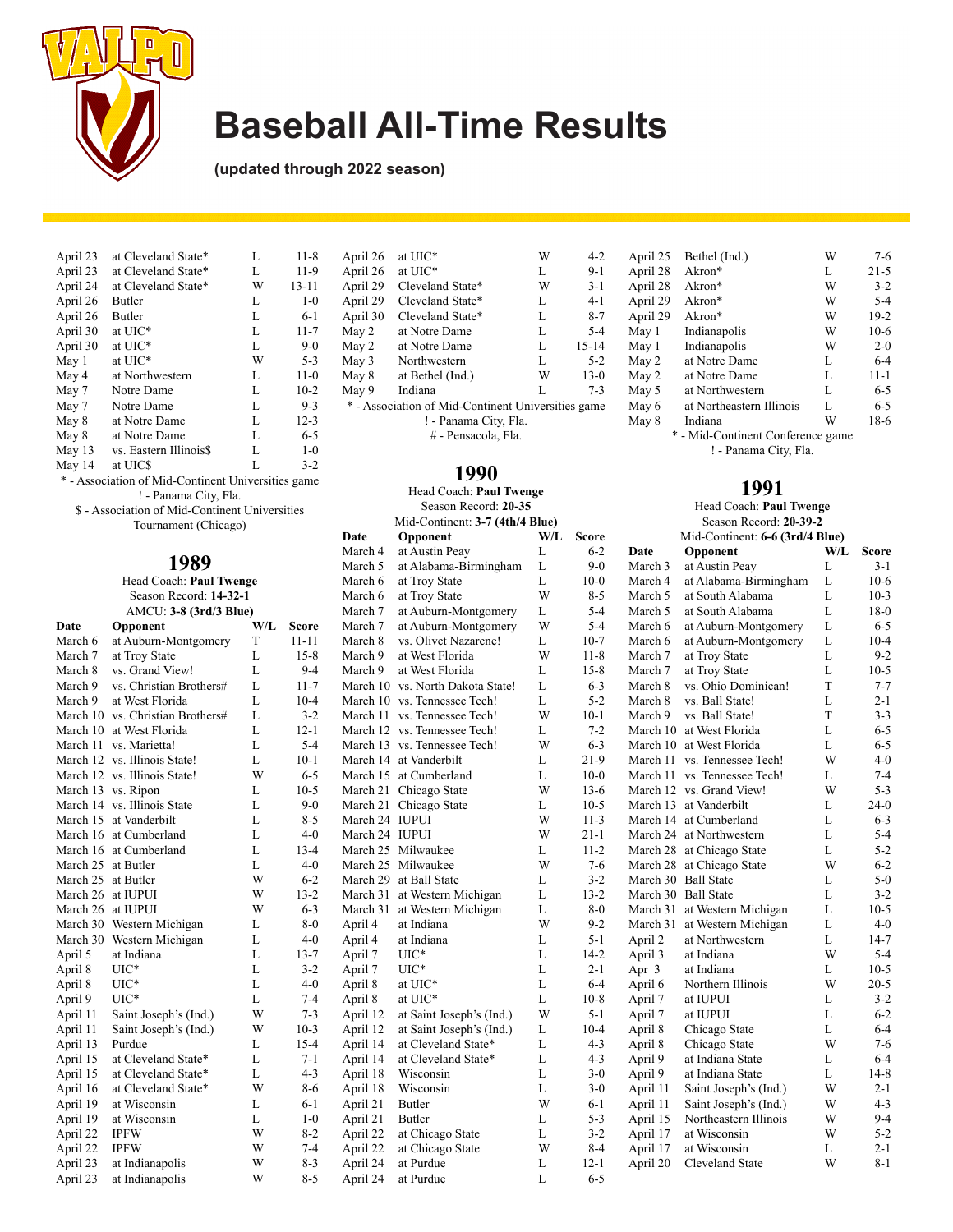

**(updated through 2022 season)**

| April 20<br>Cleveland State     | W | $2 - 0$                           |
|---------------------------------|---|-----------------------------------|
| April 21<br>Cleveland State     | W | $7 - 5$                           |
| Cleveland State                 | W | $5-0$                             |
| April 23<br><b>Bradley</b>      | W | $8 - 5$                           |
| April 25<br>Butler              | W | $8 - 7$                           |
| April 25<br>Butler              | W | $5-0$                             |
| at UIC<br>April 27              | L | $11-3$                            |
| April 27<br>at UIC              | W | $9 - 5$                           |
| April 28<br>UIC                 | L | $6 - 4$                           |
| April 28<br>UIC                 | L | $14-3$                            |
| at Notre Dame                   | L | $12-0$                            |
| at Notre Dame                   | L | 11-5                              |
| at Akron                        | L | $10-0$                            |
| at Akron                        | L | $12 - 4$                          |
| at Akron                        | W | $7-0$                             |
| at Akron                        | L | $5 - 4$                           |
| Purdue                          | L | $11 - 4$                          |
| vs. Eastern Illinois#<br>May 10 | L | $11 - 7$                          |
| at UIC#                         | W | $12 - 11$                         |
| vs. Western Illinois#           | L | 11-2                              |
|                                 |   |                                   |
|                                 |   | * - Mid-Continent Conference game |

! - Panama City, Fla.

# - Mid-Continent Conference Tournament (Chicago)

| 1992               |                                   |     |           |  |
|--------------------|-----------------------------------|-----|-----------|--|
|                    | Head Coach: Paul Twenge           |     |           |  |
|                    | Season Record: 19-30              |     |           |  |
|                    | Mid-Continent: 11-11 (4th/5 Gray) |     |           |  |
| Date               | Opponent                          | W/L | Score     |  |
| March <sub>2</sub> | at Auburn-Montgomery              | L   | $11 - 5$  |  |
| March <sub>3</sub> | at Auburn-Montgomery              | L   | $13 - 12$ |  |
| March 4            | vs. Alabama State#                | L   | $6 - 5$   |  |
| March 5            | vs. Bluffton!                     | W   | $9-0$     |  |
| March 6            | vs. Bluffton!                     | W   | $11-0$    |  |
| March 7            | vs. Tennessee Tech!               | L   | $4 - 1$   |  |
| March 8            | at West Florida                   | L   | $11 - 1$  |  |
| March 9            | vs. Tennessee Tech!               | L   | $11 - 1$  |  |
| March 10           | at Alabama-Birmingham             | L   | $5 - 2$   |  |
| March 11           | at Vanderbilt                     | L   | $14-9$    |  |
| March 24           | at Butler                         | W   | $9 - 8$   |  |
| March 25           | at Indiana                        | L   | $8 - 3$   |  |
| March 28           | at Eastern Illinois*              | W   | $7 - 0$   |  |
| March 28           | at Eastern Illinois*              | L   | $11 - 2$  |  |
| April 4            | Northern Illinois*                | W   | $6 - 3$   |  |
| April 4            | Northern Illinois*                | L   | $12 - 3$  |  |
| April 5            | Cleveland State*                  | W   | $13-0$    |  |
| April 5            | Cleveland State*                  | W   | $10-1$    |  |
| April 7            | Saint Joseph's (Ind.)             | W   | $5 - 1$   |  |
| April 9            | at Indiana State                  | L   | $8 - 0$   |  |
| April 9            | at Indiana State                  | L   | $12 - 4$  |  |
| April 11           | Akron*                            | L   | $8 - 1$   |  |
| April 11           | Akron*                            | L   | $6 - 1$   |  |
| April 12           | at UIC*                           | L   | $2 - 1$   |  |
| April 12           | at UIC*                           | L   | $6 - 2$   |  |
| April 14           | at Ball State                     | L   | $7 - 3$   |  |
| April 14           | at Ball State                     | L   | $8 - 3$   |  |
| April 18           | at Northern Illinois*             | W   | $3 - 1$   |  |
| April 18           | at Northern Illinois*             | L   | $3 - 2$   |  |
| April 19           | Wright State*                     | L   | $3 - 1$   |  |
| April 19           | Wright State*                     | W   | $8 - 7$   |  |

April 19 Wright State\* W 8-7<br>April 21 at Bradley W 6-3 April 21 at Bradley W 6-3<br>
April 21 at Bradley L 6-3

April 21 at Bradley

| April 28 | Butler                            | W | $4 - 3$  |
|----------|-----------------------------------|---|----------|
| April 29 | Chicago State                     | L | $12 - 7$ |
| April 30 | at Northeastern Illinois          | L | $3 - 2$  |
| April 30 | at Northeastern Illinois          | L | $7 - 0$  |
| May 2    | at Western Illinois*              | L | $7 - 3$  |
| May 2    | at Western Illinois*              | L | $10-3$   |
| May 3    | UIC*                              | W | $2 - 0$  |
| May 3    | $UIC^*$                           | W | $1-0$    |
| May 5    | Western Michigan                  | W | $6 - 5$  |
| May 5    | Western Michigan                  | L | $3 - 2$  |
| May 6    | at Purdue                         | L | $5 - 3$  |
| May 9    | Western Illinois*                 | W | $7-6$    |
| May 9    | Western Illinois*                 | L | $6 - 4$  |
| May 10   | Youngstown State*                 | W | $15 - 7$ |
| May 10   | Youngstown State*                 | W | $12 - 8$ |
| May 13   | at Chicago State                  | W | $9-4$    |
|          | * - Mid-Continent Conference game |   |          |
|          | ! - Panama City, Fla.             |   |          |

# - Pensacola, Fla.

#### **1993**

Head Coach: **Paul Twenge** Season Record: **12-39-1**

|                    | Mid-Continent: 8-12 (5th/8) |     |          |
|--------------------|-----------------------------|-----|----------|
| Date               | Opponent                    | W/L | Score    |
| March 1            | at Saint Mary's             | L   | $6 - 5$  |
| March <sub>2</sub> | at Cal State-Sacramento     | L   | $13-0$   |
| March 3            | at San Jose State           | L   | $19-1$   |
| March 5            | at Pacific                  | L   | $8-4$    |
| March 6            | at Pacific                  | L   | $12 - 3$ |
| March 7            | at Pacific                  | L   | $16-5$   |
| March 8            | at Pacific                  | L   | $7 - 0$  |
| March 9            | at Nevada                   | L   | $12 - 4$ |
| March 10           | at Nevada                   | L   | $7 - 1$  |
| March 20           | at Purdue                   | L   | $4 - 1$  |
| March 20           | at Purdue                   | L   | $4 - 0$  |
| March 21           | Purdue                      | L   | $1 - 0$  |
| March 24           | at Indiana                  | L   | $6 - 0$  |
| March 26           | at Indiana State            | L   | $6 - 2$  |
| March 26           | at Indiana State            | L   | $5 - 4$  |
| March 27           | <b>Ball State</b>           | L   | $4 - 0$  |
| March 27           | <b>Ball State</b>           | L   | $7 - 0$  |
| March 28           | at Western Michigan         | L   | $5 - 2$  |
| March 28           | at Western Michigan         | L   | $7 - 3$  |
| April 3            | at UIC*                     | L   | 2-1      |
| April 3            | at UIC*                     | W   | $8 - 7$  |
| April 10           | Western Illinois*           | W   | $4 - 0$  |
| April 10           | Western Illinois*           | L   | $4 - 0$  |
| April 11           | Western Illinois*           | W   | $11 - 4$ |
| April 14           | Indiana                     | L   | $7 - 3$  |
| April 17           | at Cleveland State*         | L   | $8 - 7$  |
| April 17           | at Cleveland State*         | L   | $3-1$    |
| April 18           | at Cleveland State*         | L   | $7 - 4$  |
| April 21           | Northwestern                | L   | $10-3$   |
| April 24           | Northern Illinois*          | W   | $10-9$   |
| April 24           | Northern Illinois*          | L   | $5 - 4$  |
| April 27           | at Notre Dame               | W   | 2-1      |
| April 27           | at Notre Dame               | L   | $6 - 5$  |
| April 28           | Milwaukee                   | W   | $7 - 3$  |
| April 28           | Milwaukee                   | L   | 2-1      |
| May 1              | Youngstown State*           | W   | $2 - 1$  |
| May 1              | Youngstown State*           | W   | $8 - 3$  |
|                    |                             |     |          |

| May 2    | Youngstown State*                 | W | $3-2$    |
|----------|-----------------------------------|---|----------|
| May 5    | Northwestern                      | L | $5 - 0$  |
| May 8    | at Eastern Illinois*              | W | $7 - 5$  |
| May 9    | at Eastern Illinois*              | L | $5 - 4$  |
| May 9    | at Eastern Illinois*              | L | $9 - 2$  |
| May 11   | <b>Butler</b>                     | W | $7 - 4$  |
| May 11   | <b>Butler</b>                     | T | $3 - 3$  |
| May 12   | at Northeastern Illinois          | L | $16-2$   |
| May 13   | at UIC*                           | L | $12-6$   |
| May $15$ | Wright State*                     | L | $10-6$   |
| May $15$ | Wright State*                     | L | $5 - 4$  |
| May $16$ | Wright State*                     | L | $6-0$    |
| May 20   | at UIC!                           | L | $12 - 5$ |
| May 21   | vs. Western Illinois!             | W | $6 - 5$  |
| May 22   | vs. Cleveland State!              | L | 18-12    |
|          | * - Mid-Continent Conference game |   |          |

! - Mid-Continent Conference Tournament (Chicago)

#### **1994**

#### Head Coach: **Paul Twenge** Season Record: **20-35** Mid-Continent: **9-15 (T-8th/9)**

|                | MIG-COMMENT: 9-15 (1-601/9) |                       |     |              |
|----------------|-----------------------------|-----------------------|-----|--------------|
|                | Date                        | Opponent              | W/L | <b>Score</b> |
|                | March 1                     | at Austin Peay        | L   | $3 - 2$      |
| e              | March 2                     | at Vanderbilt         | L   | $15 - 3$     |
| 5              | March 5                     | at Auburn-Montgomery  | L   | $10-3$       |
| 0              | March 6                     | vs. Huntingdon!       | L   | $16 - 5$     |
| 1              | March 8                     | at Troy State         | L   | $4 - 2$      |
| 4              | March 10                    | at Alabama-Birmingham | L   | $9 - 2$      |
| 3              | March 12                    | at Louisville#        | W   | $6 - 2$      |
| 5              | March 13                    | vs. Murray State#     | L   | $5 - 3$      |
| 0              | March 14                    | vs. Michigan State#   | W   | $8-6$        |
| 4              | March 16                    | Purdue                | L   | $1-0$        |
| 1              | March 19                    | at Goshen             | W   | $10-9$       |
| $\mathbf{1}$   | March 20                    | Chicago State         | W   | $6 - 4$      |
| $\overline{0}$ | March 23                    | at Indiana            | L   | $13 - 3$     |
| 0              | March 24                    | at Indianapolis       | L   | $11 - 4$     |
| 0              | March 26                    | at Indiana State      | W   | $8 - 7$      |
| $\overline{c}$ | March 29                    | Western Michigan      | L   | $10-3$       |
| 4              | March 29                    | Western Michigan      | L   | $6 - 2$      |
| 0              | March 30                    | at Bradley            | L   | $6 - 1$      |
| 0              | March 30                    | at Bradley            | L   | $8 - 0$      |
| $\overline{c}$ | April 2                     | at Cleveland State*   | L   | $10-8$       |
| 3              | April 2                     | at Cleveland State*   | L   | $8 - 7$      |
| 1              | April 3                     | at Cleveland State*   | W   | 15-11        |
| 7              | April 7                     | Northeastern Illinois | L   | $14 - 12$    |
| 0              | April 7                     | Northeastern Illinois | W   | $8 - 5$      |
| 0              | April 9                     | Northern Illinois*    | L   | $6 - 3$      |
| 4              | April 9                     | Northern Illinois*    | L   | $16-1$       |
| 3              | April 10                    | Northern Illinois*    | W   | $7 - 3$      |
| 7              | April 14                    | at Bethel (Ind.)      | W   | $6 - 1$      |
| 1              | April 16                    | at Eastern Illinois*  | L   | $8 - 2$      |
| 4              | April 16                    | at Eastern Illinois*  | L   | $3 - 1$      |
| 3              | April 17                    | at Eastern Illinois*  | L   | $11 - 8$     |
| 9              | April 19                    | $UIC*$                | W   | $12 - 10$    |
| 4              | April 19                    | UIC*                  | W   | $9 - 3$      |
| 1              | April 20                    | Indiana               | W   | $5 - 3$      |
| 5              | April 21                    | at Notre Dame         | L   | $15 - 1$     |
| 3              | April 23                    | Youngstown State*     | W   | 19-15        |
| 1              | April 23                    | Youngstown State*     | L   | $8 - 5$      |
| 1              | April 24                    | Youngstown State*     | W   | $11-6$       |
| 3              |                             |                       |     |              |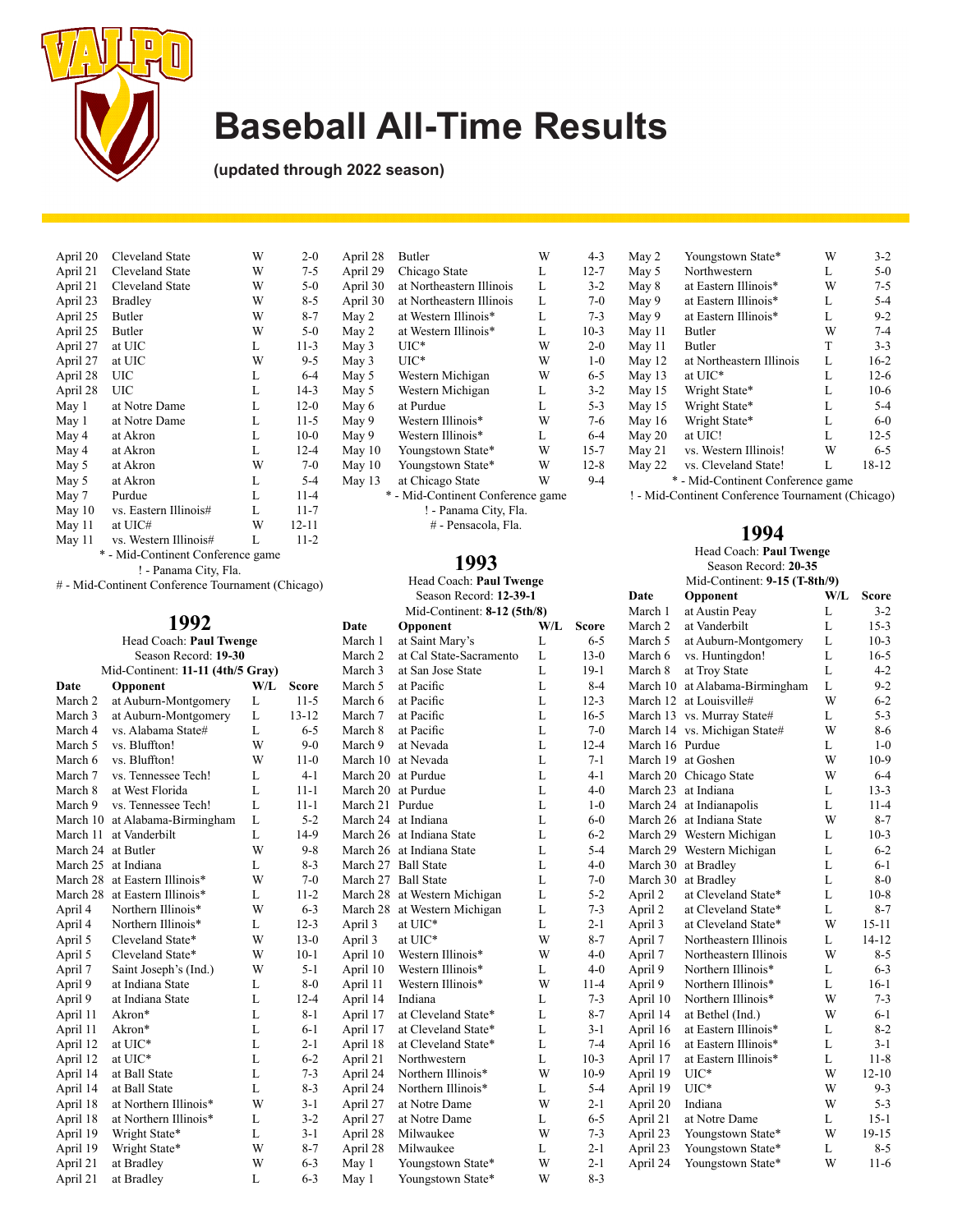

**(updated through 2022 season)**

| W<br>$2 - 1$  |
|---------------|
| $10-2$<br>L   |
| $7 - 4$<br>L  |
| L<br>$9 - 3$  |
| $11-5$<br>W   |
| W<br>$6 - 0$  |
| $2 - 0$<br>W  |
| $11 - 8$<br>L |
| $10-5$<br>L   |
| $6-1$<br>W    |
| L<br>$3 - 2$  |
| W<br>$13 - 2$ |
| L<br>$3 - 2$  |
| L<br>$5 - 4$  |
| L<br>$3-0$    |
| L<br>$2 - 0$  |
|               |

\* - Mid-Continent Conference game ! - Montgomery, Ala.

# - Derby City Classic (Louisville, Ky.)

### **1995**

#### Head Coach: **Paul Twenge** Season Record: **23-29**

| SCASOII RECOIU. 23-29 |          |                                   |     |              |                 | MIU-COMMICIII. I-II   |
|-----------------------|----------|-----------------------------------|-----|--------------|-----------------|-----------------------|
|                       |          | Mid-Continent: 10-14 (4th/5 West) |     |              | Date            | Opponent              |
|                       | Date     | Opponent                          | W/L | <b>Score</b> | March 4         | at Troy State         |
|                       | March 6  | at Tennessee Tech                 | W   | $7-6$        | March 5         | vs. Alabama State!    |
|                       | March 9  | at Auburn-Montgomery              | L   | $10-5$       | March 7         | at Alabama-Birming    |
|                       | March 9  | at Auburn-Montgomery              | L   | $10-2$       | March 9         | vs. Bradley#          |
|                       | March 11 | vs. Huntingdon!                   | L   | $10-1$       | March 9         | vs. Tennessee Tech#   |
|                       | March 11 | vs. Huntingdon!                   | L   | $6 - 1$      | March 10        | at Louisville#        |
|                       | March 12 | at Troy State                     | L   | $6 - 2$      | March 11        | at Austin Peay        |
|                       | March 13 | at Alabama-Birmingham             | L   | $13-9$       | March 12        | at IUPUI              |
|                       | March 15 | at Ball State                     | W   | $6 - 1$      | March 15        | at Bethel (Ind.)      |
|                       | March 15 | at Ball State                     | W   | $2 - 0$      | March 16        | at Goshen             |
|                       |          | March 16 Manchester               | W   | $6 - 5$      | March 23        | vs. Toledo%           |
|                       | March 18 | Huntingdon                        | L   | $11-9$       | March 24        | at Ball State         |
|                       | March 19 | Goshen                            | W   | $15 - 4$     | March 26 Purdue |                       |
|                       | March 21 | Indianapolis                      | W   | $7 - 4$      | March 28        | Western Michigan      |
|                       | March 21 | Indianapolis                      | W   | $11 - 7$     | March 28        | Western Michigan      |
|                       | March 22 | at Indiana                        | W   | $10-3$       | March 30        | Chicago State*        |
|                       | March 25 | at Indiana State                  | W   | $7 - 3$      | March 30        | Chicago State*        |
|                       | March 25 | at Indiana State                  | L   | $8 - 3$      | March 31        | Chicago State         |
|                       | March 30 | at Northern Illinois              | L   | $7 - 5$      | April 2         | at Bradley            |
|                       | April 1  | at Chicago State*                 | L   | $1-0$        | April 2         | at Bradley            |
|                       | April 1  | at Chicago State*                 | L   | $3 - 1$      | April 3         | at Saint Joseph's (In |
|                       | April 2  | at Chicago State*                 | W   | $7 - 3$      | April 6         | Northeastern Illinoi  |
|                       | April 2  | at Chicago State*                 | W   | $10-5$       | April 6         | Northeastern Illinoi  |
|                       | April 6  | at Western Michigan               | L   | $20 - 4$     | April 7         | Northeastern Illinoi  |
|                       | April 6  | at Western Michigan               | L   | $9 - 7$      | April 7         | Northeastern Illinoi  |
|                       | April 8  | Northeastern Illinois*            | L   | $2 - 0$      | April 10        | at Northwestern       |
|                       | April 8  | Northeastern Illinois*            | L   | $4 - 1$      | April 11        | Milwaukee             |
|                       | April 13 | Bethel (Ind.)                     | W   | $9 - 4$      | April 11        | Milwaukee             |
|                       | April 15 | Eastern Illinois*                 | W   | $6 - 5$      | April 13        | at Eastern Illinois*  |
|                       | April 15 | Eastern Illinois*                 | W   | $3 - 2$      | April 13        | at Eastern Illinois*  |
|                       | April 16 | Eastern Illinois*                 | L   | $2 - 0$      | April 14        | at Eastern Illinois*  |
|                       | April 16 | Eastern Illinois*                 | L   | $2 - 1$      | April 14        | at Eastern Illinois*  |
|                       | April 17 | at Saint Joseph's (Ind.)          | L   | $4 - 3$      | April 18        | at Notre Dame         |
|                       | April 17 | at Saint Joseph's (Ind.)          | W   | $5 - 4$      | April 20        | at Western Illinois*  |
|                       | April 18 | at Purdue                         | L   | $9 - 7$      | April 20        | at Western Illinois*  |
|                       | April 22 | Western Illinois*                 | L   | $7 - 1$      | April 21        | at Western Illinois*  |
|                       |          |                                   |     |              |                 |                       |

| April 23                          | Western Illinois*         | L | $2 - 1$   |  |  |
|-----------------------------------|---------------------------|---|-----------|--|--|
| April 23                          | Western Illinois*         | W | $8 - 7$   |  |  |
| April 25                          | at Northeastern Illinois* | L | $8 - 1$   |  |  |
| April 25                          | at Northeastern Illinois* | W | $8-4$     |  |  |
| April 26                          | Butler                    | L | $17 - 10$ |  |  |
| April 27                          | at UIC                    | W | $11 - 7$  |  |  |
| April 27                          | at UIC                    | L | $14-3$    |  |  |
| April 29                          | Chicago State*            | W | $4 - 1$   |  |  |
| April 29                          | Chicago State*            | W | $6-1$     |  |  |
| May 2                             | Northwestern              | W | $3 - 2$   |  |  |
| May 3                             | Northeastern Illinois*    | L | $3 - 1$   |  |  |
| May 3                             | Northeastern Illinois*    | L | $3 - 2$   |  |  |
| May 6                             | at Western Illinois*      | L | $10-0$    |  |  |
| May 6                             | at Western Illinois*      | W | $10-3$    |  |  |
| May 7                             | at Eastern Illinois*      | L | $1 - 0$   |  |  |
| May 7                             | at Eastern Illinois*      | L | $4 - 1$   |  |  |
| * - Mid-Continent Conference game |                           |   |           |  |  |

April 22 Western Illinois\* W 4-3

 $\frac{17-10}{11-7}$ 

#### **1996**

| Head Coach: Paul Twenge<br>Season Record: 18-29 |                                  |     |           |  |  |
|-------------------------------------------------|----------------------------------|-----|-----------|--|--|
|                                                 | Mid-Continent: 9-11 (3rd/5 West) |     |           |  |  |
| Date                                            | Opponent                         | W/L | Score     |  |  |
| March 4                                         | at Troy State                    | L   | $8-0$     |  |  |
| March 5                                         | vs. Alabama State!               | W   | $22 - 4$  |  |  |
| March 7                                         | at Alabama-Birmingham            | W   | 8-6       |  |  |
| March 9                                         | vs. Bradley#                     | L   | $7 - 4$   |  |  |
| March 9                                         | vs. Tennessee Tech#              | L   | $6 - 2$   |  |  |
| March 10                                        | at Louisville#                   | W   | $12 - 3$  |  |  |
| March 11                                        | at Austin Peay                   | L   | $12 - 4$  |  |  |
| March 12                                        | at IUPUI                         | W   | $4 - 3$   |  |  |
| March 15                                        | at Bethel (Ind.)                 | L   | $10-8$    |  |  |
| March 16                                        | at Goshen                        | W   | $12 - 1$  |  |  |
| March 23                                        | vs. Toledo%                      | W   | $5 - 2$   |  |  |
| March 24                                        | at Ball State                    | L   | $15 - 5$  |  |  |
| March 26                                        | Purdue                           | L   | $5 - 3$   |  |  |
| March 28                                        | Western Michigan                 | W   | $8 - 7$   |  |  |
| March 28                                        | Western Michigan                 | L   | $1 - 0$   |  |  |
| March 30                                        | Chicago State*                   | W   | $6 - 1$   |  |  |
| March 30                                        | Chicago State*                   | L   | $10-2$    |  |  |
| March 31                                        | Chicago State                    | W   | $3 - 2$   |  |  |
| April 2                                         | at Bradley                       | L   | 15-9      |  |  |
| April 2                                         | at Bradley                       | L   | $14 - 2$  |  |  |
| April 3                                         | at Saint Joseph's (Ind.)         | L   | $22 - 19$ |  |  |
| April 6                                         | Northeastern Illinois*           | L   | $5 - 2$   |  |  |
| April 6                                         | Northeastern Illinois*           | W   | $4 - 0$   |  |  |
| April 7                                         | Northeastern Illinois*           | W   | $7 - 2$   |  |  |
| April 7                                         | Northeastern Illinois*           | L   | $3 - 2$   |  |  |
| April 10                                        | at Northwestern                  | L   | $3 - 0$   |  |  |
| April 11                                        | Milwaukee                        | L   | $17 - 8$  |  |  |
| April 11                                        | Milwaukee                        | L   | $10-2$    |  |  |
| April 13                                        | at Eastern Illinois*             | L   | $11 - 3$  |  |  |
| April 13                                        | at Eastern Illinois*             | L   | $11-5$    |  |  |
| April 14                                        | at Eastern Illinois*             | L   | $8 - 0$   |  |  |
| April 14                                        | at Eastern Illinois*             | L   | $5 - 4$   |  |  |
| April 18                                        | at Notre Dame                    | L   | $11 - 3$  |  |  |

|                      | April 21                                    | at Western Illinois*              | L | $6 - 5$   |  |
|----------------------|---------------------------------------------|-----------------------------------|---|-----------|--|
|                      | April 24<br>at Lewis                        |                                   |   | $7 - 3$   |  |
|                      | April 25                                    | at Indiana State                  | L | $17 - 10$ |  |
|                      | April 27                                    | at Chicago State*                 | W | $6 - 5$   |  |
|                      | April 27                                    | at Chicago State*                 | L | $6 - 3$   |  |
|                      | April 28                                    | at Northeastern Illinois*         | L | $1 - 0$   |  |
|                      | April 28                                    | at Northeastern Illinois*         | L | $12-0$    |  |
|                      | May 1                                       | Northwestern                      | L | $6 - 5$   |  |
|                      | May 4                                       | Western Illinois*                 | W | $3-0$     |  |
|                      | May 4                                       | Western Illinois*                 | W | $2 - 0$   |  |
|                      | May 6                                       | at Purdue                         | L | $9-6$     |  |
|                      |                                             | * - Mid-Continent Conference game |   |           |  |
| ! - Montgomery, Ala. |                                             |                                   |   |           |  |
|                      | # - Louisville Tournament (Louisville, Ky.) |                                   |   |           |  |
|                      | % - Muncie, Ind.                            |                                   |   |           |  |

| ! - Montgomery, Ala. |                                  |     | Head Coach: Paul Twenge |                                  |                           |     |           |
|----------------------|----------------------------------|-----|-------------------------|----------------------------------|---------------------------|-----|-----------|
|                      |                                  |     |                         | Season Record: 20-31             |                           |     |           |
|                      |                                  |     |                         | Mid-Continent: 6-14 (4th/4 West) |                           |     |           |
|                      | 1996                             |     |                         | Date                             | Opponent                  | W/L | Score     |
|                      | Head Coach: Paul Twenge          |     |                         | March 2                          | vs. Pittsburgh!           | W   | $6 - 4$   |
|                      | Season Record: 18-29             |     |                         | March 2                          | vs. Monmouth!             | W   | $8 - 3$   |
|                      | Mid-Continent: 9-11 (3rd/5 West) |     |                         | March 4                          | vs. Pittsburgh!           | L   | $11 - 10$ |
| Date                 | Opponent                         | W/L | <b>Score</b>            | March 5                          | vs. Boston College!       | L   | $6 - 5$   |
| March 4              | at Troy State                    | L   | $8-0$                   | March 6                          | vs. Hofstra!              | W   | 9-1       |
| March 5              | vs. Alabama State!               | W   | $22 - 4$                | March 8                          | vs. Marist!               | W   | $8-3$     |
| March 7              | at Alabama-Birmingham            | W   | 8-6                     | March 9                          | vs. Pace!                 | W   | $7 - 5$   |
| March 9              | vs. Bradley#                     | L   | $7 - 4$                 |                                  | March 17 at Indiana State | L   | $11 - 2$  |
| March 9              | vs. Tennessee Tech#              | L   | $6 - 2$                 |                                  | March 19 at Purdue        | L   | $9 - 2$   |
| March 10             | at Louisville#                   | W   | $12 - 3$                | March 20 Lewis                   |                           | W   | $12 - 3$  |
| March 11             | at Austin Peay                   | L   | $12 - 4$                |                                  | March 23 at Milwaukee     | L   | $3 - 1$   |
| March 12 at IUPUI    |                                  | W   | $4 - 3$                 |                                  | March 23 at Milwaukee     | W   | $11 - 4$  |
|                      | March 15 at Bethel (Ind.)        | L   | $10-8$                  | March 26 Butler                  |                           | W   | $11-6$    |
|                      | March 16 at Goshen               | W   | $12 - 1$                | March 26 Butler                  |                           | W   | $5 - 0$   |
|                      | March 23 vs. Toledo%             | W   | $5-2$                   |                                  | March 29 Chicago State*   | L   | $10-9$    |
|                      | March 24 at Ball State           | L   | $15 - 5$                |                                  | March 29 Chicago State*   | W   | $3 - 2$   |
| March 26 Purdue      |                                  | L   | $5 - 3$                 |                                  | March 30 Chicago State*   | L   | $4 - 3$   |
|                      | March 28 Western Michigan        | W   | $8 - 7$                 |                                  | March 30 Chicago State*   | L   | $6 - 4$   |
|                      | March 28 Western Michigan        | L   | $1-0$                   | April 1                          | at Northern Illinois      | L   | $5 - 0$   |
|                      | March 30 Chicago State*          | W   | 6-1                     | April 1                          | at Northern Illinois      | W   | $12 - 4$  |
|                      | March 30 Chicago State*          | L   | $10-2$                  | April 3                          | at Ball State             | L   | $27 - 13$ |
|                      | March 31 Chicago State           | W   | $3 - 2$                 | April 5                          | at Northeastern Illinois* | L   | $8 - 1$   |
| April 2              | at Bradley                       | L   | $15-9$                  | April 5                          | at Northeastern Illinois* | W   | $4-3(10)$ |
| April 2              | at Bradley                       | L   | $14 - 2$                | April 6                          | at Northeastern Illinois* | W   | $20 - 4$  |
| April 3              | at Saint Joseph's (Ind.)         | L   | $22 - 19$               | April 6                          | at Northeastern Illinois* | L   | $11 - 2$  |
| April 6              | Northeastern Illinois*           | L   | $5 - 2$                 | April 13                         | at Indiana                | L   | $6 - 0$   |
| April 6              | Northeastern Illinois*           | W   | $4 - 0$                 | April 13                         | at Indiana                | L   | $8 - 6$   |
| April 7              | Northeastern Illinois*           | W   | $7-2$                   | April 15                         | at Northwestern           | L   | $4 - 3$   |
| April 7              | Northeastern Illinois*           | L   | $3 - 2$                 | April 15                         | at Northwestern           | L   | $10-6$    |
| April 10             | at Northwestern                  | L   | $3-0$                   | April 16                         | UIC                       | W   | $8 - 7$   |
| April 11             | Milwaukee                        | L   | $17-8$                  | April 19                         | at Chicago State*         | L   | $9-0$     |
| April 11             | Milwaukee                        | L   | $10-2$                  | April 19                         | at Chicago State*         | L   | $7-0$     |
| April 13             | at Eastern Illinois*             | L   | $11 - 3$                | April 20                         | at Chicago State*         | L   | $6 - 5$   |
| April 13             | at Eastern Illinois*             | L   | $11 - 5$                | April 20                         | at Chicago State*         | L   | $3 - 1$   |
| April 14             | at Eastern Illinois*             | L   | $8-0$                   | April 22                         | IUPUI                     | W   | $17 - 2$  |
| April 14             | at Eastern Illinois*             | L   | $5 - 4$                 | April 22                         | <b>IUPUI</b>              | W   | $8 - 6$   |
| April 18             | at Notre Dame                    | L   | $11-3$                  | April 23                         | Bethel (Ind.)             | W   | $6 - 5$   |
| April 20             | at Western Illinois*             | W   | $5 - 4$                 | April 26                         | Northeastern Illinois*    | L   | $14-3$    |
| April 20             | at Western Illinois*             | W   | $8-2$                   | April 26                         | Northeastern Illinois*    | L   | $3-0$     |
| April 21             | at Western Illinois*             | W   | $6 - 3$                 | April 27                         | Northeastern Illinois*    | W   | $8 - 6$   |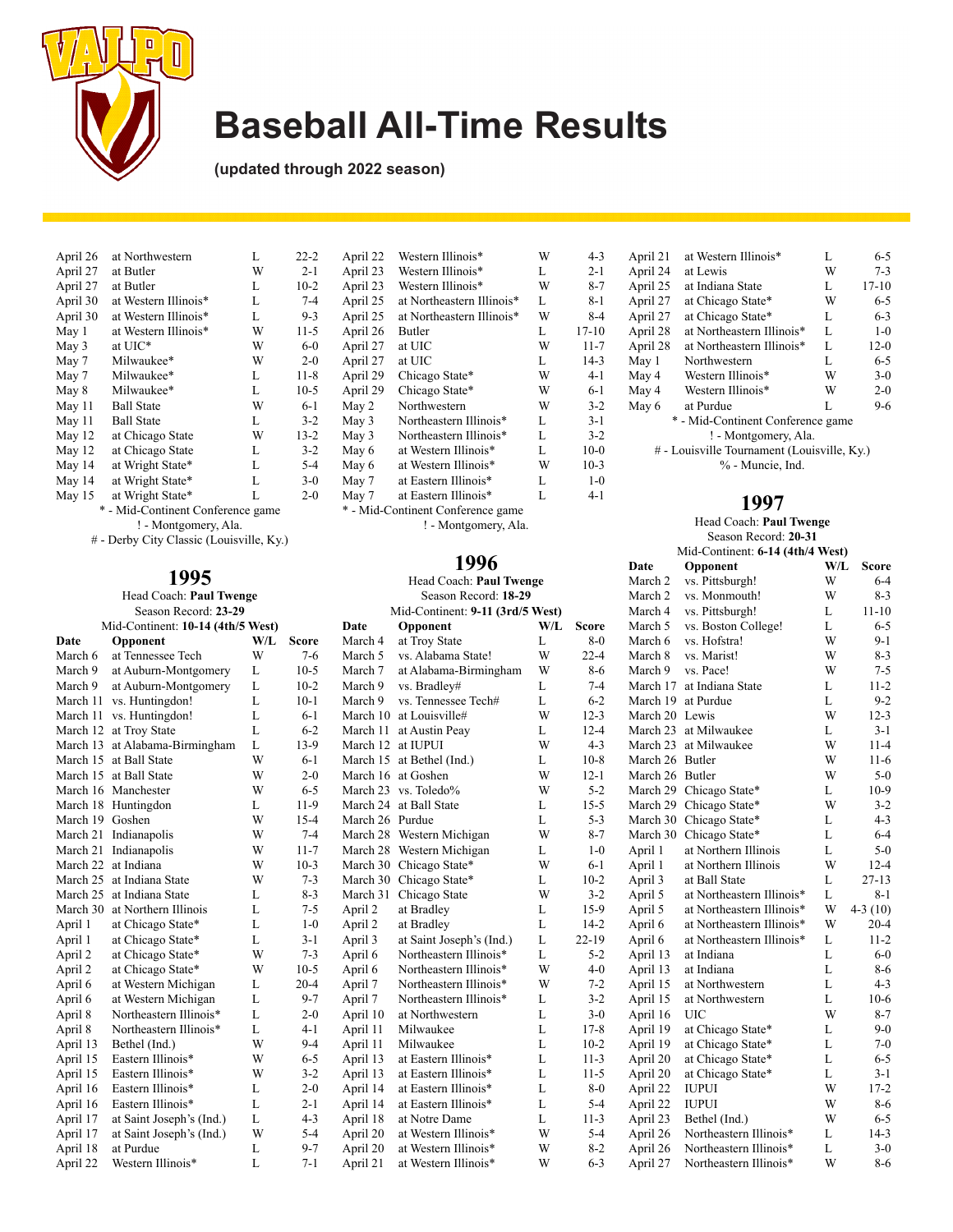

**(updated through 2022 season)**

| April 27 | Northeastern Illinois*            | L | $6-1$    |
|----------|-----------------------------------|---|----------|
| April 29 | at Notre Dame                     | L | $10-6$   |
| April 30 | Purdue                            | L | $6 - 3$  |
| May 3    | Western Illinois                  | L | $10-1$   |
| May 3    | Western Illinois                  | W | $5 - 3$  |
| May 4    | Western Illinois                  | W | $3-2(8)$ |
| May 4    | Western Illinois                  | L | $9 - 5$  |
| May 6    | Bradley                           | L | $4 - 3$  |
| May 6    | <b>Bradley</b>                    | L | $14 - 4$ |
| May 7    | at Western Michigan               | L | $9 - 2$  |
| May 7    | at Western Michigan               | L | $6 - 3$  |
|          | * - Mid-Continent Conference game |   |          |

! - Fort Myers, Fla.

### **1998**

| Head Coach: Paul Twenge                                |
|--------------------------------------------------------|
| Season Record: 31-23-1                                 |
| Mid-Continent: 13-9 (2nd/5 West)                       |
| <b>WITH</b><br>$\mathbf{\Omega}$ and $\mathbf{\Omega}$ |

| Date     | Opponent                  | W/L | Score    |         |
|----------|---------------------------|-----|----------|---------|
| Feb. 27  | vs. Purdue!               | L   | $10-4$   |         |
| Feb. 28  | at Evansville             | L   | $11-9$   |         |
| March 1  | vs. Butler!               | L   | $7 - 6$  |         |
| March 4  | vs. Boston College#       | L   | $6 - 5$  | Date    |
| March 4  | vs. Boston College#       | W   | $6 - 5$  | March   |
| March 6  | vs. Boston College#       | W   | $5 - 4$  | March   |
| March 7  | vs. Saint Peters#         | W   | $2 - 1$  | March   |
| March 8  | vs. Saint Peters#         | W   | $5 - 2$  | March   |
| March 8  | vs. Northwestern#         | L   | $6 - 2$  | March   |
| March 10 | at Vanderbilt             | L   | $16-7$   | March   |
| March 15 | at DePauw                 | W   | $13 - 2$ | March   |
| March 18 | at Purdue                 | L   | $5 - 4$  | March   |
| March 22 | at Western Illinois*      | W   | $1-0(8)$ | March   |
| March 22 | at Western Illinois*      | L   | $3 - 1$  | March   |
| March 24 | Northern Illinois         | W   | $3-2(8)$ | March   |
| March 24 | Northern Illinois         | T   | $1-1(8)$ | March   |
| March 26 | at Lewis                  | L   | 14-13    | March   |
| March 28 | Northeastern Illinois*    | W   | $23-0$   | March   |
| March 28 | Northeastern Illinois*    | W   | $11 - 2$ | March   |
| March 29 | Northeastern Illinois*    | W   | $5 - 3$  | March   |
| March 29 | Northeastern Illinois*    | W   | $9-3$    | March   |
| April 2  | <b>Ball State</b>         | W   | $10-8$   | March   |
| April 4  | <b>IUPUI</b>              | W   | $2 - 1$  | March   |
| April 4  | IUPUI                     | W   | $1-0(9)$ | April 1 |
| April 5  | at IUPUI                  | W   | $1 - 0$  | April 1 |
| April 5  | at IUPUI                  | W   | $6 - 3$  | April 3 |
| April 8  | at Butler                 | W   | $7 - 3$  | April 3 |
| April 11 | at Chicago State*         | L   | $7 - 2$  | April 6 |
| April 11 | at Chicago State*         | L   | $11 - 8$ | April 7 |
| April 12 | at Chicago State*         | W   | $9 - 3$  | April 1 |
| April 12 | at Chicago State*         | W   | $9-6$    | April 1 |
| April 15 | Grace                     | W   | $6-1$    | April 1 |
| April 16 | at Saint Joseph's (Ind.)  | L   | $5 - 2$  | April 1 |
| April 18 | Oral Roberts*             | L   | $5-4(8)$ | April 1 |
| April 18 | Oral Roberts*             | L   | $2 - 1$  | April 2 |
| April 19 | Oral Roberts*             | W   | $3 - 1$  | April 2 |
| April 19 | Oral Roberts*             | L   | $9 - 3$  | April 2 |
| April 22 | at Notre Dame             | L   | $1-0(9)$ | April 2 |
| April 22 | at Notre Dame             | L   | $3 - 1$  | April 2 |
| April 25 | at Northeastern Illinois* | W   | $6 - 3$  | May 1   |
| April 25 | at Northeastern Illinois* | W   | $15 - 7$ | May 1   |
| April 26 | at Oral Roberts*          | L   | $13-6$   | May 2   |
| April 26 | at Oral Roberts*          | L   | $16-1$   |         |
|          |                           |     |          |         |

| April 28                                 | Purdue                            | L | $10-4$    |  |  |  |
|------------------------------------------|-----------------------------------|---|-----------|--|--|--|
| April 29                                 | Lewis                             | W | $12-0$    |  |  |  |
| May 2                                    | Western Illinois*                 | W | $3 - 2$   |  |  |  |
| May 2                                    | Western Illinois*                 | W | $9 - 4$   |  |  |  |
| May 3                                    | Chicago State*                    | W | $14-1$    |  |  |  |
| May 3                                    | Chicago State*                    | L | $5 - 0$   |  |  |  |
| May 5                                    | at Bradley                        | W | $13 - 4$  |  |  |  |
| May 7                                    | vs. Youngstown State\$            | W | $12 - 3$  |  |  |  |
| May 8                                    | vs. Western Illinois\$            | W | $6 - 4$   |  |  |  |
| May 9                                    | at Oral Roberts\$                 | L | $7 - 4$   |  |  |  |
| May 10                                   | vs. Western Illinois\$            | W | $9 - 3$   |  |  |  |
| May 10                                   | at Oral Roberts\$                 | L | $12 - 10$ |  |  |  |
|                                          | * - Mid-Continent Conference game |   |           |  |  |  |
| ! - Diamond Classic (Evansville, Ind.)   |                                   |   |           |  |  |  |
| # - Fort Myers, Fla.                     |                                   |   |           |  |  |  |
| \$ - Mid-Continent Conference Tournament |                                   |   |           |  |  |  |
|                                          | (Tulsa, Okla.)                    |   |           |  |  |  |

#### **1999**

Head Coach: **Paul Twenge** Season Record: **30-27** Mid-Continent: **12-8 (2nd/6)**

| IVIIU-COIRIIIEIR. 12-0 (211U/0) |          |                         |     |           |
|---------------------------------|----------|-------------------------|-----|-----------|
|                                 | Date     | Opponent                | W/L | Score     |
|                                 | March 1  | vs. Boston College!     | L   | $23 - 11$ |
|                                 | March 3  | vs. Boston College!     | L   | $20 - 4$  |
|                                 | March 4  | vs. Boston College!     | W   | $16-8$    |
|                                 | March 5  | vs. Mercyhurst!         | W   | $5 - 3$   |
|                                 | March 6  | vs. North Dakota State! | W   | $8 - 7$   |
|                                 | March 7  | vs. Saint Peters        | W   | $3 - 2$   |
|                                 | March 10 | at Tennessee Tech       | L   | $4 - 0$   |
|                                 | March 10 | at Tennessee Tech       | W   | $12 - 5$  |
|                                 | March 11 | at Indiana              | L   | $14-3$    |
|                                 | March 20 | at Butler               | L   | $5 - 4$   |
|                                 | March 20 | at Butler               | L   | $6 - 1$   |
|                                 | March 24 | at Purdue               | L   | $11 - 10$ |
|                                 | March 25 | Lewis                   | L   | $7-6(11)$ |
|                                 | March 27 | at Western Illinois*    | W   | $5 - 2$   |
|                                 | March 27 | at Western Illinois*    | W   | $10 - 4$  |
|                                 | March 28 | at Western Illinois*    | L   | 9-8       |
|                                 | March 28 | at Western Illinois*    | L   | $11 - 2$  |
|                                 | March 30 | at Indiana State        | W   | $9 - 7$   |
|                                 | March 31 | Purdue                  | W   | $14 - 5$  |
|                                 | April 1  | <b>Ball State</b>       | L   | $6 - 4$   |
|                                 | April 1  | <b>Ball State</b>       | L   | $21 - 7$  |
|                                 | April 3  | Saint Francis (Ill.)    | L   | $8-7(9)$  |
|                                 | April 3  | Saint Francis (Ill.)    | L   | $6 - 4$   |
|                                 | April 6  | UIC                     | W   | $13 - 10$ |
|                                 | April 7  | at Western Michigan     | L   | $7 - 2$   |
|                                 | April 10 | at Chicago State*       | W   | $4 - 0$   |
|                                 | April 10 | at Chicago State*       | W   | $9 - 0$   |
|                                 | April 11 | at Chicago State*       | W   | $5 - 4$   |
|                                 | April 11 | at Chicago State*       | L   | $15 - 5$  |
|                                 | April 14 | Northwestern            | W   | $10-9$    |
|                                 | April 21 | at Northwestern         | W   | $4 - 0$   |
|                                 | April 24 | Oakland                 | L   | $2 - 0$   |
|                                 | April 24 | Oakland                 | W   | $4 - 0$   |
|                                 | April 25 | Oakland                 | L   | $10-5$    |
|                                 | April 25 | Oakland                 | W   | $3 - 1$   |
|                                 | May 1    | at Youngstown State*    | W   | $5 - 4$   |
|                                 | May 1    | at Youngstown State*    | L   | $7 - 5$   |
|                                 | May 2    | at Youngstown State*    | W   | $12 - 10$ |

| May 2                                    | at Youngstown State*  | L | $6 - 5$      |  |  |
|------------------------------------------|-----------------------|---|--------------|--|--|
| May 4                                    | Bradley               | W | $10-8(8)$    |  |  |
| May 4                                    | <b>Bradley</b>        | W | $7-6$        |  |  |
| May 6                                    | at Milwaukee          | L | $12-5$       |  |  |
| May 8                                    | IUPUI*                | W | $3 - 2$      |  |  |
| May 8                                    | IUPUI*                | W | $11 - 0$     |  |  |
| May 9                                    | IUPUI*                | W | $1 - 0$      |  |  |
| May 9                                    | IUPUI*                | W | $6 - 2$      |  |  |
| May 11                                   | at Northern Illinois  | W | $5 - 0$      |  |  |
| May 12                                   | at Indiana            | L | 14-2         |  |  |
| May 14                                   | Oral Roberts*         | L | $6 - 0$      |  |  |
| May 14                                   | Oral Roberts*         | W | $3-0$        |  |  |
| May 15                                   | Oral Roberts*         | L | $9 - 5$      |  |  |
| May 15                                   | Oral Roberts*         | L | 18-6         |  |  |
| May 20                                   | vs. Youngstown State# | L | $14 - 12$    |  |  |
| May 21                                   | vs. IUPUI#            | W | $14-5$       |  |  |
| May 22                                   | vs. Youngstown State# | W | $10-5$       |  |  |
| May 23                                   | vs. Chicago State#    |   | W 11-10 (12) |  |  |
| May 23                                   | at Oral Roberts#      | L | 5-4          |  |  |
| * - Mid-Continent Conference game        |                       |   |              |  |  |
| ! - Fort Myers, Fla.                     |                       |   |              |  |  |
| *<br>Mid Continent Conforance Tournament |                       |   |              |  |  |

Mid-Continent Conference Tournament (Tulsa, Okla.)

| -8   | Head Coach: Paul Twenge      |                          |     |              |  |  |
|------|------------------------------|--------------------------|-----|--------------|--|--|
| $-3$ | Season Record: 14-42-1       |                          |     |              |  |  |
| $-7$ | Mid-Continent: 10-17 (6th/8) |                          |     |              |  |  |
| $-2$ | Date                         | Opponent                 | W/L | <b>Score</b> |  |  |
| $-0$ | March 5                      | at Valdosta State        | L   | $5 - 4$      |  |  |
| -5   | March 6                      | vs. Boston College!      | L   | $13 - 1$     |  |  |
| $-3$ | March 7                      | vs. Boston College!      | L   | $10 - 2$     |  |  |
| $-4$ | March 9                      | vs. Holy Cross!          | W   | $24 - 7$     |  |  |
| $-1$ | March 9                      | vs. Holy Cross!          | L   | $6 - 3$      |  |  |
| 10   | March 10                     | vs. Monmouth!            | L   | $14-3$       |  |  |
| 1)   | March 11                     | vs. Canisius!            | L   | $16-5$       |  |  |
| $-2$ | March 15                     | at Vanderbilt            | L   | $12 - 1$     |  |  |
| $-4$ | March 17                     | Bethel (Ind.)            | T   | $7 - 7$      |  |  |
| $-8$ | March 18                     | at Ball State            | L   | $7 - 0$      |  |  |
| $-2$ | March 18                     | at Ball State            | L   | $4 - 1$      |  |  |
| $-7$ | March 21                     | at Lewis                 | W   | $5 - 2$      |  |  |
| -5   | March 22                     | at Purdue                | L   | $10 - 1$     |  |  |
| $-4$ | March 25 Butler              |                          | L   | $8 - 2$      |  |  |
| -7   | March 25                     | Butler                   | L   | $9 - 1$      |  |  |
| 9)   | March 26                     | at Butler                | L   | $11-3$       |  |  |
| $-4$ | March 29                     | Goshen                   | W   | $13-6$       |  |  |
| 10   | March 30                     | Milwaukee                | L   | $7 - 1$      |  |  |
| $-2$ | March 31                     | Southern Utah*           | L   | $16-0$       |  |  |
| $-0$ | March 31                     | Southern Utah*           | L   | $9-4$        |  |  |
| $-0$ | April 1                      | Southern Utah*           | W   | $4-1$        |  |  |
| $-4$ | April 1                      | Southern Utah*           | L   | 14-9         |  |  |
| $-5$ | April 4                      | at Indiana State         | L   | $13 - 3$     |  |  |
| -9   | April 5                      | at Notre Dame            | L   | $7 - 2$      |  |  |
| $-0$ | April 8                      | at Oral Roberts*         | L   | $15 - 1$     |  |  |
| $-0$ | April 8                      | at Oral Roberts*         | L   | $21 - 4$     |  |  |
| $-0$ | April 9                      | at Oral Roberts*         | L   | $10-2$       |  |  |
| $-5$ | April 9                      | at Oral Roberts*         | L   | $6 - 5$      |  |  |
| $-1$ | April 12                     | Purdue                   | L   | $10-8$       |  |  |
| $-4$ | April 13                     | at Saint Joseph's (Ind.) | L   | $7-4(10)$    |  |  |
| $-5$ | April 15                     | Youngstown State*        | L   | 8-4          |  |  |
| 10   | April 15                     | Youngstown State*        | W   | $7 - 3$      |  |  |
|      |                              |                          |     |              |  |  |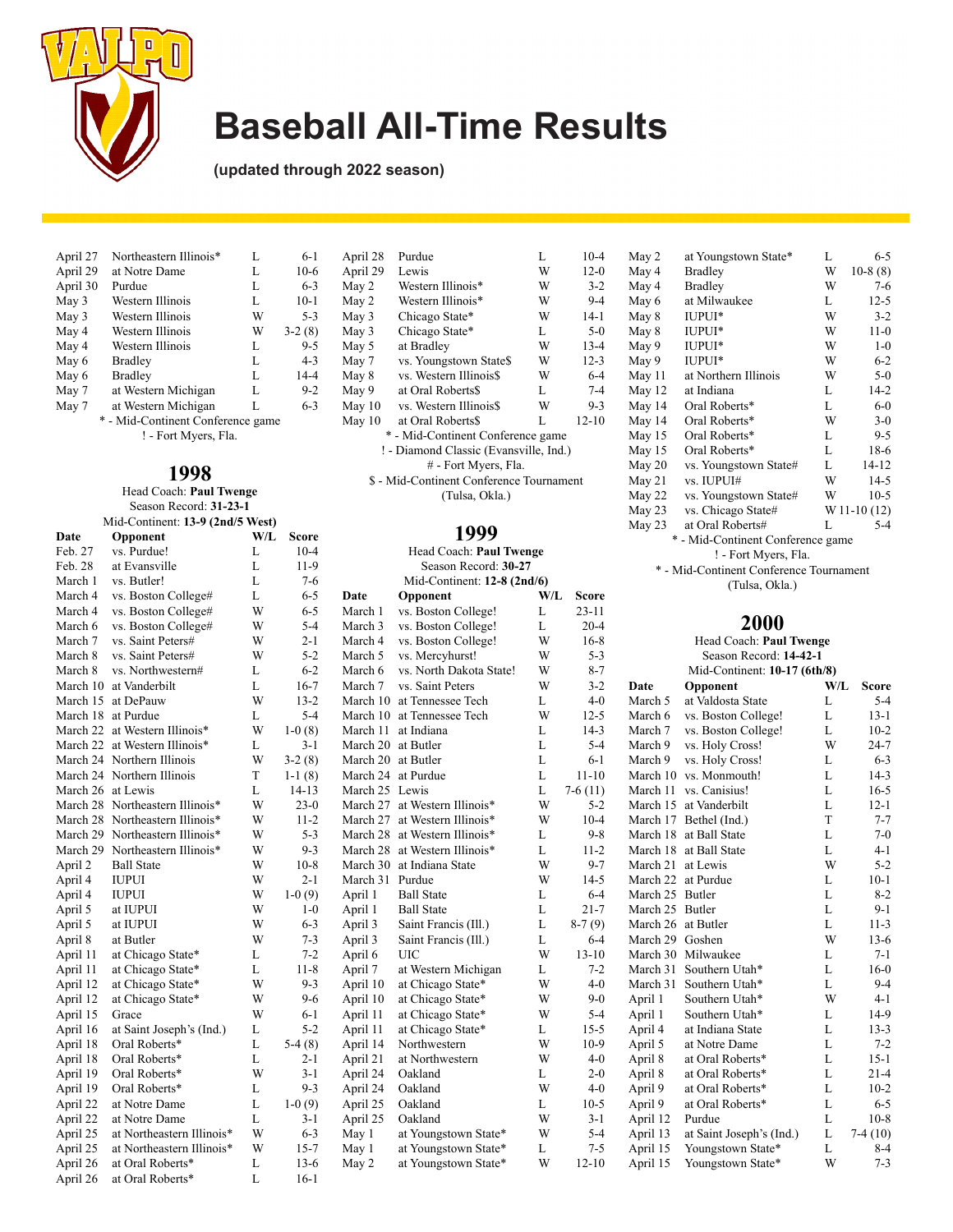

**(updated through 2022 season)**

| April 16 | Youngstown State*                       | W | $5 - 1$   |
|----------|-----------------------------------------|---|-----------|
| April 16 | Youngstown State*                       | W | $4 - 3$   |
| April 18 | Northwestern                            | L | $16-5$    |
| April 22 | Chicago State*                          | W | $7 - 2$   |
| April 22 | Chicago State*                          | L | $7 - 6$   |
| April 23 | Chicago State*                          | W | $5 - 4$   |
| April 25 | UIC                                     | L | $7 - 0$   |
| April 26 | at Indiana                              | L | $6 - 5$   |
| April 27 | Western Michigan                        | L | 14-9      |
| April 29 | at Western Illinois*                    | L | $5 - 1$   |
| April 29 | at Western Illinois*                    | W | $6 - 4$   |
| April 30 | at Western Illinois*                    | L | $8 - 4$   |
| April 30 | at Western Illinois*                    | W | $9 - 8$   |
| May 2    | at Bradley                              | L | $10-5$    |
| May 5    | Oakland*                                | L | $13 - 7$  |
| May 5    | Oakland*                                | L | $8 - 0$   |
| May 6    | Oakland*                                | L | $5 - 4$   |
| May 6    | Oakland*                                | L | $6 - 4$   |
| May 13   | at IUPUI*                               | W | $13 - 3$  |
| May 13   | at IUPUI*                               | W | $19-1$    |
| May 14   | at IUPUI*                               | L | $7 - 3$   |
| May 14   | at IUPUI*                               | L | $8 - 7$   |
| May 17   | at Oral Roberts#                        | L | $5 - 3$   |
| May 18   | vs. Western Illinois#                   | W | $20 - 13$ |
| May 19   | vs. Southern Utah#                      | L | $20 - 7$  |
|          | * - Mid-Continent Conference game       |   |           |
|          | ! - Fort Myers, Fla.                    |   |           |
|          | * - Mid-Continent Conference Tournament |   |           |
|          | (Tulsa, Okla.)                          |   |           |

### **2001**

Head Coach: **Paul Twenge** Season Record: **28-29** Mid-Continent: **14-10 (3rd/8)**

| Date     | Opponent                | W/L | Score      |
|----------|-------------------------|-----|------------|
| Feb. 24  | at East Tennessee State | L   | $21 - 15$  |
| March 3  | vs. Butler!             | W   | $6 - 5$    |
| March 3  | at Belmont              | L   | $13 - 4$   |
| March 9  | at Austin Peay          | L   | $2 - 1$    |
| March 10 | at Austin Peay          | W   | $6 - 5$    |
| March 10 | at Austin Peay          | L   | $11 - 10$  |
| March 11 | at Austin Peay          | L   | $14-1$     |
| March 18 | at Ball State           | L   | $4 - 3$    |
| March 18 | at Ball State           | W   | $9-1$      |
| March 19 | at Bethel (Ind.)        | W   | $11 - 7$   |
| March 20 | Lewis                   | W   | $6 - 5$    |
| March 21 | at Indiana              | L   | $7 - 1$    |
| March 22 | Saint Joseph's (Ind.)   | W   | 6-2        |
|          | March 23 Winona State   | L   | $6 - 4$    |
| March 27 | at Purdue               | L   | $15 - 4$   |
| March 28 | at UIC                  | L   | $10-9(10)$ |
| March 31 | at Youngstown State*    | W   | $13 - 7$   |
| March 31 | at Youngstown State*    | L   | $6 - 5$    |
| April 1  | at Youngstown State*    | W   | $7 - 3$    |
| April 1  | at Youngstown State*    | W   | $7 - 4$    |
| April 3  | Northwestern            | L   | $10-5$     |
| April 7  | at Chicago State*       | W   | $13 - 12$  |
| April 7  | at Chicago State*       | W   | $22 - 10$  |
| April 8  | at Chicago State*       | W   | $9-8$      |
| April 8  | at Chicago State*       | W   | 15-9       |
| April 10 | at Northwestern         | W   | $11 - 10$  |
|          |                         |     |            |

| April 12 | Milwaukee                         | W | $8-7$     |  |  |  |  |
|----------|-----------------------------------|---|-----------|--|--|--|--|
| April 14 | Western Illinois*                 | W | $2 - 1$   |  |  |  |  |
| April 14 | Western Illinois*                 | W | $7 - 5$   |  |  |  |  |
| April 18 | Indiana Tech                      | W | 8-6       |  |  |  |  |
| April 19 | <b>Ball State</b>                 | W | $6 - 5$   |  |  |  |  |
| April 22 | at Oakland*                       | L | $3 - 2$   |  |  |  |  |
| April 22 | at Oakland*                       | W | $11 - 1$  |  |  |  |  |
| April 24 | Purdue                            | L | $13-6$    |  |  |  |  |
| April 25 | at Notre Dame                     | L | $7 - 3$   |  |  |  |  |
| April 25 | at Notre Dame                     | W | $4 - 2$   |  |  |  |  |
| April 26 | at Western Michigan               | L | $12 - 8$  |  |  |  |  |
| April 28 | IUPUI*                            | W | $4 - 3$   |  |  |  |  |
| April 28 | IUPUI*                            | L | $15 - 3$  |  |  |  |  |
| April 29 | IUPUI*                            | W | $13 - 4$  |  |  |  |  |
| April 29 | IUPUI*                            | L | 14-9      |  |  |  |  |
| May 1    | <b>Bradley</b>                    | W | $12-6$    |  |  |  |  |
| May 1    | <b>Bradley</b>                    | L | $8 - 7$   |  |  |  |  |
| May 2    | at Northern Illinois              | L | $8 - 2$   |  |  |  |  |
| May 4    | at Southern Utah*                 | L | $20 - 17$ |  |  |  |  |
| May 4    | at Southern Utah*                 | W | $14 - 7$  |  |  |  |  |
| May 5    | at Southern Utah*                 | W | $10-4$    |  |  |  |  |
| May 5    | at Southern Utah*                 | L | $15-9$    |  |  |  |  |
| May 8    | at Indiana State                  | L | $7 - 5$   |  |  |  |  |
| May 9    | Indiana                           | W | $15 - 7$  |  |  |  |  |
| May 12   | Oral Roberts*                     | L | $9 - 4$   |  |  |  |  |
| May 12   | Oral Roberts*                     | L | $15 - 3$  |  |  |  |  |
| May 13   | Oral Roberts*                     | L | $11 - 1$  |  |  |  |  |
| May 13   | Oral Roberts*                     | L | $15-1$    |  |  |  |  |
| May 17   | vs. Southern Utah#                | L | $5 - 4$   |  |  |  |  |
| May 18   | vs. Youngstown State#             | W | $7 - 5$   |  |  |  |  |
| May 18   | vs. Southern Utah#                | L | $14-1$    |  |  |  |  |
|          | * - Mid-Continent Conference game |   |           |  |  |  |  |

! - Nashville, Tenn. # - Mid-Continent Conference Tournamen (Tulsa, Okla.)

#### **2002**

| Head Coach: Paul Twenge |                            |     |                |  |
|-------------------------|----------------------------|-----|----------------|--|
|                         | Season Record: 15-32-1     |     |                |  |
|                         | Mid-Continent: 7-9 (4th/6) |     |                |  |
| Date                    | Opponent                   | W/L | Score          |  |
| March 8                 | at Minnesota               | L   | $12 - 2$       |  |
| March 9                 | at Minnesota               | L   | $15 - 4$       |  |
|                         | March 10 at Minnesota      | L   | $25 - 7$       |  |
| March 13                | at Western Kentucky        | L   | $9 - 5$        |  |
| March 14                | at Saint Joseph's (Ind.)   |     | $T$ 12-12 (10) |  |
| March 17                | at Butler                  | L   | $5 - 1$        |  |
| March 17                | at Butler                  | L   | $10-0$         |  |
| March 19                | at Lewis                   | W   | $6 - 3$        |  |
| March 20                | at Indiana                 | L   | 9-6            |  |
| March 23                | at Ball State              | L   | $13-6$         |  |
| March 23                | at Ball State              | L   | 5-1            |  |
|                         | March 24 at Ball State     | L   | $2 - 0$        |  |
| March 30 IPFW           |                            | L   | $11 - 7$       |  |
| March 30                | <b>IPFW</b>                | L   | $5 - 2$        |  |
| April 3                 | at Notre Dame              | L   | $16-0$         |  |
| April 3                 | at Notre Dame              | L   | $12 - 1$       |  |
| April 6                 | at Indiana Tech            | W   | $20-1$         |  |
| April 9                 | at Northwestern            | L   | $5-0$          |  |
| April 10                | at Purdue                  | L   | 7-6            |  |
| April 13                | Indiana Tech               | W   | 9-3            |  |

| -7   | April 13 | Saint Joseph's (Ind.)             | W | $19-4$    |
|------|----------|-----------------------------------|---|-----------|
| -1   | April 16 | at Indiana State                  | L | $10-2$    |
| -5   | April 17 | at Manchester                     | W | $12-9$    |
| -6   | April 18 | Milwaukee                         | L | $8 - 4$   |
| -5   | April 20 | Chicago State*                    | W | $9 - 8$   |
| -2   | April 20 | Chicago State*                    | W | $6 - 1$   |
| -1   | April 23 | Northwestern                      | L | $8 - 7$   |
| -6   | April 24 | Bethel (Ind.)                     | W | $2 - 1$   |
| -3   | April 25 | UIC                               | W | 16-11     |
| -2   | April 27 | at Oral Roberts*                  | L | $7 - 3$   |
| -8   | April 27 | at Oral Roberts*                  | L | $12 - 2$  |
| -3   | April 28 | at Oral Roberts*                  | L | $5-0$     |
| $-3$ | April 28 | at Oral Roberts*                  | L | $12 - 2$  |
| -4   | May 1    | Northern Illinois                 | L | $3-2(10)$ |
| -9   | May 3    | Oakland*                          | L | $14 - 11$ |
| -6   | May 3    | Oakland*                          | W | $5 - 1$   |
| -7   | May 4    | Oakland*                          | W | $10-9$    |
| $-2$ | May 4    | Oakland*                          | W | $10-9$    |
| 17   | May 7    | Purdue                            | W | $10 - 4$  |
| -7   | May 13   | at Western Illinois*              | L | $8-4$     |
| -4   | May 13   | at Western Illinois*              | W | $15-5$    |
| -9   | May 15   | Western Michigan                  | W | 9-1       |
| -5   | May 17   | Southern Utah*                    | L | $2-1(11)$ |
| -7   | May 17   | Southern Utah*                    | L | $6-5(11)$ |
| -4   | May 18   | Southern Utah*                    | L | $5 - 1$   |
| -3   | May 18   | Southern Utah*                    | W | $5-0$     |
| -1   | May 23   | at Oral Roberts!                  | L | 8-0       |
| -1   | May 24   | vs. Southern Utah!                | L | $10-4$    |
| $-4$ |          | * - Mid-Continent Conference game |   |           |
|      |          |                                   |   |           |

! - Mid-Continent Conference Tournament (Tulsa, Okla.)

#### **2003**

Head Coach: **Paul Twenge** Season Record: **22-33-1** Mid-Continent: **9-11 (4th/6)**

| мна-Сопинсти. 7-11 (400/0) |                        |     |              |
|----------------------------|------------------------|-----|--------------|
| Date                       | Opponent               | W/L | <b>Score</b> |
| March 1                    | vs. Indiana!           | L   | $12 - 2$     |
| March <sub>2</sub>         | vs. Duquesne#          | W   | 7-5          |
| March 3                    | vs. Holy Cross#        | L   | $5 - 3$      |
| March 5                    | vs. Saint Bonaventure# | W   | $6-5(10)$    |
| March 6                    | vs. Duquesne#          | L   | $11 - 10$    |
| March 6                    | vs. Boston College#    | L   | 13-11        |
| March 8                    | vs. Boston College#    | L   | $6-0$        |
| March 9                    | vs. Harvard#           | W   | $9-1$        |
| March 11                   | at Xavier              | T   | $5-5(11)$    |
| March 22                   | at Youngstown State    | L   | 4-1          |
| March 22                   | vs. Akron              | L   | $3 - 2$      |
| March 23                   | vs. Akron              | L   | $9-5(8)$     |
| March 25                   | at UIC                 | L   | $9-6$        |
| March 27                   | Saint Joseph's (Ind.)  | W   | $10-9$       |
| March 29                   | <b>Butler</b>          | W   | $3 - 2$      |
| March 29                   | <b>Butler</b>          | W   | $2 - 0$      |
| March 30                   | at Butler              | L   | $8 - 4$      |
| March 30                   | at Butler              | L   | $6-0$        |
| April 2                    | at Notre Dame          | L   | $13 - 4$     |
| April 5                    | at Milwaukee           | L   | $8-4$        |
| April 5                    | at Milwaukee           | L   | $6-0$        |
| April 9                    | at Indiana             | L   | $7 - 2$      |
| April 12                   | <b>IPFW</b>            | W   | $2 - 1$      |
| April 12                   | <b>IPFW</b>            | W   | $7 - 6$      |
|                            |                        |     |              |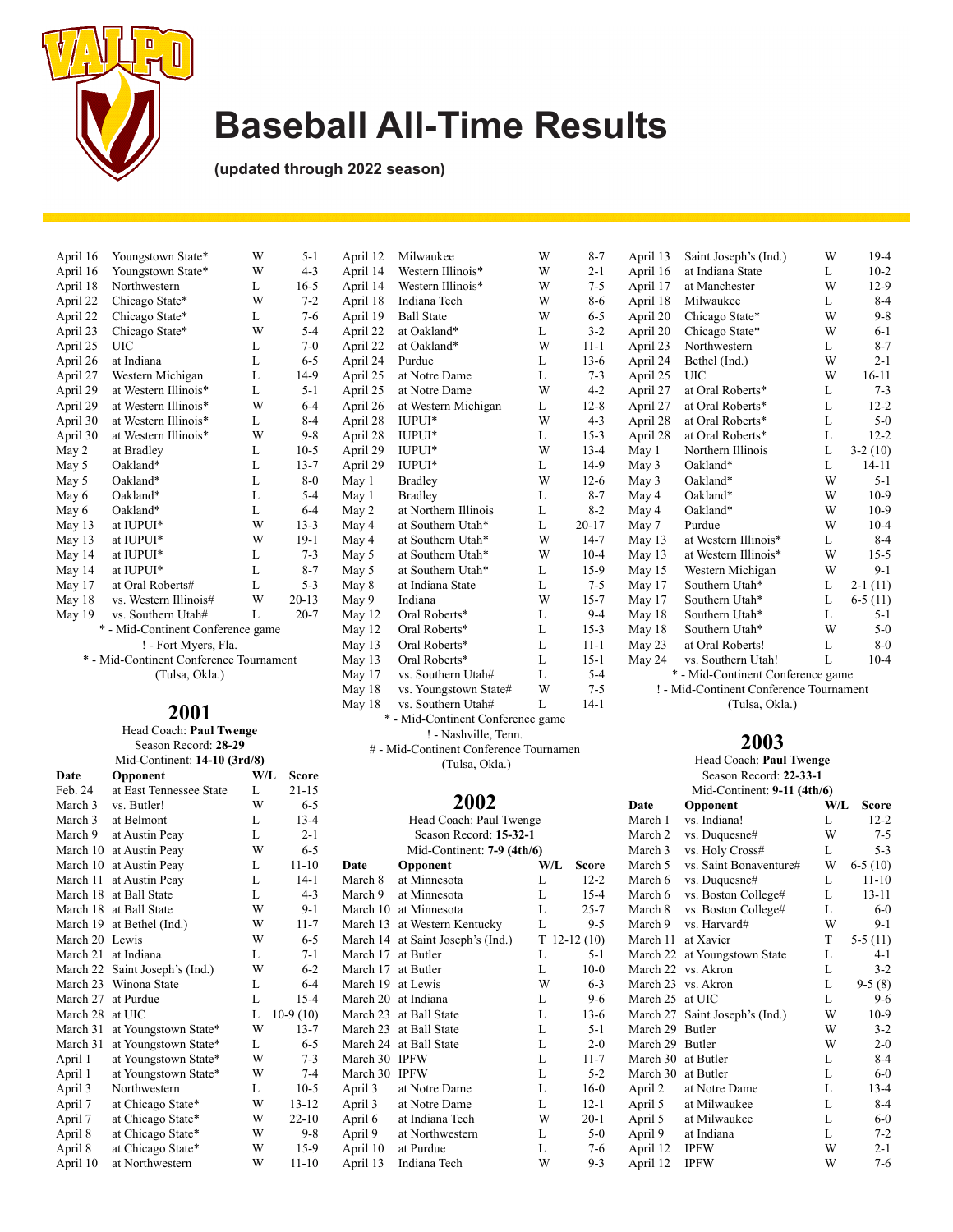

**(updated through 2022 season)**

| April 13 | at IPFW                                  | L | $6 - 2$       | April 4  | <b>IPFW</b>                           | L            | $4 - 2$   | April 2  | <b>UIC</b>                        | L | $9 - 4$   |
|----------|------------------------------------------|---|---------------|----------|---------------------------------------|--------------|-----------|----------|-----------------------------------|---|-----------|
| April 13 | at IPFW                                  | L | $5 - 2$       | April 4  | <b>IPFW</b>                           | W            | $4 - 0$   | April 3  | at UIC                            | L | $8 - 3$   |
| April 15 | at Purdue                                | L | $10-4$        | April 6  | at Northwestern                       | L            | $13 - 7$  | April 5  | <b>Ball State</b>                 | L | $9 - 5$   |
| April 16 | at Indiana State                         | L | $13 - 5$      | April 7  | at Notre Dame                         | L            | $9 - 3$   | April 9  | at Chicago State*                 | L | $5 - 3$   |
| April 19 | Oral Roberts*                            | L | $9 - 8$       | April 9  | at Centenary*                         | W            | $7 - 5$   | April 9  | at Chicago State*                 | L | $13 - 1$  |
| April 19 | Oral Roberts*                            | L | $5 - 4$       | April 9  | at Centenary*                         | L            | $9-6$     | April 10 | at Chicago State*                 | W | $13-9$    |
| April 20 | Oral Roberts*                            | L | $8 - 6$       | April 10 | at Centenary*                         | W            | $7 - 5$   | April 10 | at Chicago State*                 | W | $8 - 0$   |
| April 20 | Oral Roberts*                            | W | $3-1$         | April 10 | at Centenary*                         | W            | $13-9$    | April 13 | at Milwaukee                      | L | $12 - 4$  |
| April 22 | Purdue                                   | L | $5 - 1$       | April 13 | Indiana State                         | L            | $6-5(10)$ | April 16 | Western Illinois*                 | L | $10-6$    |
| April 23 | at Northwestern                          | W | $5 - 3$       | April 15 | Lewis                                 | W            | $20-0$    | April 16 | Western Illinois*                 | L | $11 - 1$  |
| April 26 | at Oakland*                              | W | $4 - 1$       | April 16 | Illinois Tech                         | W            | $20-1$    | April 17 | Western Illinois*                 | W | $8 - 5$   |
| April 26 | at Oakland*                              | L | $4 - 1$       | April 22 | Milwaukee                             | L            | $4-3(8)$  | April 17 | Western Illinois*                 | L | $8 - 3$   |
| April 27 | at Oakland*                              | L | $10-7$        | April 24 | Oakland*                              | W            | $1-0$     | April 20 | Butler                            | L | $8-6$     |
| April 27 | at Oakland*                              | W | $10-8$        | April 24 | Oakland*                              | W            | $3 - 1$   | April 21 | at Notre Dame                     | L | $9 - 8$   |
| April 29 | <b>Bradley</b>                           | W | $1 - 0$       | April 25 | Oakland*                              | W            | $8 - 1$   | April 25 | Southern Utah*                    | L | $14 - 11$ |
| April 29 | <b>Bradley</b>                           | W | $3 - 1$       | April 25 | Oakland*                              | L            | $4 - 0$   | April 25 | Southern Utah*                    | W | $8-7(10)$ |
| May 3    | Western Illinois*                        | W | $5 - 4$       | April 27 | at Bradley                            | W            | $19 - 13$ | April 30 | at Oral Roberts*                  | L | $7 - 2$   |
| May 3    | Western Illinois*                        | L | $3 - 2$       | May 1    | Oral Roberts*                         | L            | $4 - 1$   | April 30 | at Oral Roberts*                  | L | $2 - 0$   |
| May 4    | Western Illinois*                        | L | $10-5$        | May 1    | Oral Roberts*                         | L            | $5 - 3$   | May 1    | at Oral Roberts*                  | L | $12 - 3$  |
| May 4    | Western Illinois*                        | L | $8 - 4$       | May 2    | Oral Roberts*                         | L            | $2-1(11)$ | May 1    | at Oral Roberts*                  | L | $4 - 1$   |
| May 6    | Milwaukee                                | W | $6 - 1$       | May 2    | Oral Roberts*                         | L            | $5 - 2$   | May 3    | Western Michigan                  | W | $4 - 1$   |
| May 9    | at Southern Utah*                        | W | $4 - 2$       | May 5    | at Western Michigan                   | W            | $11-6$    | May 7    | at Oakland*                       | W | $8 - 2$   |
| May 9    | at Southern Utah*                        | W | $5 - 4$       | May 6    | at Southern Utah*                     | L            | $8 - 5$   | May 7    | at Oakland*                       | W | $7 - 4$   |
| May 10   | at Southern Utah*                        | L | $11 - 10$     | May 7    | at Southern Utah*                     | L            | $9-8(11)$ | May 8    | at Oakland*                       | W | $21 - 1$  |
| May 10   | at Southern Utah*                        | L | $13 - 12$     | May 7    | at Southern Utah*                     | W            | $5 - 2$   | May 8    | at Oakland*                       | W | $8 - 3$   |
| May 16   | at Chicago State*                        | W | $8 - 2$       | May 8    | at Southern Utah*                     | L            | $8 - 1$   | May 10   | at Indiana State                  | L | $7 - 1$   |
| May 16   | at Chicago State*                        | W | $6 - 1$       | May 11   | Northern Illinois                     | L            | $6-5(10)$ | May 11   | vs. Purdue                        | W | $5 - 3$   |
| May 17   | at Chicago State*                        | W | $10-0$        | May 14   | at Western Illinois*                  | L            | $4 - 2$   | May 13   | North Dakota State                | W | $11 - 7$  |
| May 17   | at Chicago State*                        | L | $3 - 0$       | May 14   | at Western Illinois*                  | L            | $8 - 7$   | May 13   | North Dakota State                | W | $6 - 1$   |
| May 22   | at Oral Roberts\$                        | L | $8 - 0$       | May 15   | at Western Illinois*                  | L            | $3 - 2$   | May 14   | North Dakota State                | L | $10-9$    |
| May 23   | vs. Western Illinois\$                   | W | $6-5(11)$     | May 15   | at Western Illinois*                  | W            | $5 - 4$   | May 14   | North Dakota State                | L | $5 - 4$   |
| May 23   | vs. Southern Utah\$                      |   | L $16-12(10)$ | May 19   | Youngstown State                      | W            | $3 - 1$   | May 17   | at Butler                         | L | $17 - 12$ |
|          | * - Mid-Continent Conference game        |   |               | May 21   | Chicago State*                        | W            | $5 - 2$   | May 21   | Centenary*                        | W | $4 - 2$   |
|          | ! - Governor's Cup (Evansville, Ind.)    |   |               | May 21   | Chicago State*                        | W            | $8 - 3$   | May 21   | Centenary*                        | L | $4 - 2$   |
|          | # - Bradenton, Fla.                      |   |               | May 22   | Chicago State*                        | W            | $11 - 4$  | May 22   | Centenary*                        | L | $10-1$    |
|          | \$ - Mid-Continent Conference Tournament |   |               | May 22   | Chicago State*                        | $\mathbf{L}$ | $10-2$    | May 22   | Centenary*                        | W | $15 - 4$  |
|          | (Tulsa, Okla.)                           |   |               |          | * - Mid-Continent Conference game     |              |           |          | * - Mid-Continent Conference game |   |           |
|          |                                          |   |               |          | ! - Governor's Cup (Evansville, Ind.) |              |           |          | ! - Clarksville, Tenn.            |   |           |
|          |                                          |   |               |          |                                       |              |           |          |                                   |   |           |

### **2004**

#### Head Coach: **Paul Twenge** Season Record: **20-34** Mid-Continent: **11-13 (T-4th/7) Date Opponent W/L Score**<br>Feb. 27 vs. Ball State! L 12-2 vs. Ball State! L 12-2<br>at Evansville! L 5-2

| Feb. 28  | at Evansville!         | L | $5 - 2$   |
|----------|------------------------|---|-----------|
| Feb. 29  | vs. IPFW!              | L | $4 - 3$   |
| March 1  | vs. Northeastern#      | L | $9-0$     |
| March 3  | vs. Northeastern#      | L | $5 - 4$   |
| March 4  | vs. Boston College#    | L | $14-2$    |
| March 5  | vs. Rhode Island#      | L | $2 - 0$   |
| March 7  | vs. IPFW#              | L | $3-2(12)$ |
| March 8  | vs. Lehigh#            | W | $10-8$    |
| March 9  | vs. Saint Bonaventure# | L | $6 - 4$   |
| March 11 | vs. Duquesne#          | L | $7-6$     |
| March 14 | at Indiana Tech        | W | $11 - 4$  |
| March 24 | at Ball State          | L | $15-3$    |
| March 28 | at Butler              | W | $8 - 1$   |
| March 28 | at Butler              | L | $6 - 3$   |
| March 31 | at Indiana             | L | $6 - 4$   |
| April 3  | at IPFW                | L | $2 - 1$   |
| April 3  | at IPFW                | L | $9 - 3$   |

## **2005**

# - Bradenton, Fla.

| Head Coach: Paul Twenge |                              |     |           |  |  |
|-------------------------|------------------------------|-----|-----------|--|--|
|                         | Season Record: 21-31         |     |           |  |  |
|                         | Mid-Continent: 10-12 (5th/7) |     |           |  |  |
| Date                    | Opponent                     | W/L | Score     |  |  |
| Feb. 25                 | vs. Akron!                   | L   | $5 - 4$   |  |  |
| Feb. 26                 | at Austin Peay               | L   | $6 - 0$   |  |  |
| Feb. 27                 | vs. Milwaukee!               | L   | $8-7(10)$ |  |  |
| March 2                 | vs. Maine#                   | W   | $11 - 8$  |  |  |
| March 3                 | vs. Northeastern#            | L   | $12 - 2$  |  |  |
| March 4                 | vs. Air Force#               | L   | $10 - 4$  |  |  |
| March 6                 | vs. Lehigh#                  | W   | $5 - 4$   |  |  |
| March 7                 | vs. Bowling Green#           | L   | $13 - 3$  |  |  |
| March 15                | at Lewis                     | W   | $12-6$    |  |  |
| March 20                | vs. IPFW                     | L   | $10-5$    |  |  |
| March 20                | vs. IPFW                     | W   | $8-2$     |  |  |
| March 22                | at Northern Illinois         | L   | $12 - 8$  |  |  |
| March 27                | South Dakota State           | W   | $2-1(8)$  |  |  |
|                         | March 27 South Dakota State  | W   | $1 - 0$   |  |  |
|                         | March 29 at Indiana          | W   | $12-6$    |  |  |
| April 1                 | at UIC                       | L   | $3 - 2$   |  |  |
|                         |                              |     |           |  |  |

## **2006**

# - Bradenton, Fla.

|          | Head Coach: <b>Paul Twenge</b> |     |           |  |  |  |  |  |  |
|----------|--------------------------------|-----|-----------|--|--|--|--|--|--|
|          | Season Record: 17-34           |     |           |  |  |  |  |  |  |
|          | Mid-Continent: 9-14 (6th/7)    |     |           |  |  |  |  |  |  |
| Date     | Opponent                       | W/L | Score     |  |  |  |  |  |  |
| March 3  | at Austin Peay                 | L   | $5 - 4$   |  |  |  |  |  |  |
| March 4  | at Austin Peay                 | W   | $5 - 4$   |  |  |  |  |  |  |
| March 5  | at Austin Peay                 | L   | $16 - 10$ |  |  |  |  |  |  |
| March 7  | vs. Central Michigan!          | L   | $12 - 8$  |  |  |  |  |  |  |
| March 8  | vs. IPFW!                      | L   | $10-4$    |  |  |  |  |  |  |
| March 9  | vs. Yale!                      | L   | $13 - 2$  |  |  |  |  |  |  |
| March 10 | vs. Bowling Green!             | W   | $4 - 3$   |  |  |  |  |  |  |
| March 12 | vs. Bradley!                   | L   | $5 - 3$   |  |  |  |  |  |  |
| March 13 | vs. Fairfield!                 | L   | $20 - 11$ |  |  |  |  |  |  |
| March 15 | at Indiana State               | L   | $9-0$     |  |  |  |  |  |  |
| March 26 | South Dakota State             | L   | $8-5(11)$ |  |  |  |  |  |  |
| March 26 | South Dakota State             | L   | $6-2$     |  |  |  |  |  |  |
| March 27 | South Dakota State             | L   | $2 - 0$   |  |  |  |  |  |  |
|          | March 27 South Dakota State    | L   | $8-7$     |  |  |  |  |  |  |
|          | March 28 at Notre Dame         | L   | $12-0$    |  |  |  |  |  |  |
| March 29 | UІС                            | L   | $7-1$     |  |  |  |  |  |  |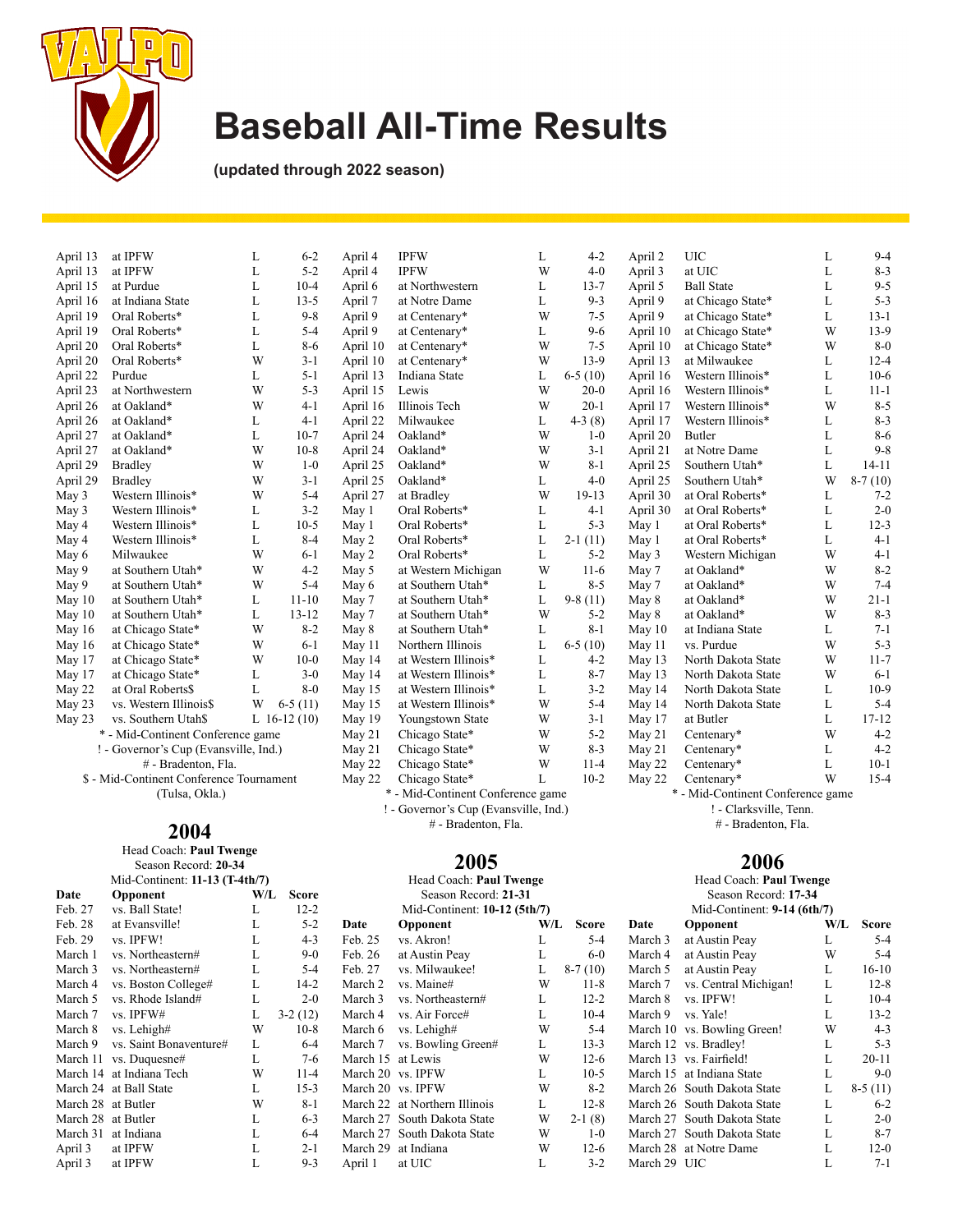

March 30 at Indiana State

March 8 vs. Bowling Green! L 5-4 March 10 vs. Akron! L 6-3<br>March 11 vs. Vermont L 7-6 March 11 vs. Vermont L 7-6<br>March 13 at North Carolina State L 9-0 March 13 at North Carolina State L<br>March 14 at North Carolina State L<br>9-4 March 14 at North Carolina State L<br>March 17 at Richmond L<br>4-1 March 17 at Richmond L

March 20 at Illinois State L<br>March 24 Chicago State W 12-2 March 24 Chicago State W 12-2<br>March 24 Chicago State W 16-1 March 24 Chicago State W 16-1<br>March 27 at UIC L 5-0 March 27 at UIC L 5-0<br>March 30 at Indiana State L 9-5

## **Baseball All-Time Results**

**(updated through 2022 season)**

| April 1  | Illinois Tech                     | W   | $4 - 3$      | March 31 | at Indiana State                        | W   | $11 - 2$     |                    | March 12 at Marshall                            | L | $12-6$       |
|----------|-----------------------------------|-----|--------------|----------|-----------------------------------------|-----|--------------|--------------------|-------------------------------------------------|---|--------------|
| April 2  | Marian (Ind.)                     | W   | $20 - 14$    | March 31 | at Indiana State                        | L   | $17 - 5$     |                    | March 12 at Marshall                            | L | $12-10(9)$   |
| April 4  | at Ball State                     | L   | $31-19$      | April 1  | at Indiana State                        | L   | $8 - 5$      |                    | March 15 at Dayton                              | L | $4 - 2$      |
| April 7  | at Southern Utah*                 | L   | 8-1          | April 5  | Robert Morris (Ill.)                    | W   | $6 - 0$      |                    | March 15 at Dayton                              | W | $3-1$        |
| April 7  | at Southern Utah*                 | L   | $3 - 2$      | April 5  | Robert Morris (Ill.)                    | W   | $3-2(9)$     | March 16 at Dayton |                                                 | L | $9 - 3$      |
| April 8  | at Southern Utah*                 | L   | $8 - 3$      | April 7  | at Southern Illinois                    | W   | $6 - 5$      | March 16 at Dayton |                                                 | W | $4-3(8)$     |
| April 8  | at Southern Utah*                 | W   | $8 - 4$      | April 8  | at Southern Illinois                    | L   | $7 - 0$      |                    | March 21 at Wright State*                       | W | $6 - 5$      |
| April 12 | Indiana Tech                      | W   | $5 - 1$      | April 10 | Indiana State                           | L   | $5 - 1$      |                    | March 21 at Wright State*                       | L | $8-7(10)$    |
| April 15 | Oral Roberts*                     | L   | $9-6$        | April 14 | at North Dakota State                   | L   | $12 - 4$     | March 26 at Purdue |                                                 | L | $15-0$       |
| April 15 | Oral Roberts*                     | L   | $8 - 1$      | April 14 | at North Dakota State                   | W   | $7 - 1$      |                    | March 29 Cleveland State*                       | W | $7 - 0$      |
| April 16 | Oral Roberts*                     | L   | $12 - 3$     | April 15 | at North Dakota State                   | W   | $9 - 6$      |                    | March 29 Cleveland State*                       | L | $4 - 2$      |
| April 18 | at Northwestern                   | W   | $7 - 3$      | April 15 | at North Dakota State                   | L   | $9 - 2$      |                    | March 30 Cleveland State*                       | L | $7 - 5$      |
| April 22 | Oakland*                          | W   | $4 - 3$      | April 17 | at Northwestern                         | W   | $10-1$       | April 2            | Illinois Tech                                   | W | $9 - 4$      |
| April 22 | Oakland*                          | W   | $9 - 3$      | April 20 | Centenary*                              | L   | $6 - 2$      | April 4            | at Youngstown State*                            | W | $4-3(11)$    |
| April 23 | Oakland*                          | L   | $7-4(10)$    | April 21 | Centenary*                              | W   | $6 - 4$      | April 5            | at Youngstown State*                            | L | $6-0$        |
| April 23 | Oakland*                          | W   | $7 - 1$      | April 21 | Centenary*                              | W   | $4 - 2$      | April 5            | at Youngstown State*                            | L | $3 - 1$      |
| April 25 | at Bradley                        | W   | $3 - 2$      | April 22 | Centenary*                              | W   | $9 - 2$      | April 8            | at Notre Dame                                   | L | $8 - 6$      |
| April 26 | at Purdue                         | L   | $13 - 4$     | April 27 | at Oral Roberts*                        | L   | $17 - 5$     | April 9            | Northern Illinois                               | W | $5 - 4$      |
| April 29 | North Dakota State                | W   | $2 - 1$      | April 28 | at Oral Roberts*                        | L   | $7 - 2$      | April 16           | Saint Francis (Ind.)                            | W | $10-9(10)$   |
| April 29 | North Dakota State                | L   | $2 - 1$      | April 28 | at Oral Roberts*                        | L   | $8 - 0$      | April 18           | $UIC^*$                                         | L | $14 - 12$    |
| May 6    | at Centenary*                     | L   | $8 - 1$      | April 29 | at Oral Roberts*                        | W   | $7 - 3$      | April 18           | $UIC^*$                                         | L | $14 - 4$     |
| May 6    | at Centenary*                     | L   | $6-5(8)$     | May 1    | Butler                                  | L   | $10-5$       | April 22           | at Central Michigan                             | L | $13 - 2$     |
| May 7    | at Centenary*                     | L   | $4 - 3$      | May 1    | Butler                                  | L   | $3 - 1$      | April 23           | Judson                                          | W | $13-0$       |
| May 7    | at Centenary*                     | W   | $10-6$       | May 4    | Western Illinois*                       | W   | $10-5$       | April 25           | Butler*                                         | L | $12 - 10$    |
| May 9    | at IPFW                           | L   | $9 - 8$      | May 4    | Western Illinois*                       | L   | $9 - 1$      | April 26           | Butler*                                         |   | $W16-15(10)$ |
| May 10   | vs. Indiana#                      | L   | $13 - 11$    | May 5    | Western Illinois*                       | L   | $2-1(8)$     | April 26           | Butler*                                         | W | $7 - 5$      |
| May 13   | Chicago State*                    | W   | $3-2(10)$    | May 5    | Western Illinois*                       | L   | $3 - 1$      | April 29           | at Bradley                                      | L | $5 - 3$      |
| May 13   | Chicago State*                    | W   | $7 - 0$      | May 11   | at Oakland*                             | W   | $10-7$       | April 29           | at Bradley                                      | L | $2 - 1$      |
| May 14   | Chicago State*                    | W   | $4-3(14)$    | May 12   | at Oakland*                             | L   | $7 - 1$      | April 30           | <b>IPFW</b>                                     | W | $8 - 4$      |
| May 14   | Chicago State*                    | W   | $4 - 0$      | May 12   | at Oakland*                             | L   | $4 - 0$      | May 2              | at Milwaukee*                                   | W | $7-6$        |
| May 16   | Northern Illinois                 | L   | $8 - 3$      | May 13   | at Oakland*                             | L   | $6 - 4$      | May 3              | at Milwaukee*                                   | L | $13 - 5$     |
| May 19   | at Western Illinois*              | L   | $7 - 2$      | May 16   | Purdue                                  | L   | $7 - 2$      | May 3              | at Milwaukee*                                   | W | $20 - 3$     |
| May 19   | at Western Illinois*              | L   | $6 - 4$      | May 18   | Southern Utah*                          | W   | $8 - 3$      | May 6              | at Iowa                                         | L | $13 - 5$     |
| May 20   | at Western Illinois*              | L   | $4 - 3$      | May 19   | Southern Utah*                          | W   | $3-2(10)$    | May $10$           | Youngstown State*                               | L | $2 - 1$      |
| May 20   | at Western Illinois*              | L   | $3 - 2$      | May 19   | Southern Utah*                          | W   | $4 - 2$      | May $10$           | Youngstown State*                               | W | $3 - 2$      |
|          | * - Mid-Continent Conference game |     |              | May 20   | Southern Utah*                          | W   | $7 - 1$      | May 13             | Cedarville                                      | W | $13-6$       |
|          | ! - Bradenton, Fla.               |     |              | May 24   | at Western Illinois#                    | W   | $13 - 10$    | May $16$           | at UIC*                                         | L | $11 - 4$     |
|          | # - U.S. Steel Yard (Gary, Ind.)  |     |              | May 25   | vs. Oral Roberts#                       | L   | $4 - 2$      | May 17             | at UIC*                                         | L | $8 - 7$      |
|          |                                   |     |              | May 25   | vs. Centenary#                          | L   | $6 - 1$      | May 17             | at UIC*                                         | L | $7 - 6$      |
|          |                                   |     |              |          | * - Mid-Continent Conference game       |     |              | May 20             | vs. Butler#                                     | W | $6 - 5$      |
|          | 2007                              |     |              |          | ! - Bradenton, Fla.                     |     |              | May 21             | at Youngstown State#                            | W | $3 - 2$      |
|          | Head Coach: Tracy Woodson         |     |              |          | # - Mid-Continent Conference Tournament |     |              | May 22             | vs. UIC#                                        | L | $8 - 5$      |
|          | Season Record: 22-34              |     |              |          | (Macomb, Ill.)                          |     |              | May 23             | vs. Wright State#                               | W | $13 - 4$     |
|          | Mid-Continent: 10-10 (3rd/6)      |     |              |          |                                         |     |              | May 24             | vs. Milwaukee#                                  | L | $8 - 3$      |
| Date     | Opponent                          | W/L | <b>Score</b> |          |                                         |     |              |                    | * - Horizon League game                         |   |              |
| March 3  | at Longwood                       | L   | $4 - 2$      |          | 2008                                    |     |              |                    | ! - Austin Peay Tournament (Clarksville, Tenn.) |   |              |
| March 3  | at Longwood                       | W   | $8 - 5$      |          | Head Coach: Tracy Woodson               |     |              |                    | # - Horizon League Tournament                   |   |              |
| March 4  | at Longwood                       | L   | $7 - 1$      |          | Season Record: 21-35                    |     |              |                    | (Youngstown, Ohio)                              |   |              |
| March 6  | vs. IPFW!                         | W   | $15-3$       |          | Horizon: 8-13 (6th/7)                   |     |              |                    |                                                 |   |              |
| March 7  | vs. IPFW!                         | L   | $15-3$       | Date     | Opponent                                | W/L | <b>Score</b> |                    |                                                 |   |              |
| March 8  | vs. Bowling Green!                | L   | $7-6(10)$    | Feb. 23  | at Austin Peay                          | W   | $15-6$       |                    | 2009                                            |   |              |

March 10 at West Virginia

March 11 at Marshall

Feb. 23 at Austin Peay L 12-4<br>Feb. 24 at Austin Peay W 11-5

March 10 at West Virginia L 11-8<br>March 11 at Marshall L 9-4

at Austin Peay W 11-5<br>at Austin Peay! L 5-4 Feb. 29 at Austin Peay! L 5-4 March 1 vs. Illinois State! L 9-3 March 2 vs. Indiana! L 17-14<br>March 4 at North Carolina State L 5-2 March 4 at North Carolina State L<br>March 5 at Duke L<br>5-4 March 5 at Duke L<br>March 6 at UNC Greensboro L<br>11-4 March 6 at UNC Greensboro L 11-4<br>March 10 at West Virginia L 7-2

| Head Coach: Tracy Woodson<br>Season Record: 28-24 |                               |     |         |  |  |  |  |
|---------------------------------------------------|-------------------------------|-----|---------|--|--|--|--|
| Date                                              | Horizon: 12-11 (4th/7)        | W/L | Score   |  |  |  |  |
| Feb. 21                                           | Opponent<br>at Morehead State | W   | $6 - 5$ |  |  |  |  |
|                                                   |                               |     |         |  |  |  |  |
| Feb. 21                                           | at Morehead State             | W   | $8-5$   |  |  |  |  |
| Feb. 27                                           | at Arkansas-Little Rock       | L   | $5-0$   |  |  |  |  |
| March 1                                           | at Arkansas-Little Rock       | W   | $2-0$   |  |  |  |  |
| March 1                                           | at Arkansas-Little Rock       | W   | $10-8$  |  |  |  |  |
| March 3                                           | at Arkansas                   | L   | $7 - 3$ |  |  |  |  |
| March 4                                           | at Arkansas                   | Τ.  | $9-6$   |  |  |  |  |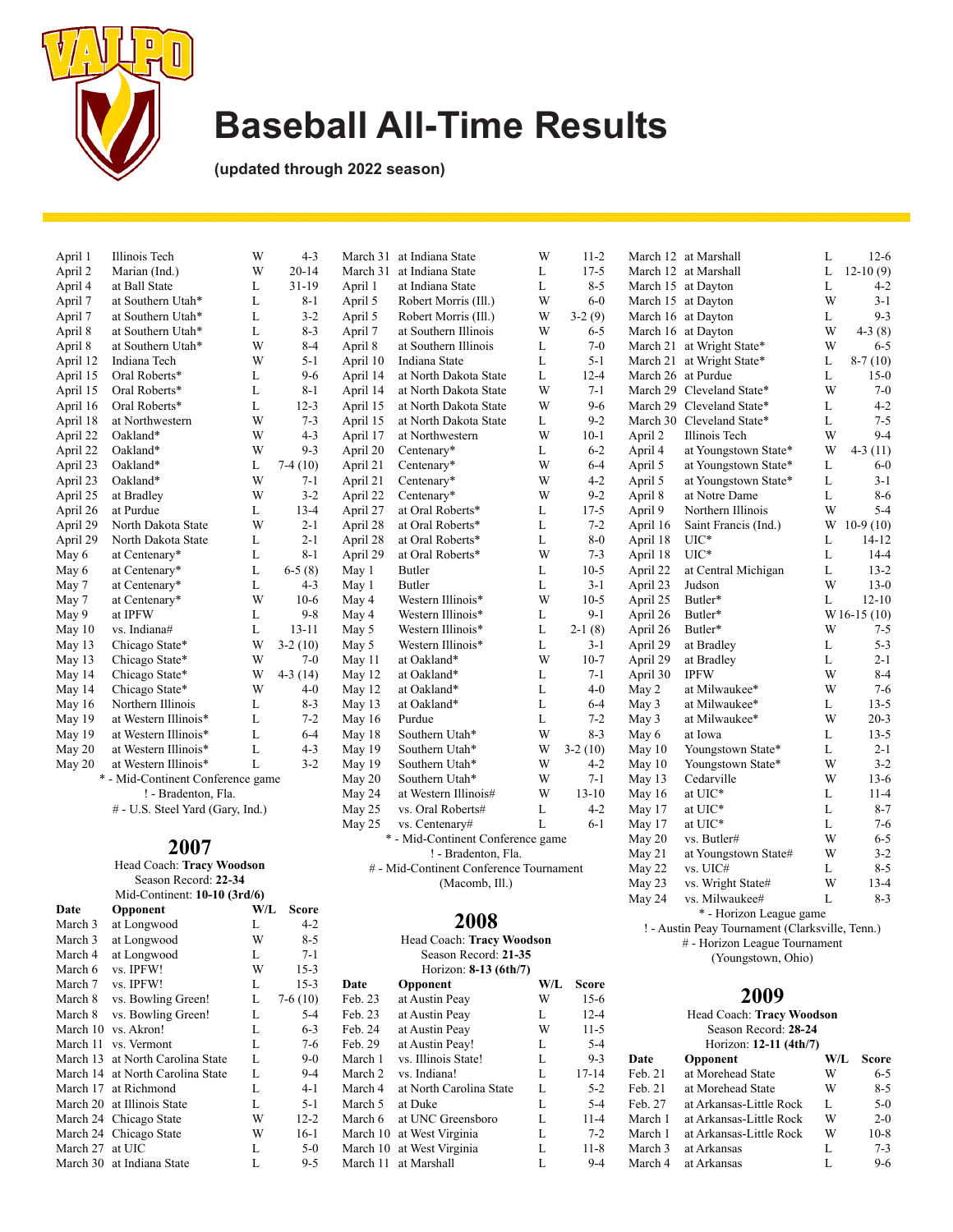

**(updated through 2022 season)**

| March 6            | at Memphis                                                     | L      | $9 - 5$            | March 2            | vs. Maine#                                       | L      | $16-8$             | Season Record: 25-32 |                                                |        |                         |
|--------------------|----------------------------------------------------------------|--------|--------------------|--------------------|--------------------------------------------------|--------|--------------------|----------------------|------------------------------------------------|--------|-------------------------|
| March 7            | at Memphis                                                     | L      | $6-0$              | March 3            | vs. Western Michigan#                            | W      | $10-7$             |                      | Horizon: 14-10 (4th/7)                         |        |                         |
| March 8            | at Memphis                                                     | L<br>L | $3 - 2$<br>$9 - 2$ | March 4            | vs. Duquesne\$<br>vs. Northeastern\$             | L<br>L | $3 - 2$<br>$7 - 1$ | Date<br>Feb. 18      | Opponent                                       | W/L    | <b>Score</b><br>$7 - 3$ |
|                    | March 11 at Mississippi State<br>March 11 at Mississippi State | L      | $5 - 4$            | March 6<br>March 7 | vs. Fairfield#                                   | L      | $2 - 1$            | Feb. 19              | at Austin Peay<br>at Austin Peay               | L      | L 11-10 $(11)$          |
|                    | March 13 at Tennessee Tech                                     | L      | $6 - 4$            | March 9            | at South Carolina                                | L      | $12 - 4$           | Feb. 20              | at Austin Peay                                 | L      | $7 - 3$                 |
|                    | March 13 at Tennessee Tech                                     | W      | $12 - 8$           | March 10           | at South Carolina                                | L      | $7 - 3$            | Feb. 26              | at Cal State Northridge                        | L      | $13 - 4$                |
|                    | March 18 at Notre Dame                                         | L      | $10 - 4$           |                    | March 12 at Gardner-Webb                         | W      | $7 - 5$            | Feb. 27              | at Cal State Northridge                        | W      | $2 - 1$                 |
|                    | March 20 at Butler*                                            | W      | $14-1$             |                    | March 13 at Gardner-Webb                         | L      | $9-4$              | Feb. 27              | at Cal State Northridge                        | L      | $5 - 2$                 |
|                    | March 21 at Butler*                                            | W      | $10-5$             |                    | March 13 at Gardner-Webb                         | W      | $10 - 4$           | Feb. 28              | at Cal State Northridge                        | L      | $6 - 3$                 |
|                    | March 21 at Butler*                                            | L      | $5 - 2$            | March 19           | at Southeast Missouri St.                        | L      | $7 - 4$            | March 1              | at Cal State Bakersfield                       | L      | $9-0$                   |
|                    | March 26 Milwaukee*                                            | L      | $6 - 5$            | March 19           | at Southeast Missouri St.                        | L      | $5 - 3$            | March 2              | at Cal State Bakersfield                       | L      | $7 - 4$                 |
|                    | March 27 Milwaukee*                                            | W      | $4 - 2$            | March 20           | at Southeast Missouri St.                        | L      | $8 - 7$            | March 4              | at Cal Poly                                    | L      | $8 - 3$                 |
|                    | March 27 Milwaukee*                                            | W      | $7 - 5$            |                    | March 30 Central Michigan                        | L      | $17 - 4$           | March 5              | at Cal Poly                                    | L      | $11-0$                  |
| April 4            | at Cleveland State*                                            | W      | $10-5$             | April 2            | Chicago State                                    | W      | $26 - 5$           | March 6              | at Cal Poly                                    | L      | $7 - 1$                 |
| April 4            | at Cleveland State*                                            | L      | $7-6$              | April 2            | Chicago State                                    | W      | $13 - 3$           | March 11 at UNLV     |                                                | L      | $12 - 2$                |
| April 5            | at Cleveland State*                                            | L      | $3 - 1$            | April 3            | Chicago State                                    | W      | $16-4$             | March 12 at UNLV     |                                                | L      | $11 - 5$                |
| April 8            | at Indiana                                                     | L      | $9 - 5$            | April 5            | Wabash                                           | W      | $14-6$             | March 12 at UNLV     |                                                | L      | $7 - 4$                 |
| April 10           | North Dakota                                                   | W      | $3 - 2$            | April 6            | at Purdue                                        | L      | $14-5$             | March 13 at UNLV     |                                                | L      | $6-5(11)$               |
| April 10           | North Dakota                                                   | W      | $2-1(12)$          | April 10           | at Youngstown State*                             | W      | $6-4(10)$          |                      | March 18 at SIU Edwardsville                   | L      | $1-0$                   |
| April 11           | North Dakota                                                   | W      | $6-5(10)$          | April 10           | at Youngstown State*                             | W      | $4 - 0$            |                      | March 19 vs. Creighton !                       | L      | $1-0$                   |
| April 11           | North Dakota                                                   | W      | $5-0$              | April 11           | at Youngstown State*                             | L      | $8 - 1$            |                      | March 20 at SIU Edwardsville                   | W      | $9 - 5$                 |
| April 13           | Grace                                                          | W      | $12-0$             | April 13           | vs. Indiana%                                     | L      | $11 - 2$           |                      | March 25 at Butler *                           | L      | $6 - 2$                 |
| April 15           | Anderson                                                       | W      | $4 - 3$            | April 14           | Indiana-Northwest                                | W      | $17 - 1$           |                      | March 26 at Butler *                           | W      | $12 - 5$                |
| April 17           | Wright State*                                                  | L      | $8 - 1$            | April 16           | Cleveland State*                                 | W      | $9 - 2$            |                      | March 26 at Butler *                           | L      | $14-7$                  |
| April 18           | Wright State*                                                  | L      | $6 - 2$            | April 17           | Cleveland State*                                 | W      | $10-2$             |                      | March 30 at Northwestern                       | W      | $5 - 2$                 |
| April 18           | Wright State*                                                  | W      | $14-1$             | April 17           | Cleveland State*                                 | W      | $14 - 8$           | April 2              | UIC *                                          | W      | $5 - 2$                 |
| April 19           | Saint Francis (Ind.)                                           | W      | $6 - 5$            | April 18           | Saint Francis (Ind.)                             | W      | $8 - 1$            | April 2              | UIC *                                          | L      | $5-0$                   |
| April 25           | at UIC*                                                        | L      | 14-12              | April 20           | <b>IPFW</b>                                      | W      | $14 - 4$           | April 3              | $UIC*$                                         | W      | $13 - 1$                |
| April 26           | at Wright State*                                               | L      | $16-1$             | April 23           | Wright State*                                    | L      | $11 - 1$           | April 5              | Indiana State                                  | L      | $3 - 2$                 |
| April 26           | at Wright State*                                               | W      | $2 - 1$            | April 23           | Wright State*                                    | L      | $10 - 4$           | April 6              | Wabash                                         | W      | $6 - 1$                 |
| April 28           | <b>Bradley</b>                                                 | W      | $5 - 2$            | April 28           | vs. Notre Dame%                                  | L      | $8 - 1$            | April 8              | at Cleveland State *                           | W      | $4-1$                   |
| April 29           | at Northern Illinois                                           | W      | $12 - 2$           | April 30           | at Milwaukee*                                    | W      | $17 - 3$           | April 9              | at Cleveland State *                           | W      | $12 - 2$<br>$6 - 1$     |
| May 1              | Youngstown State*                                              | W<br>W | $6 - 4$<br>$8 - 7$ | May 1              | at Milwaukee*                                    | L      | $7-5(11)$          | April 9              | at Cleveland State *                           | W<br>W | $8 - 1$                 |
| May 2              | Youngstown State*<br>Youngstown State*                         | L      | $13 - 4$           | May 1              | at Milwaukee*                                    | L<br>L | $3-0$<br>$10-8$    | April 12             | Chicago State                                  | W      | $11 - 1$                |
| May 2<br>May 5     | vs. Northwestern!                                              | W      | $14-2$             | May 4<br>May 7     | vs. Northwestern%<br>Butler*                     | L      | $8 - 7$            | April 15<br>April 17 | Youngstown State *<br>Youngstown State *       | W      | $4 - 3$                 |
| May 9              | at Youngstown State*                                           | L      | $8 - 4$            | May 8              | Butler*                                          | L      | $2-1(10)$          | April 17             | Youngstown State *                             | W      | $5 - 2$                 |
| May 9              | at Youngstown State*                                           | W      | $6 - 5$            | May 8              | Butler*                                          | W      | $7 - 2$            | April 18             | Saint Francis (Ind.)                           | W      | $8 - 3$                 |
| May 10             | Butler*                                                        | W      | $7-6$              | May 11             | Northern Illinois                                | W      | $10-7$             | April 21             | at Hawai'i                                     | W      | $8 - 7$                 |
| May 10             | Butler*                                                        | W      | $6 - 3$            | May 14             | Youngstown State*                                | L      | $15 - 5$           | April 22             | at Hawai'i                                     | L      | $9 - 8$                 |
| May 17             | $UIC^*$                                                        | L      | $2-1(10)$          | May 14             | Youngstown State*                                | W      | $14-3$             | April 23             | at Hawai'i                                     | W      | $7 - 2$                 |
| May 20             | at Cleveland State#                                            | L      | $4 - 2$            | May 20             | at UIC*                                          | L      | $13 - 10$          | April 30             | Butler <sup>*</sup>                            | L      | $8 - 6$                 |
| May 21             | vs. Butler#                                                    | W      | $4 - 2$            | May 22             | at UIC*                                          | W      | $9 - 8$            | April 30             | Butler <sup>*</sup>                            | W      | $11 - 4$                |
| May 22             | vs. Milwaukee#                                                 | L      | $10-7$             | May 22             | at UIC*                                          | L      | $10-5$             | May 1                | Cleveland State *                              | W      | $5 - 1$                 |
|                    | * - Horizon League game                                        |        |                    | May 26             | vs. Butler <sup><math>\land</math></sup>         | W      | $7 - 3$            | May 1                | Cleveland State *                              | W      | $2 - 1$                 |
|                    | ! - U.S. Steel Yard (Gary, Ind.)                               |        |                    | May 27             | vs. Milwaukee^                                   | L      | $3-1$              | May 3                | at Northern Illinois                           | L      | $7 - 6$                 |
|                    | # - Horizon League Tournament (Lorain, Ohio)                   |        |                    | May 28             | vs. UIC^                                         | W      | $10-5$             | May 7                | at Wright State *                              | L      | $10-4$                  |
|                    |                                                                |        |                    | May 29             | vs. Milwaukee^                                   | L      | $3 - 1$            | May 7                | at Wright State *                              | W      | $6 - 2$                 |
|                    |                                                                |        |                    |                    | * - Horizon League game                          |        |                    | May 8                | at Wright State *                              | L      | $6 - 5$                 |
|                    | 2010                                                           |        |                    |                    | ! - Jacksonville Tournament (Jacksonville, Fla.) |        |                    | May 14               | Milwaukee*                                     | L      | $7 - 3$                 |
|                    | Head Coach: Tracy Woodson                                      |        |                    |                    | # - Winter Haven, Fla.                           |        |                    | May 14               | Milwaukee*                                     | L      | $7 - 3$                 |
|                    | Season Record: 24-32                                           |        |                    |                    | \$ - Auburndale, Fla.                            |        |                    | May 19               | at Milwaukee *                                 | L      | $4-3(10)$               |
|                    | Horizon: 9-10 (4th/7)                                          |        |                    |                    | % - U.S. Steel Yard (Gary, Ind.)                 |        |                    | May 20               | at Milwaukee *                                 | L      | $6-5(10)$               |
| Date               | Opponent                                                       |        | W/L Score          |                    | ^ - Horizon League Tournament (Gary, Ind.)       |        |                    | May 20               | at Milwaukee *                                 | W      | $14 - 2$                |
| Feb. 19            | at McNeese State                                               | L      | $7 - 6$            |                    |                                                  |        |                    | May 25               | vs. Butler #                                   | W      | $9-0$                   |
| Feb. 20<br>Feb. 21 | at McNeese State<br>at McNeese State                           | L      | $8 - 2$            |                    |                                                  |        |                    | May 27               | vs. UIC #                                      | W      | $11-9$                  |
| Feb. 26            | vs. Oklahoma!                                                  | L<br>L | $12-0$<br>$12-9$   |                    |                                                  |        |                    | May 28               | at Wright State #                              | L      | $4 - 3$                 |
| Feb. 27            | vs. Richmond!                                                  | W      | $9 - 1$            |                    |                                                  |        |                    | May 28               | vs. Youngstown State #                         | W      | 8-6                     |
| Feb. 28            | at Jacksonville!                                               | L      | $23 - 14$          |                    | 2011                                             |        |                    | May 29               | at Wright State #                              | L      | $4 - 3$                 |
| March 2            | vs. Saint Bonaventure#                                         | W      | $17 - 13$          |                    | Head Coach: Tracy Woodson                        |        |                    |                      | * - Horizon League game<br>L. Edwardeville Ill |        |                         |

Head Coach: **Tracy Woodson**

March 2 vs. Saint Bonaventure#

\* - Horizon League game ! - Edwardsville, Ill.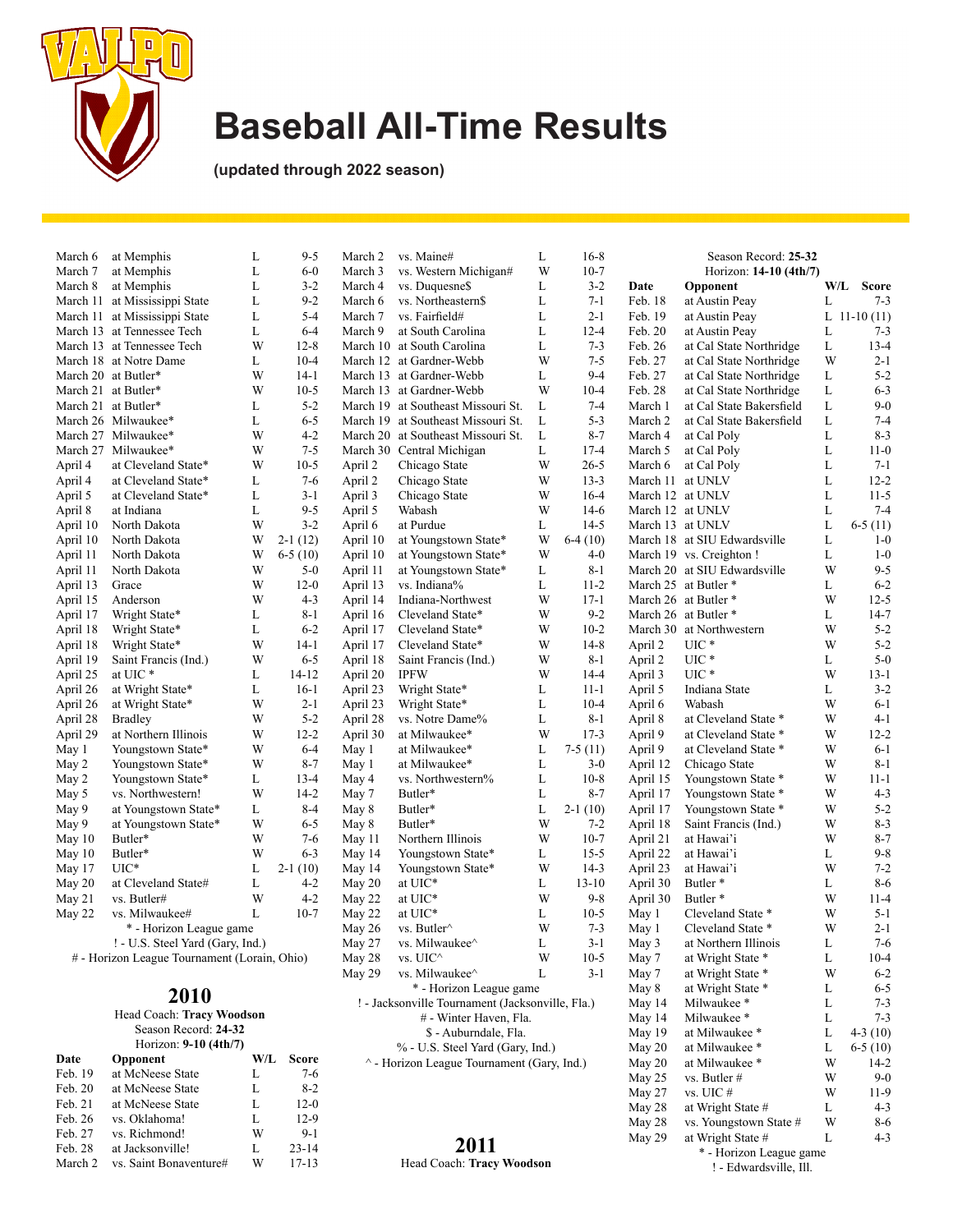

**(updated through 2022 season)**

# - Horizon League Tournament (Dayton, Ohio)

|  | May 26               |                                |        |                  |                      |
|--|----------------------|--------------------------------|--------|------------------|----------------------|
|  | May 27               |                                |        |                  |                      |
|  | June 1               |                                |        |                  |                      |
|  |                      | Season Record: 35-25           |        |                  | June 2               |
|  |                      | Horizon: 22-8 (1st/6)          |        |                  |                      |
|  | Date                 | Opponent                       | W/L    | Score            | ! - H                |
|  | Feb. 17              | at Murray State                | W      | $5-2(13)$        | # - N                |
|  | Feb. 18              | at Murray State                | L      | 2-1              |                      |
|  | Feb. 19              | at Murray State                | W      | $7 - 4$          |                      |
|  | Feb. 24              | at Arkansas                    | L      | $7 - 3$          |                      |
|  | Feb. 25              | at Arkansas                    | L      | $4 - 3$          |                      |
|  | Feb. 26              | at Arkansas                    | W      | $10-9(10)$       |                      |
|  | March 3              | at Gardner-Webb                | L      | 2-1              |                      |
|  | March 4              | at Wofford                     | W      | $8-7(11)$        | Date                 |
|  | March 5              | at South Carolina Upstate      | L      | $8-2$            | Feb. 15              |
|  | March 6              | at Wake Forest                 | L      | $13 - 4$         | Feb. 16              |
|  | March 7              | at Wake Forest                 | L      | $3-0$            | Feb. 17              |
|  | March 9              | at Campbell                    | L      | $6-5(10)$        | Feb. 22              |
|  | March 10             | at Campbell                    | L      | $3-2$            | Feb. 23              |
|  | March 10             | at Campbell                    | L      | $7 - 3$          | Feb. 24              |
|  | March 12             | at Winthrop                    | L      | $8-6$            | March 2              |
|  | March 14             | at Belmont                     | L      | $5 - 3$          | March 3              |
|  | March 16             | at Butler <sup>*</sup>         | L      | 5-4 (10)         | March 4              |
|  | March 17             | at Butler *                    | W      | 15-7             | March 5              |
|  | March 18             | at Butler                      | L      | $13 - 8$         | March 6              |
|  | March 24             | Milwaukee*                     | W      | $7-0$            | March 8              |
|  | March 24             | Milwaukee *                    | W      | $1-0(10)$        | March 9              |
|  | March 25             | Milwaukee*                     | W      | $3 - 2$          | March 10             |
|  | March 30             | Wright State *                 | L      | $7-6(10)$        | March 12             |
|  | March 31             | Wright State *                 | L      | $4 - 2$          | March 13             |
|  | April 1              | Wright State *                 | L      | $4 - 3$          | March 14             |
|  | April 3              | at Western Michigan            | L      | $5 - 4$          | March 15             |
|  | April 5              | at UIC *                       | W      | $8-7(15)$        | March 16             |
|  | April 6              | at UIC *                       | W      | $3-2$            | March 22             |
|  | April 7              | at UIC *                       | L      | $3 - 2$          | March 23             |
|  | April 9              | Grace                          | W      | $12 - 5$         | March 23             |
|  | April 10             | Western Michigan               | W      | $6 - 2$          | March 29             |
|  | April 13             | at Youngstown State *          | W      | $7 - 4$          | March 30             |
|  | April 14             | at Youngstown State *          | W      | $10-0$           | March 30             |
|  | April 15             | at Youngstown State *          | W      | $5 - 4$          | April 1              |
|  | April 17             | at Indiana State               | L      | $2-1(16)$        | April 3              |
|  | April 21             | Butler <sup>*</sup>            | W<br>W | 4-2              | April 5              |
|  | April 22             | Butler <sup>*</sup>            | W      | $1-0$<br>$3 - 2$ | April 6              |
|  | April 22             | Butler <sup>*</sup><br>at IPFW | W      | $11-8$           | April 7              |
|  | April 24             | at Milwaukee *                 | W      | $9-3$            | April 12             |
|  | April 27<br>April 29 | at Milwaukee *                 | W      | $4-1$            | April 13<br>April 14 |
|  | April 29             | at Milwaukee *                 | W      | $2 - 1$          |                      |
|  | May 2                | at Notre Dame                  | W      | $7 - 4$          | April 16             |
|  | May 4                | at Wright State *              | W      | 12-11            | April 17<br>April 19 |
|  |                      | at Wright State *              | L      | $3 - 2$          |                      |
|  | May 5<br>May 6       | at Wright State *              | W      | 4-3              | April 20<br>April 21 |
|  | May 8                | North Central                  | W      | $8-0$            |                      |
|  | May 9                | <b>Ball State</b>              | W      | $3-2(10)$        | April 26<br>April 27 |
|  | May 11               | UIC *                          | W      | 14-2             | April 28             |
|  | May 12               | UIC *                          | L      | 8-3              | April 29             |
|  | May 13               | $_{\mathrm{UIC}}$ *            | W      | 8-2              | April 30             |
|  | May 17               | Youngstown State *             | W      | $8 - 3$          | May 3                |
|  | May 18               | Youngstown State *             | W      | $8-7(11)$        | May 4                |
|  | May 19               | Youngstown State *             | W      | $13 - 2$         | May 5                |
|  |                      |                                |        |                  |                      |

| May 24 | vs. Youngstown State !                     | W | $16-3$   |
|--------|--------------------------------------------|---|----------|
| May 25 | at UIC!                                    | W | $4 - 3$  |
| May 26 | at UIC!                                    | L | $4 - 3$  |
| May 27 | at UIC!                                    | W | $14 - 5$ |
| June 1 | $vs.$ Purdue $#$                           | L | $7 - 2$  |
| June 2 | vs. Kentucky #                             | L | $8 - 1$  |
|        | * - Horizon League game                    |   |          |
|        | ! - Horizon League Tournament (Chicago)    |   |          |
|        | # - NCAA Division I Regionals (Gary, Ind.) |   |          |
|        |                                            |   |          |
|        | 2013                                       |   |          |

Head Coach: **Tracy Woodson** Season Record: **32-28** Horizon: **13-11 (t-2nd/5)**

| $_{\rm l}$     | Date     | Opponent              | W/L | Score     |
|----------------|----------|-----------------------|-----|-----------|
| .2             | Feb. 15  | at Belmont            | L   | $4 - 3$   |
| -4             | Feb. 16  | vs. Ohio !            | W   | $1-0$     |
| -0             | Feb. 17  | at Belmont            | L   | $7 - 3$   |
| ))             | Feb. 22  | at Long Beach State   | L   | $7 - 2$   |
| $\cdot$ 2      | Feb. 23  | at Long Beach State   | L   | $3 - 2$   |
| $\cdot$ 3      | Feb. 24  | at Long Beach State   | L   | $2 - 0$   |
| -6             | March 2  | vs. St. Bonaventure # | W   | $5 - 4$   |
| .3             | March 3  | vs. Northeastern #    | L   | $3-1$     |
| ))             | March 4  | vs. Georgetown #      | L   | $4 - 3$   |
| -7             | March 5  | vs. Villanova #       | W   | $7 - 6$   |
| -8             | March 6  | vs. Toledo #          | L   | $9 - 8$   |
| $\cdot 0$      | March 8  | at USF                | L   | $3 - 2$   |
| )              | March 9  | at USF                | W   | $5 - 2$   |
| -2             | March 10 | at USF                | L   | $7 - 3$   |
| ))             | March 12 | vs. Navy \$           | W   | $7 - 1$   |
| .2             | March 13 | vs. Yale \$           | W   | $9 - 2$   |
| .3             | March 14 | vs. Bucknell \$       | W   | $6 - 2$   |
| -4             | March 15 | vs. UAB \$            | L   | $1-0$     |
| 5)             | March 16 | vs. Miami (Ohio) \$   | W   | $9-6$     |
| $\cdot$ 2      | March 22 | at Wright State *     | L   | $7 - 2$   |
| $\cdot$ 2      | March 23 | at Wright State *     | L   | $6 - 5$   |
| $\cdot$ 5      | March 23 | at Wright State *     | W   | $5-3(10)$ |
| $\cdot$ 2      | March 29 | vs. Milwaukee % *     | L   | $2 - 0$   |
| -4             | March 30 | vs. Milwaukee % *     | L   | $7 - 5$   |
| $\cdot 0$      | March 30 | vs. Milwaukee % *     | L   | $8 - 2$   |
| $\cdot$ 4      | April 1  | Purdue North Central  | W   | $5 - 2$   |
| 5)             | April 3  | at #20 Notre Dame     | L   | $3 - 1$   |
| $\cdot 2$      | April 5  | $UIC*$                | L   | $2 - 1$   |
| -0             | April 6  | $_{\text{UIC}}$       | W   | $6 - 2$   |
| $\overline{2}$ | April 7  | UIC *                 | L   | $4 - 3$   |
| -8             | April 12 | at Youngstown State * | W   | $9 - 2$   |
| .3             | April 13 | at Youngstown State * | W   | $6 - 3$   |
| -1             | April 14 | at Youngstown State * | L   | $4 - 3$   |
| -1             | April 16 | at Western Michigan   | L   | $5 - 4$   |
| -4             | April 17 | Roosevelt             | W   | $15-3$    |
| $\mathbf{1}$   | April 19 | at #9 Arizona State   | L   | $16-3$    |
| $\cdot$ 2      | April 20 | at #9 Arizona State   | L   | $15-3$    |
| .3             | April 21 | at #9 Arizona State   | W   | $8-6$     |
| $\cdot 0$      | April 26 | Wright State *        | W   | $5 - 1$   |
| )              | April 27 | Wright State *        | W   | $17 - 5$  |
| $\cdot$ 2      | April 28 | Wright State *        | W   | $4 - 0$   |
| $\cdot$ 3      | April 29 | Goshen                | W   | $11 - 4$  |
| $\cdot$ 2      | April 30 | Western Michigan      | W   | $5 - 3$   |
| $-3$           | May 3    | Milwaukee*            | W   | $5 - 3$   |
| $\mathbf{I}$   | May 4    | Milwaukee*            | W   | $10-7$    |
| $\cdot$ 2      | May 5    | Milwaukee*            | W   | $7 - 6$   |

| May 7  | Chicago State                                       | W | $5 - 2$  |
|--------|-----------------------------------------------------|---|----------|
| May 10 | at UIC*                                             | L | $3-0$    |
| May 11 | at UIC <sup>*</sup>                                 | L | $12 - 5$ |
| May 12 | at UIC <sup>*</sup>                                 | L | $5 - 2$  |
| May 14 | Toledo                                              | W | $6 - 1$  |
| May 16 | Youngstown State *                                  | W | $4 - 1$  |
| May 17 | Youngstown State *                                  | W | $7 - 4$  |
| May 18 | Youngstown State *                                  | W | $3 - 2$  |
| May 23 | vs. UIC $^{\wedge}$                                 | W | $8 - 7$  |
| May 25 | vs. Milwaukee ^                                     | W | $6 - 4$  |
| May 26 | vs. Wright State $\wedge$                           | W | $3-0$    |
| May 31 | at #13 Indiana $&$                                  | L | $5-4$    |
| June 1 | vs. Florida &                                       | W | $5 - 4$  |
| June 2 | vs. Austin Peay &                                   | L | $5 - 4$  |
|        | * - Horizon League game                             |   |          |
|        | ! - at Nashville, Tenn.                             |   |          |
|        | # - at Port Charlotte, Fla.                         |   |          |
|        | \$ - at Winter Haven, Fla.                          |   |          |
|        | % - at Chicago                                      |   |          |
|        | ^ - at Horizon League Championship (Niles, Ohio)    |   |          |
|        | & - at NCAA Division I Regional (Bloomington, Ind.) |   |          |
|        |                                                     |   |          |

| $7-6$<br>Season Record: 25-28<br>$9 - 8$ |                                                                                                                                                                  |                                                                                                                                                                                                                                                         |                                                                                                                                                      |  |  |  |  |
|------------------------------------------|------------------------------------------------------------------------------------------------------------------------------------------------------------------|---------------------------------------------------------------------------------------------------------------------------------------------------------------------------------------------------------------------------------------------------------|------------------------------------------------------------------------------------------------------------------------------------------------------|--|--|--|--|
|                                          |                                                                                                                                                                  |                                                                                                                                                                                                                                                         |                                                                                                                                                      |  |  |  |  |
| Date                                     | Opponent                                                                                                                                                         |                                                                                                                                                                                                                                                         | <b>Score</b>                                                                                                                                         |  |  |  |  |
| Feb. 14                                  | at Samford                                                                                                                                                       | W                                                                                                                                                                                                                                                       | $6 - 5$                                                                                                                                              |  |  |  |  |
| Feb. 15                                  | at Samford                                                                                                                                                       | W                                                                                                                                                                                                                                                       | $11 - 8$                                                                                                                                             |  |  |  |  |
| Feb. 16                                  | at Samford                                                                                                                                                       | L                                                                                                                                                                                                                                                       | $10-7$                                                                                                                                               |  |  |  |  |
| Feb. 21                                  | at Jacksonville State                                                                                                                                            | L                                                                                                                                                                                                                                                       | $10-0$                                                                                                                                               |  |  |  |  |
| Feb. 22                                  | at Jacksonville State                                                                                                                                            | W                                                                                                                                                                                                                                                       | $10-3$                                                                                                                                               |  |  |  |  |
| Feb. 23                                  | at Jacksonville State                                                                                                                                            | L                                                                                                                                                                                                                                                       | $6 - 3$                                                                                                                                              |  |  |  |  |
| Feb. 28                                  | at McNeese State                                                                                                                                                 | W                                                                                                                                                                                                                                                       | $6 - 5$                                                                                                                                              |  |  |  |  |
| March 1                                  | at McNeese State                                                                                                                                                 | L                                                                                                                                                                                                                                                       | $8-0$                                                                                                                                                |  |  |  |  |
| March 2                                  | at McNeese State                                                                                                                                                 | L                                                                                                                                                                                                                                                       | $15 - 8$                                                                                                                                             |  |  |  |  |
| March 4                                  | at $#10$ Texas                                                                                                                                                   | L                                                                                                                                                                                                                                                       | $7 - 1$                                                                                                                                              |  |  |  |  |
| March 5                                  | at Texas State                                                                                                                                                   | W                                                                                                                                                                                                                                                       | $3-2(10)$                                                                                                                                            |  |  |  |  |
| March 7                                  | at Texas A&M - CC                                                                                                                                                | L                                                                                                                                                                                                                                                       | $7-4$                                                                                                                                                |  |  |  |  |
| March 8                                  | at Texas A&M - CC                                                                                                                                                | W                                                                                                                                                                                                                                                       | $4 - 0$                                                                                                                                              |  |  |  |  |
| March 9                                  | at Texas A&M - CC                                                                                                                                                | W                                                                                                                                                                                                                                                       | $5 - 1$                                                                                                                                              |  |  |  |  |
| March 17                                 | at Chicago State                                                                                                                                                 | W                                                                                                                                                                                                                                                       | $7 - 1$                                                                                                                                              |  |  |  |  |
| March 21                                 | at UIC *                                                                                                                                                         |                                                                                                                                                                                                                                                         | $4 - 3$                                                                                                                                              |  |  |  |  |
| March 22                                 | at UIC*                                                                                                                                                          | L                                                                                                                                                                                                                                                       | $5 - 4$                                                                                                                                              |  |  |  |  |
| March 22                                 |                                                                                                                                                                  |                                                                                                                                                                                                                                                         | $6 - 3$                                                                                                                                              |  |  |  |  |
|                                          |                                                                                                                                                                  |                                                                                                                                                                                                                                                         | $4 - 1$                                                                                                                                              |  |  |  |  |
|                                          |                                                                                                                                                                  |                                                                                                                                                                                                                                                         | $5 - 3$                                                                                                                                              |  |  |  |  |
| April 1                                  | at Notre Dame                                                                                                                                                    |                                                                                                                                                                                                                                                         | $11 - 1$                                                                                                                                             |  |  |  |  |
| April 2                                  | Northern Illinois                                                                                                                                                |                                                                                                                                                                                                                                                         | $10-6$                                                                                                                                               |  |  |  |  |
|                                          |                                                                                                                                                                  |                                                                                                                                                                                                                                                         | $3-1$                                                                                                                                                |  |  |  |  |
|                                          |                                                                                                                                                                  |                                                                                                                                                                                                                                                         | $2 - 0$                                                                                                                                              |  |  |  |  |
|                                          |                                                                                                                                                                  |                                                                                                                                                                                                                                                         | $4 - 2$                                                                                                                                              |  |  |  |  |
|                                          |                                                                                                                                                                  |                                                                                                                                                                                                                                                         | $12 - 5$                                                                                                                                             |  |  |  |  |
|                                          |                                                                                                                                                                  |                                                                                                                                                                                                                                                         | $10-7$                                                                                                                                               |  |  |  |  |
|                                          |                                                                                                                                                                  |                                                                                                                                                                                                                                                         | $13 - 1$                                                                                                                                             |  |  |  |  |
|                                          |                                                                                                                                                                  |                                                                                                                                                                                                                                                         | $12 - 4$                                                                                                                                             |  |  |  |  |
|                                          |                                                                                                                                                                  |                                                                                                                                                                                                                                                         | $4 - 0$                                                                                                                                              |  |  |  |  |
|                                          |                                                                                                                                                                  |                                                                                                                                                                                                                                                         | $3-0$                                                                                                                                                |  |  |  |  |
|                                          |                                                                                                                                                                  |                                                                                                                                                                                                                                                         | $5 - 0$                                                                                                                                              |  |  |  |  |
|                                          | Kalamazoo                                                                                                                                                        |                                                                                                                                                                                                                                                         | $10-3$                                                                                                                                               |  |  |  |  |
|                                          |                                                                                                                                                                  |                                                                                                                                                                                                                                                         | $2 - 1$                                                                                                                                              |  |  |  |  |
|                                          | March 26<br>March 30<br>April 5<br>April 5<br>April 6<br>April 8<br>April 11<br>April 12<br>April 12<br>April 17<br>April 18<br>April 19<br>April 21<br>April 22 | at UIC*<br>at Notre Dame<br>at Butler<br>Wright State *<br>Wright State *<br>Wright State *<br>at Northwestern<br>Youngstown State *<br>Youngstown State *<br>Youngstown State *<br>at Milwaukee *<br>at Milwaukee *<br>at Milwaukee *<br>Ohio Northern | Head Coach: Brian Schmack<br>Horizon: 12-12 (3rd/6)<br>W/L<br>W<br>L<br>L<br>L<br>L<br>L<br>W<br>W<br>L<br>L<br>W<br>W<br>L<br>W<br>L<br>L<br>W<br>L |  |  |  |  |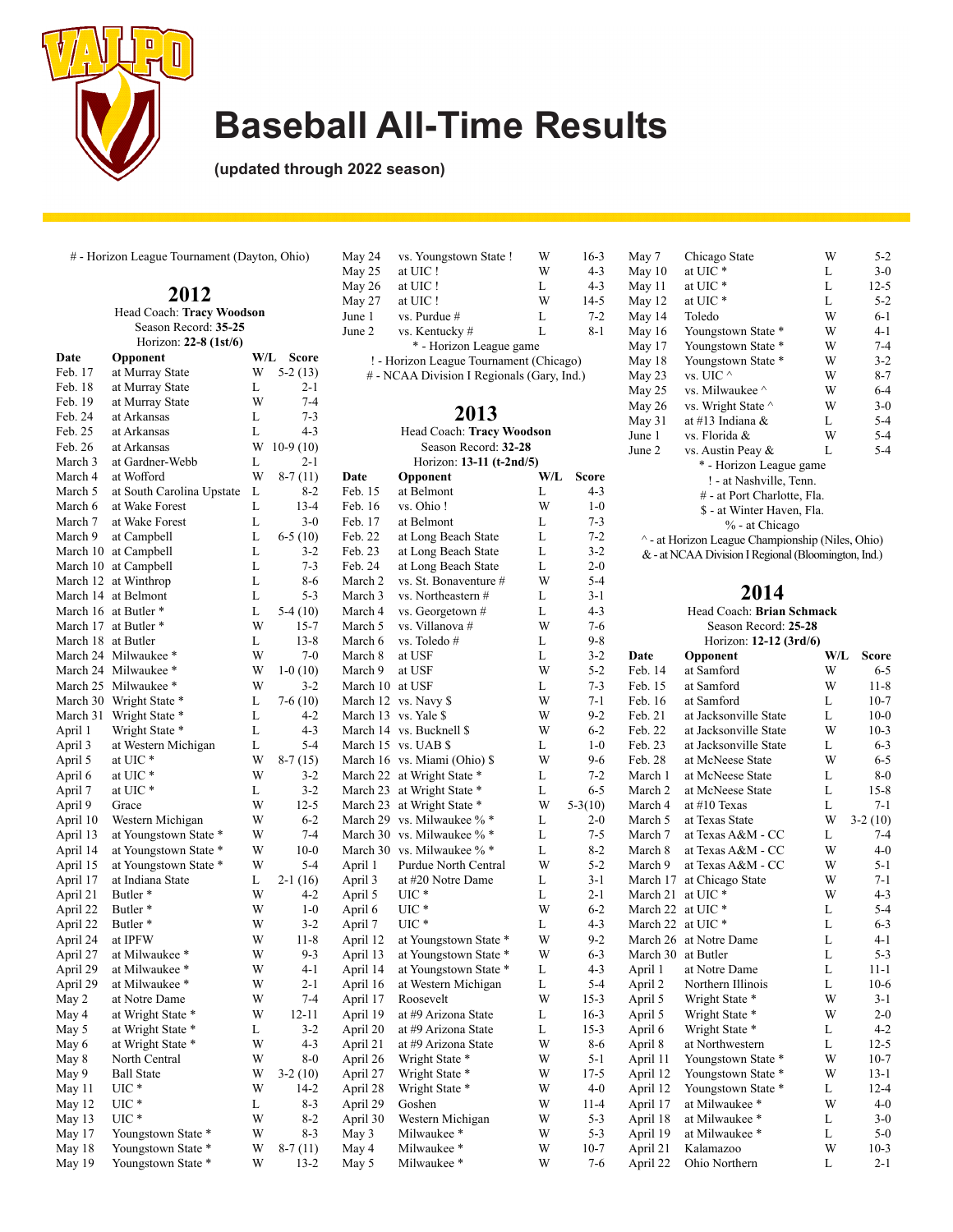

May 2 Milwaukee \* May 3 Milwaukee \*

May 12<br>May 15

 $May 21$ 

April 24 at Oakland \* L 8-6 April 25 at Oakland \* W 14-1 April 26 at Oakland \* W 6-2<br>April 28 Chicago State W 2-1 (11) April 28 Chicago State W 2-1 (11)<br>April 29 at Northern Illinois L 5-3 April 29 at Northern Illinois L 5-3<br>May 1 Milwaukee \* W 6-0 May 1 Milwaukee \* W 6-0<br>May 2 Milwaukee \* L 8-5

May 3 Milwaukee \* L 8-6<br>May 5 Western Michigan W 8-7 (13) May 5 Western Michigan W<br>May 8 Youngstown State \* L May 8 Youngstown State \* L 5-2<br>May 9 Youngstown State \* W 4-3 May 9 Youngstown State \* W 4-3<br>May 10 Youngstown State \* W 5-0

May 15 at Wright State \* L 3-2<br>May 16 at Wright State \* L 4-1 May 16 at Wright State \* L 4-1<br>May 17 at Wright State \* L 6-2 May 17 at Wright State \* L 6-2<br>May 20 Youngstown State ^ W 8-0 Youngstown State  $\wedge$  W 8-0<br>UIC  $\wedge$  L 8-5

May 21 Milwaukee  $\sim$  L 14-2 \* - Horizon League game ^ - at Horizon League Championship (Whiting, Ind.)

> **2016** Head Coach: **Brian Schmack**

Youngstown State \* W 5-0<br>Purdue L 6-4

**(updated through 2022 season)**

| April 25 | UIC *                   | L | $10-1$    |
|----------|-------------------------|---|-----------|
| April 26 | UIC *                   | L | $5 - 1$   |
| April 27 | $_{\mathrm{UIC}}$ *     | L | $6 - 3$   |
| April 29 | Western Michigan        | L | $3 - 2$   |
| April 30 | Chicago State           | W | 8-3       |
| May 2    | Oakland <sup>*</sup>    | W | $5-4(11)$ |
| May 3    | Oakland <sup>*</sup>    | L | $1 - 0$   |
| May 4    | Oakland <sup>*</sup>    | W | 8-4       |
| May 7    | at Western Michigan     | W | 8-4       |
| May 9    | at Wright State *       | W | $11 - 1$  |
| May 10   | at Wright State *       | L | $6 - 4$   |
| May 11   | at Wright State *       | L | $1-0(12)$ |
| May 16   | at Youngstown State *   | W | $6 - 2$   |
| May 16   | at Youngstown State *   | W | $5 - 3$   |
| May 17   | at Youngstown State *   | W | $9-1$     |
| May 21   | Youngstown State ^      | L | $7 - 3$   |
| May 22   | Oakland $\wedge$        | W | $2 - 0$   |
| May 23   | UIC $\wedge$            | W | $1 - 0$   |
| May 23   | Wright State ^          | L | $7-0$     |
|          | * - Horizon League game |   |           |

^ - at Horizon League Championship (Mequon, Wis.)

**2015**

Head Coach: **Brian Schmack** Season Record: **22-31**

|                  | Season Record: 22-31        |     |               | Season Record: 30-28   |                                 |     |              |
|------------------|-----------------------------|-----|---------------|------------------------|---------------------------------|-----|--------------|
|                  | Horizon: 15-14 (4th/6)      |     |               | Horizon: 17-12 (3rd/6) |                                 |     |              |
| Date             | Opponent                    | W/L | <b>Score</b>  | Date                   | Opponent                        | W/L | <b>Score</b> |
| Feb. 13          | at San Diego State          | L   | $5 - 4$       | Feb. 19                | at Jacksonville State           | L   | $9 - 3$      |
| Feb. 14          | at San Diego State          | L   | $22 - 12$     | Feb. 20                | at Jacksonville State           | L   | $11 - 10$    |
| Feb. 15          | at San Diego State          | L   | $3-0$         | Feb. 21                | at Jacksonville State           | W   | $14 - 4$     |
| Feb. 27          | at Gardner-Webb             | L   | $5 - 1$       | Feb. 26                | at New Orleans                  | L   | $9 - 0$      |
| Feb. 28          | at Gardner-Webb             | L   | $5 - 1$       | Feb. 27                | at New Orleans                  | L   | $5 - 3$      |
| March 1          | at Gardner-Webb             | L   | $8 - 7$       | Feb. 28                | at New Orleans                  | L   | $9 - 8$      |
| March 2          | at Western Carolina         | W   | $8 - 7$       | March 1                | at Louisiana-Monroe             | L   | 18-9         |
| March 3          | at Western Carolina         | W   | $18-5$        | March 2                | at Louisiana-Monroe             | W   | $9-6(10)$    |
| March 6          | at USC Upstate              | L   | $8 - 7$       | March 4                | at Louisiana Tech               | W   | $8-3$        |
| March 7          | at USC Upstate              | W   | $17-5$        | March 5                | at Louisiana Tech               | L   | $7 - 2$      |
| March 8          | at USC Upstate              | L   | $17 - 13$     | March 6                | at Louisiana Tech               | L   | $7 - 5$      |
| March 13         | at UIC*                     | L   | $8 - 2$       | March 9                | at Dallas Baptist               | L   | $10-4$       |
| March 14 at UIC* |                             | L   | $3 - 2$       |                        | March 10 at Dallas Baptist      | L   | $2 - 1$      |
| March 15 at UIC* |                             | W   | $15 - 1$      |                        | March 11 at Dallas Baptist      | W   | $6 - 1$      |
| March 17         | at #24 Indiana              | L   | $4 - 0$       |                        | March 12 at Dallas Baptist      | L   | $9 - 2$      |
|                  | March 18 at Purdue          | L   | $2 - 0$       |                        | March 18 at Northern Kentucky * | W   | $5-4(10)$    |
|                  | March 20 Youngstown State * | W   | $9 - 5$       |                        | March 19 at Northern Kentucky * | W   | $6 - 4$      |
|                  | March 21 Youngstown State * | W   | $10-8$        |                        | March 20 at Northern Kentucky * | W   | $16-1$       |
|                  | March 22 Youngstown State * | W   | $4 - 0$       |                        | March 25 Wright State *         | L   | $9 - 6$      |
|                  | March 25 at Chicago State   | W   | $7 - 2$       |                        | March 26 Wright State *         | W   | $3 - 2$      |
|                  | March 28 Wright State *     | W   | $7-6$         |                        | March 26 Wright State *         | L   | $7 - 3$      |
|                  | March 29 Wright State *     | L   | $5 - 4$       |                        | March 29 Ball State             | L   | $3 - 2$      |
|                  | March 31 at Ball State      | L   | $13 - 4$      | April 3                | vs. Milwaukee % *               | W   | $7 - 3$      |
| April 2          | at Milwaukee *              |     | $W 11-10(12)$ | April 3                | vs. Milwaukee % *               | L   | $6 - 5$      |
| April 3          | at Milwaukee *              | L   | $7-6$         | April 5                | Illinois State                  | W   | $8 - 6$      |
| April 4          | at Milwaukee *              | L   | $7 - 3$       | April 12               | at Western Michigan             | W   | $8 - 4$      |
| April 8          | at Notre Dame               | L   | $6-0$         | April 13               | at Notre Dame                   | L   | $3 - 1$      |
| April 10         | Oakland*                    | W   | $9 - 3$       | April 15               | at Oakland *                    | W   | $10-4$       |
| April 11         | Oakland*                    | W   | $8 - 7$       | April 16               | at Oakland *                    | W   | $11-0$       |
| April 12         | Oakland*                    | W   | $15 - 7$      | April 17               | at Oakland *                    | L   | $5 - 3$      |
| April 14         | at Western Michigan         | L   | $6 - 1$       | April 20               | at Chicago State                | W   | $10-6$       |
| April 17         | $UIC*$                      | L   | $12 - 3$      | April 22               | at UIC*                         | L   | $5 - 3$      |
| April 18         | $UIC*$                      | W   | $5 - 4$       | April 22               | at UIC*                         | W   | $5 - 2$      |
| April 19         | $UIC*$                      | L   | $4 - 1$       | April 23               | Milwaukee*                      | W   | $5 - 3$      |

| April 23                | Milwaukee*                     | W | $7 - 6$   |  |  |  |  |
|-------------------------|--------------------------------|---|-----------|--|--|--|--|
| April 25                | Purdue North Central           | W | $17-6(8)$ |  |  |  |  |
| April 26                | Chicago State                  | W | $12 - 4$  |  |  |  |  |
| April 29                | $UL^*$                         | W | $2 - 1$   |  |  |  |  |
| May 1                   | $_{\mathrm{UIC}}$ *            | L | $4-3(10)$ |  |  |  |  |
| May 1                   | $_{\mathrm{UIC}}$ *            | L | $5-0$     |  |  |  |  |
| May 3                   | at Northern Illinois           | L | $11 - 10$ |  |  |  |  |
| May 6                   | at Wright State *              | L | $8-2$     |  |  |  |  |
| May 6                   | at Wright State *              | L | $11 - 10$ |  |  |  |  |
| May 8                   | Northern Kentucky *            | L | $12 - 4$  |  |  |  |  |
| May 8                   | Northern Kentucky <sup>*</sup> | L | $9 - 4$   |  |  |  |  |
| May 11                  | Purdue                         | W | $13 - 10$ |  |  |  |  |
| May 13                  | at Youngstown State *          | W | $15 - 7$  |  |  |  |  |
| May $13$                | at Youngstown State *          | L | $7-6$     |  |  |  |  |
| May 15                  | Oakland*                       | W | $3-2$     |  |  |  |  |
| May 15                  | Oakland <sup>*</sup>           | W | $17 - 2$  |  |  |  |  |
| May 19                  | Youngstown State *             | W | $4 - 0$   |  |  |  |  |
| May 20                  | Youngstown State *             | W | $6 - 1$   |  |  |  |  |
| May 21                  | Youngstown State *             | W | $7 - 5$   |  |  |  |  |
| May 25                  | Northern Kentucky ^            | W | $10-7$    |  |  |  |  |
| May 26                  | Milwaukee ^                    | L | $9-6$     |  |  |  |  |
| May 26                  | UIC $\wedge$                   | W | $4-2$     |  |  |  |  |
| May 27                  | Milwaukee ^                    | W | 12-7      |  |  |  |  |
| May 28                  | at Wright State ^              | L | $7 - 2$   |  |  |  |  |
| * - Horizon League game |                                |   |           |  |  |  |  |

% - Kapco Park (Mequon, Wis.)

^ - at Horizon League Championship (Dayton, Ohio)

| L | $11 - 10$ |                           | 20 F Z                    |         |              |  |  |  |  |
|---|-----------|---------------------------|---------------------------|---------|--------------|--|--|--|--|
| W | $14 - 4$  | Head Coach: Brian Schmack |                           |         |              |  |  |  |  |
| L | $9 - 0$   | Season Record: 24-29      |                           |         |              |  |  |  |  |
| L | $5 - 3$   |                           | Horizon: 13-15 (4th/7)    |         |              |  |  |  |  |
| L | $9 - 8$   | Date                      | Opponent                  | $W/I$ . | <b>Score</b> |  |  |  |  |
| L | 18-9      | Feb. 17                   | at Western Kentucky       | L       | $6 - 5$      |  |  |  |  |
| W | $9-6(10)$ | Feb. 18                   | at Western Kentucky       | L       | $4 - 3$      |  |  |  |  |
| W | $8 - 3$   | Feb. 19                   | at Western Kentucky       | W       | $5 - 2$      |  |  |  |  |
| L | $7 - 2$   | Feb. 24                   | at UAB                    | L       | $5 - 1$      |  |  |  |  |
| L | $7 - 5$   | Feb. 25                   | at UAB                    | L       | $3 - 2$      |  |  |  |  |
| L | $10-4$    | Feb. 26                   | at UAB                    | W       | $9 - 5$      |  |  |  |  |
| L | $2 - 1$   | March 3                   | at Jacksonville           | W       | $6 - 3(10)$  |  |  |  |  |
| W | $6-1$     | March 4                   | at Jacksonville           | W       | $5 - 2$      |  |  |  |  |
| L | $9 - 2$   | March 5                   | at Jacksonville           | L       | $6-3$        |  |  |  |  |
| W | $5-4(10)$ | March 7                   | vs. Pennsylvania%         | W       | $3-0$        |  |  |  |  |
| W | $6 - 4$   | March 8                   | vs. Pennsylvania%         | W       | $16 - 3$     |  |  |  |  |
| W | $16-1$    | March 10                  | at South Florida          | L       | $11 - 2$     |  |  |  |  |
| L | $9-6$     | March 11                  | at South Florida          | L       | $8-1$        |  |  |  |  |
| W | $3 - 2$   |                           | March 12 at South Florida | L       | $6 - 5$      |  |  |  |  |
| L | $7 - 3$   | March 18                  | at Wright State*          | L       | $2 - 1$      |  |  |  |  |
| L | $3 - 2$   | March 19                  | at Wright State*          | L       | $6 - 1$      |  |  |  |  |
| W | $7 - 3$   | March 19                  | at Wright State*          | L       | $7-0$        |  |  |  |  |
| L | $6 - 5$   | March 21                  | at Chicago State          | W       | $13 - 1$     |  |  |  |  |
| W | $8 - 6$   | March 24                  | at UIC*                   | L       | $10-7$       |  |  |  |  |
| W | $8 - 4$   | March 24                  | at UIC*                   | W       | $4 - 2$      |  |  |  |  |
| L | $3 - 1$   | March 26 at UIC*          |                           | L       | $8 - 1$      |  |  |  |  |
| W | $10-4$    | March 29                  | at Purdue                 | W       | $5 - 1$      |  |  |  |  |
| W | $11-0$    | March 31                  | at Wichita State          | L       | $4 - 3$      |  |  |  |  |
| L | $5 - 3$   | April 1                   | at Wichita State          | L       | $3-2$        |  |  |  |  |
| W | $10-6$    | April 2                   | at Wichita State          | L       | $4 - 3$      |  |  |  |  |
| L | $5 - 3$   | April 4                   | at Illinois State         | W       | $4-3(12)$    |  |  |  |  |
| W | $5 - 2$   | April 8                   | Northern Kentucky*        | W       | 8-7          |  |  |  |  |
| W | $5 - 3$   | April 8                   | Northern Kentucky*        | W       | $10-9$       |  |  |  |  |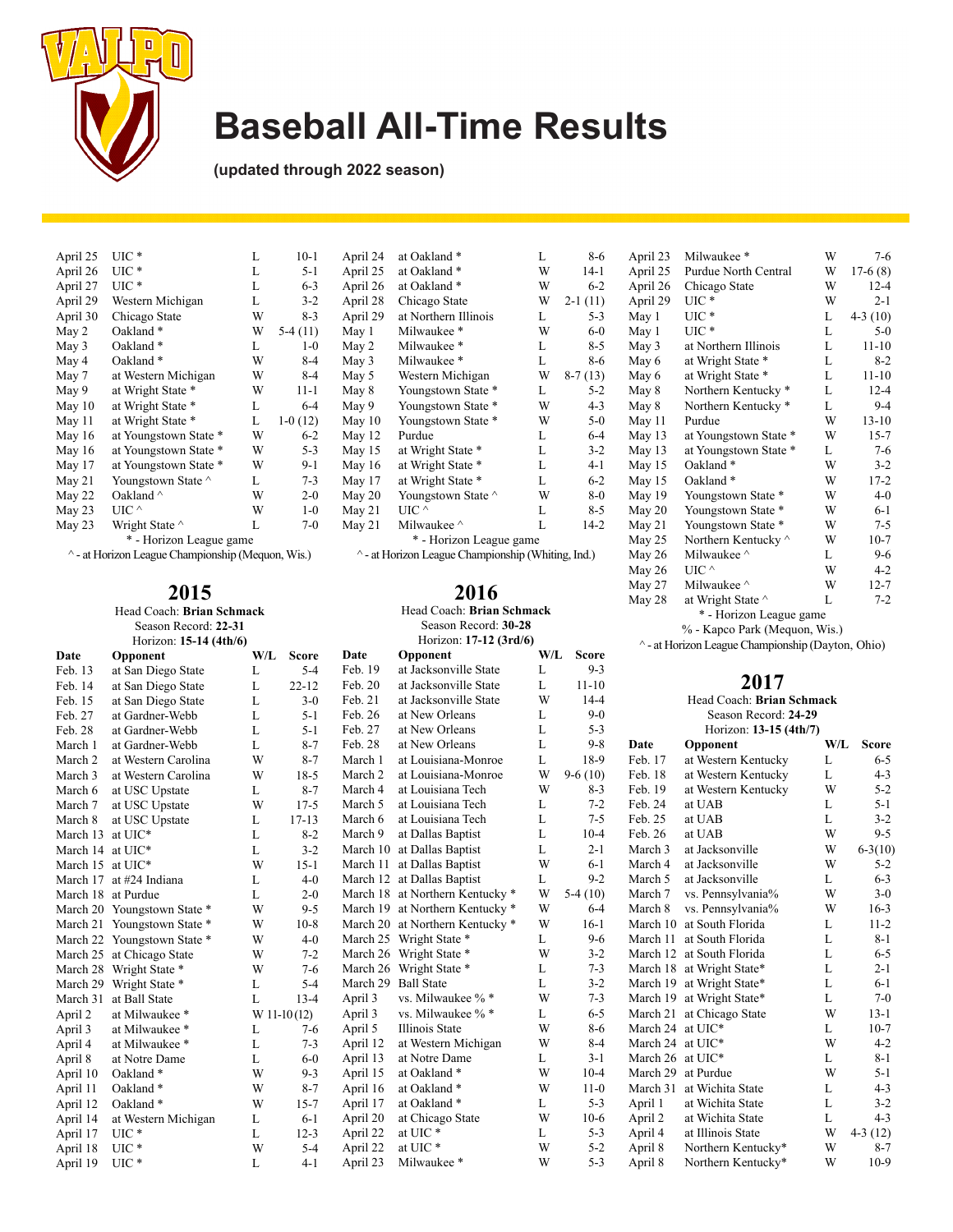

**(updated through 2022 season)**

| April 9  | Northern Kentucky*    | L | $18-7$   |
|----------|-----------------------|---|----------|
| April 11 | at Ball State         | L | $11 - 2$ |
| April 13 | Oakland*              | W | $7-6$    |
| April 14 | Oakland*              | L | $9-6$    |
| April 15 | Oakland*              | L | 19-9     |
| April 18 | Chicago State         | W | $10-3$   |
| April 21 | at Northern Kentucky* | L | $14-5$   |
| April 21 | at Northern Kentucky* | W | $17 - 4$ |
| April 23 | Wright State*         | L | $3 - 1$  |
| April 23 | Wright State*         | W | $9-0$    |
| April 25 | at Notre Dame         | L | $10-3$   |
| April 28 | at Yougnstown State*  | L | $6 - 5$  |
| April 28 | at Youngstown State*  | L | $9 - 7$  |
| April 30 | at Youngstown State*  | W | $10-7$   |
| May 3    | Northern Illinois     | W | $8-2$    |
| May 5    | Youngstown State*     | L | 4-3      |
| May 5    | Youngstown State*     | W | $6 - 2$  |
| May 7    | at Oakland*           | W | $13-3$   |
| May 7    | at Oakland*           | L | $7 - 0$  |
| May 13   | at Milwaukee*         | W | $11-3$   |
| May 13   | at Milwaukee*         | W | $7 - 4$  |
| May 14   | $_{\mathrm{UIC}*}$    | L | $2 - 0$  |
| May 14   | $_{\mathrm{UIC}*}$    | W | $7-6$    |
| May 18   | Milwaukee*            | W | $5 - 4$  |
| May 24   | Oakland <sup>^</sup>  | L | $6 - 4$  |

\* - Horizon League game % - Port St. Lucie, Fla.

^ - at Horizon League Tournament (Chicago)

#### **2018** Head Coach: **Brian Schmack**

Season Record: **19-34** MVC: **6-15 (7th/8)**

| $1$ vi v $\vee$ . U-1 $\vee$ ( / UI/U) |                        |     |           |  |  |  |  |  |
|----------------------------------------|------------------------|-----|-----------|--|--|--|--|--|
| Date                                   | Opponent               | W/L | Score     |  |  |  |  |  |
| Feb. 16                                | at Alabama             | L   | $16-2$    |  |  |  |  |  |
| Feb. 17                                | at Alabama             | L   | $6 - 5$   |  |  |  |  |  |
| Feb. 18                                | at Alabama             | L   | $12-6$    |  |  |  |  |  |
| Feb. 24                                | at Oklahoma            | W   | $11 - 4$  |  |  |  |  |  |
| Feb. 24                                | vs. Holy Cross%        | W   | $20-6$    |  |  |  |  |  |
| Feb. 25                                | at Oklahoma            | L   | $3-2(10)$ |  |  |  |  |  |
| March 2                                | vs. CSUN^              | L   | $14 - 13$ |  |  |  |  |  |
| March 3                                | at Grand Canyon        | W   | $12-6$    |  |  |  |  |  |
| March 4                                | vs. CSUN^              | L   | $6 - 5$   |  |  |  |  |  |
| March 4                                | at Grand Canyon        | W   | $11 - 7$  |  |  |  |  |  |
| March 6                                | at UC Riverside        | L   | $4 - 3$   |  |  |  |  |  |
| March 7                                | at UC Riverside        | L   | $14-5$    |  |  |  |  |  |
| March 9                                | at Loyola Marymount    | L   | $10-3$    |  |  |  |  |  |
| March 11                               | at Loyola Marymount    | L   | $7 - 4$   |  |  |  |  |  |
| March 11                               | at Loyola Marymount    | L   | $15 - 5$  |  |  |  |  |  |
| March 16                               | at Arkansas Pine Bluff | W   | 14-7      |  |  |  |  |  |
| March 17                               | at Arkansas Pine Bluff | L   | $6 - 5$   |  |  |  |  |  |
| March 17                               | at Arkansas Pine Bluff | W   | $12 - 8$  |  |  |  |  |  |
| March 23                               | at Butler              | W   | $9-2$     |  |  |  |  |  |
| March 26                               | <b>Ball State</b>      | L   | $13-5$    |  |  |  |  |  |
| March 28                               | at Purdue              | L   | 4-1       |  |  |  |  |  |
| March 30                               | Bradley*               | L   | $5 - 4$   |  |  |  |  |  |
| March 30                               | Bradley*               | W   | $5-2(10)$ |  |  |  |  |  |
| April 1                                | Bradley*               | L   | $10-4$    |  |  |  |  |  |
| April 6                                | at Southern Illinois*  | L   | $6 - 2$   |  |  |  |  |  |
|                                        |                        |     |           |  |  |  |  |  |

| April 11 | Milwaukee            | W | $23 - 5$  |
|----------|----------------------|---|-----------|
| April 13 | at Michigan State    | L | $5-4(12)$ |
| April 13 | at Michigan State    | W | $7-6$     |
| April 17 | at #25 Illinois      | W | $11 - 7$  |
| April 20 | at Evansville*       | W | $7 - 2$   |
| April 21 | at Evansville*       | L | $9 - 8$   |
| April 22 | at Evansville*       | W | $6-1$     |
| April 25 | at Notre Dame        | L | $6 - 5$   |
| April 27 | $DBU^*$              | L | $8 - 1$   |
| April 28 | DBU*                 | L | $9 - 3$   |
| April 29 | $DBU^*$              | W | $9 - 2$   |
| May 1    | at Northern Illinois | L | $10-7$    |
| May 4    | Missouri State*      | L | $6 - 5$   |
| May 5    | Missouri State*      | L | $6 - 4$   |
| May 6    | Missouri State*      | L | $6 - 2$   |
| May 8    | at Western Michigan  | W | 18-13     |
| May 11   | at Illinois State*   | W | $2 - 1$   |
| May 12   | at Illinois State*   | L | $13-3(8)$ |
| May 13   | at Illinois State*   | L | $8-0$     |
| May 15   | Chicago State        | W | $3-2$     |
| May 17   | Indiana State*       | L | $6 - 3$   |
| May 18   | Indiana State*       | L | $16-0(7)$ |
| May 19   | Indiana State*       | L | $8-2$     |
| May 23   | at DBU#              | W | $13 - 10$ |
| May 24   | vs. Bradley#         | L | $11-9$    |
| May 25   | at DBU#              | L | 7-5       |
|          |                      |   |           |

\* - Missouri Valley Conference game % - Norman, Okla. ^ - Phoenix, Ariz. # - MVC Tournament (Dallas)

#### **2019**

Head Coach: **Brian Schmack** Season Record: **14-36** MVC: **6-15 (7th/8)**

|                 | $11.7 \times 0.0 - 1.01$   |     |              |
|-----------------|----------------------------|-----|--------------|
| Date            | Opponent                   | W/L | <b>Score</b> |
| Feb. 15         | at Lipscomb                | L   | $6 - 0$      |
| Feb. 16         | at Lipscomb                | W   | 8-6          |
| Feb. 24         | at Arkansas State          | L   | $7-6(11)$    |
| Feb. 24         | at Arkansas State          | L   | $7 - 1$      |
| Feb. 25         | at Arkansas State          | L   | $4 - 1$      |
| March 2         | at UNCW                    | L   | $10-8$       |
| March 2         | at UNCW                    | L   | $4 - 3$      |
| March 3         | at UNCW                    | W   | $10-8$       |
| March 5         | at North Carolina A&T      | L   | $11 - 4$     |
| March 9         | at #24 South Carolina      | L   | $9 - 2$      |
| March 9         | at #24 South Carolina      | L   | $3 - 2$      |
| March 10        | at #24 South Carolina      | L   | $12-6$       |
|                 | March 12 at Tennessee Tech | L   | $12-8$       |
| March 16        | at Northern Illinois       | W   | $7-6$        |
| March 16        | at Northern Illinois       | L   | $5 - 2$      |
| March 17        | at Northern Illinois       | W   | $5 - 2$      |
| March 23 Butler |                            | L   | $6 - 4$      |
| March 23 Butler |                            | W   | $5 - 2$      |
| March 24 Butler |                            | L   | $9 - 2$      |
|                 | March 26 at Purdue         | L   | $5 - 1$      |
|                 | March 26 at Ball State     | L   | $14-8$       |
|                 |                            |     |              |

| April 7  | at Southern Illinois* | W | $6 - 2$   | March 29 | at DBU*             | L | $10-5$    |
|----------|-----------------------|---|-----------|----------|---------------------|---|-----------|
| April 8  | at Southern Illinois* | L | $8-0$     | March 30 | at DBU*             | L | $8-0$     |
| April 11 | Milwaukee             | W | $23 - 5$  | March 31 | at DBU*             | L | $6 - 1$   |
| April 13 | at Michigan State     | L | $5-4(12)$ | April 5  | Illinois State*     | L | $13 - 1$  |
| April 13 | at Michigan State     | W | 7-6       | April 6  | Illinois State*     | L | $12-6$    |
| April 17 | at #25 Illinois       | W | $11 - 7$  | April 6  | Illinois State*     | W | $4 - 2$   |
| April 20 | at Evansville*        | W | $7 - 2$   | April 12 | at Indiana State*   | L | $13 - 2$  |
| April 21 | at Evansville*        | L | $9 - 8$   | April 13 | at Indiana State*   | L | $8-0$     |
| April 22 | at Evansville*        | W | $6-1$     | April 13 | at Indiana State*   | L | $11-5$    |
| April 25 | at Notre Dame         | L | $6 - 5$   | April 16 | Western Michigan    | W | $11 - 1$  |
| April 27 | $DBU^*$               | L | 8-1       | April 19 | at SIU Edwardsville | W | $8-0$     |
| April 28 | $DBU^*$               | L | $9 - 3$   | April 20 | at SIU Edwardsville | L | $4 - 3$   |
| April 29 | $DBU^*$               | W | $9-2$     | April 20 | at SIU Edwardsville | L | $16-6$    |
| May 1    | at Northern Illinois  | L | $10-7$    | April 23 | at Notre Dame       | L | $4 - 3$   |
| May 4    | Missouri State*       | L | $6 - 5$   | April 26 | Evansville*         | L | $8 - 1$   |
| May 5    | Missouri State*       | L | $6-4$     | April 28 | Evansville*         | W | $6 - 2$   |
| May 6    | Missouri State*       | L | $6 - 2$   | April 28 | Evansville*         | L | $4 - 2$   |
| May 8    | at Western Michigan   | W | 18-13     | May 3    | at Bradley*         | L | $2 - 1$   |
| May 11   | at Illinois State*    | W | $2 - 1$   | May 4    | at Bradley*         | W | $5 - 2$   |
| May 12   | at Illinois State*    | L | $13-3(8)$ | May 5    | at Bradley*         | L | $13 - 2$  |
| May 13   | at Illinois State*    | L | $8-0$     | May 8    | at Michigan State   | L | $9 - 3$   |
| May 15   | Chicago State         | W | $3-2$     | May $10$ | Southern Illinois*  | W | $5-4(14)$ |
| May 17   | Indiana State*        | L | $6 - 3$   | May 11   | Southern Illinois*  | W | $7 - 1$   |
| May 18   | Indiana State*        | L | $16-0(7)$ | May 12   | Southern Illinois*  | W | 4-1       |
| May 19   | Indiana State*        | L | $8-2$     | May 14   | Chicago State       | W | $4 - 3$   |
| May 23   | at DBU#               | W | $13 - 10$ | May $16$ | at Missouri State*  | L | $5-4$     |
| May 24   | vs. Bradley#          | L | $11-9$    | May 17   | at Missouri State*  | L | $11 - 4$  |
| May 25   | at DBU#               | L | $7 - 5$   | May 18   | at Missouri State*  | L | 8-6       |
|          |                       |   |           | May 21   | vs. Missouri State# | L | $7 - 1$   |

\* - Missouri Valley Conference game

# - MVC Tournament (Normal, Ill.)

|                                        |                     | Head Coach: <b>Brian Schmack</b>          |     |                    |  |  |  |  |  |  |
|----------------------------------------|---------------------|-------------------------------------------|-----|--------------------|--|--|--|--|--|--|
|                                        | Season Record: 2-14 |                                           |     |                    |  |  |  |  |  |  |
|                                        |                     | $MVC: --- (-0.48)$                        |     |                    |  |  |  |  |  |  |
| <b>Season Shortened by Coronavirus</b> |                     |                                           |     |                    |  |  |  |  |  |  |
|                                        | Date                | Opponent                                  | W/L | Score              |  |  |  |  |  |  |
| ore                                    | Feb. 15             | at Western Kentucky                       | L   | $9-3$              |  |  |  |  |  |  |
| $6-0$                                  | Feb. 16             | at Western Kentucky                       | L   | $6 - 2$            |  |  |  |  |  |  |
| 8-6                                    | Feb. 17             | at Western Kentucky                       |     | $W$ 5-3 ( $F/10$ ) |  |  |  |  |  |  |
| (11)                                   | Feb. 21             | at #3 Louisville                          | L   | $3-0$              |  |  |  |  |  |  |
| $7 - 1$                                | Feb. 22             | at #3 Louisville                          | L   | 6-1                |  |  |  |  |  |  |
| $4-1$                                  | Feb. 23             | at #3 Louisville                          | L   | $14 - 10$          |  |  |  |  |  |  |
| $0-8$                                  | Feb. 28             | vs. Southern Miss#                        | L   | $5 - 1$            |  |  |  |  |  |  |
| 4-3                                    | Feb. 28             | at McNeese State#                         | L   | $4 - 2$            |  |  |  |  |  |  |
| $0-8$                                  | Feb. 29             | vs. Southern Miss#                        | L   | 13-11              |  |  |  |  |  |  |
| $1-4$                                  | March 1             | at McNeese State#                         | L   | $8-3$              |  |  |  |  |  |  |
| $9 - 2$                                | March 3             | at Nicholls State                         | L   | $3-2$              |  |  |  |  |  |  |
| $3 - 2$                                | March 6             | at Georgia Southern                       | L   | 8-1                |  |  |  |  |  |  |
| $2 - 6$                                | March 7             | at Georgia Southern                       | L   | $1-0$              |  |  |  |  |  |  |
| $2 - 8$                                | March 8             | at Georgia Southern                       | L   | $12-0$             |  |  |  |  |  |  |
| $7-6$                                  | March 10            | at Alabama State                          | W   | 8-3                |  |  |  |  |  |  |
| $5 - 2$                                | March 11            | at Alabama State                          | L   | 4-2                |  |  |  |  |  |  |
| $5 - 2$                                |                     | # - Lake Area Classic (Lake Charles, La.) |     |                    |  |  |  |  |  |  |
| $6 - 4$                                |                     |                                           |     |                    |  |  |  |  |  |  |
| $5 - 2$                                |                     |                                           |     |                    |  |  |  |  |  |  |
| $9 - 2$                                |                     |                                           |     |                    |  |  |  |  |  |  |
| $5 - 1$                                |                     |                                           |     |                    |  |  |  |  |  |  |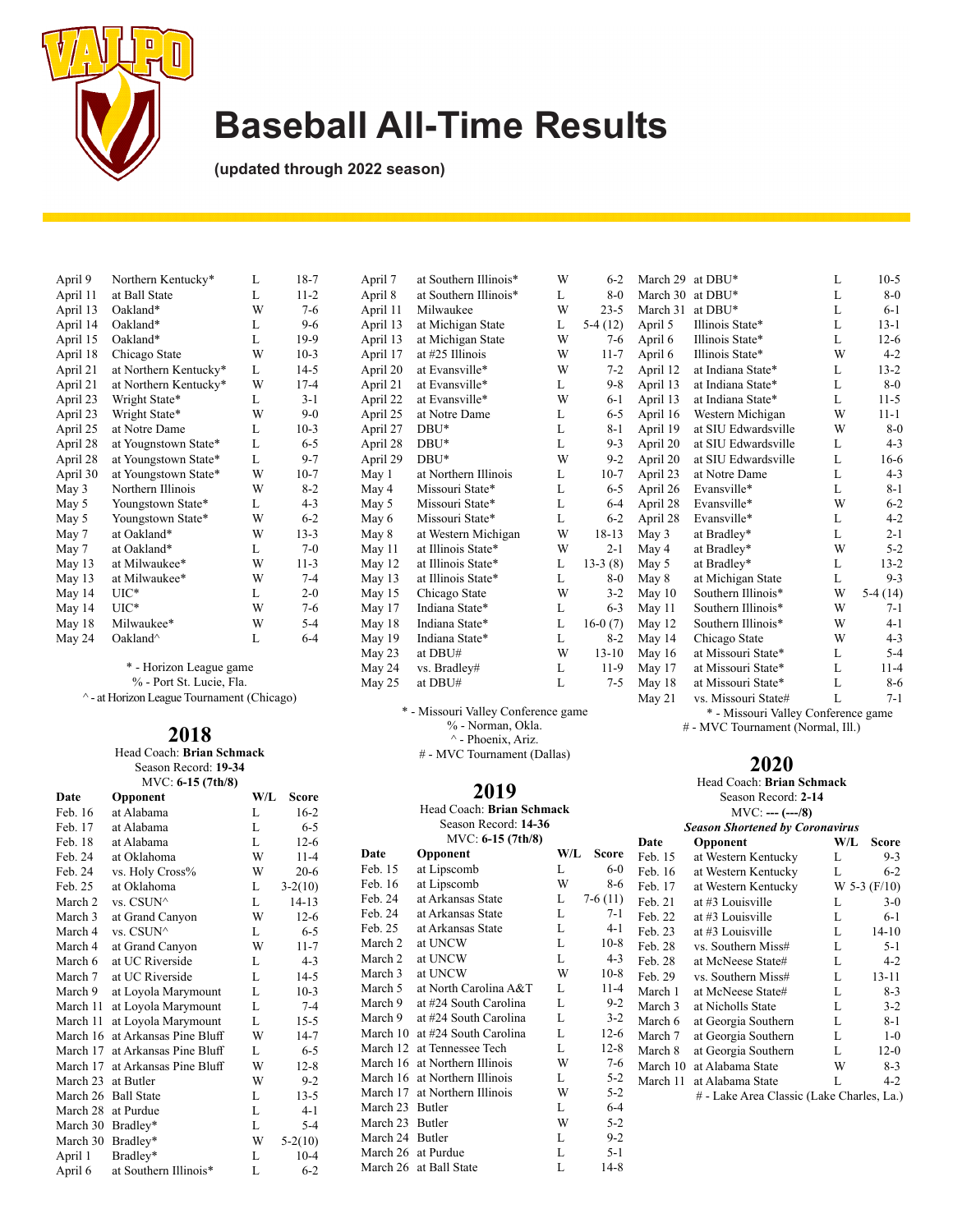

**(updated through 2022 season)**

|                    | 2021                                 |     |              | 2022                 |                                       |     |           |  |  |
|--------------------|--------------------------------------|-----|--------------|----------------------|---------------------------------------|-----|-----------|--|--|
|                    | Head Coach: Brian Schmack            |     |              |                      | Head Coach: Brian Schmack             |     |           |  |  |
|                    | Season Record: 16-35                 |     |              | Season Record: 16-32 |                                       |     |           |  |  |
|                    | MVC: 9-19 (8th/8)                    |     |              | $MVC: 5-15 (8th/8)$  |                                       |     |           |  |  |
| Date               | Opponent                             | W/L | <b>Score</b> | Date                 | Opponent                              | W/L | Score     |  |  |
| Feb. 19            | at UAB                               | W   | $6 - 2$      | Feb. 18              | at Memphis                            | L   | $13-0$    |  |  |
| Feb. 20            | at UAB                               | L   | $8 - 2$      | Feb. 19              | at Memphis                            | L   | $4 - 3$   |  |  |
| Feb. 21            | at UAB                               | L   | $4 - 1$      | Feb. 20              | at Memphis                            | W   | $10-8$    |  |  |
| Feb. 26            | at Jacksonville State                | L   | $5 - 4$      | Feb. 25              | at Alabama A&M                        | W   | 9-2       |  |  |
| Feb. 27            | at Jacksonville State                | L   | $10-2$       | Feb. 25              | at Alabama A&M                        | W   | $3 - 2$   |  |  |
| Feb. 27            | at Jacksonville State                | L   | $13 - 3$     | March 4              | at Omaha                              | W   | 4-2       |  |  |
|                    | March 12 at Middle Tennessee State L |     | $5 - 2$      | March 4              | at Omaha                              | L   | $9-2$     |  |  |
|                    | March 13 at Middle Tennessee State   | W   | $5-0(7)$     | March 5              | at Omaha                              | W   | $7 - 5$   |  |  |
|                    | March 13 at Middle Tennessee State   | W   | $3-2(8)$     | March 12 at SEMO     |                                       | L   | $9-1$     |  |  |
|                    | March 14 at Middle Tennessee State   | L   | $5-0$        | March 13             | at SEMO                               | L   | $16-6$    |  |  |
|                    | March 19 at Western Kentucky         | L   | $8 - 4$      | March 13 at SEMO     |                                       | L   | $10-8$    |  |  |
|                    | March 20 at Western Kentucky         | W   | $8-6(11)$    |                      | March 15 at No. 6 Notre Dame          | L   | $12 - 1$  |  |  |
|                    | March 21 at Western Kentucky         | L   | $11 - 1$     |                      | March 18 at Murray State              | L   | $8 - 2$   |  |  |
|                    | March 23 at #14 Notre Dame           | L   | $6 - 3$      |                      | March 19 at Murray State              | W   | $7 - 2$   |  |  |
| March 26 at Butler |                                      | L   | $5-4(10)$    | March 19             | at Murray State                       | L   | 5-1       |  |  |
| March 27 at Butler |                                      | W   | 7-1          |                      | March 20 at Murray State              | W   | 6-1       |  |  |
| March 27 at Butler |                                      | L   | $13 - 10$    |                      | March 25 St. Bonaventure              | W   | $8 - 5$   |  |  |
| April 1            | at DBU*                              | L   | $6 - 1$      |                      | March 26 St. Bonaventure              | W   | $10-0$    |  |  |
| April 2            | at DBU*                              | L   | $8-4(7)$     |                      | March 29 Purdue Fort Wayne            | L   | $11-3$    |  |  |
| April 2            | at DBU*                              | L   | $9 - 8$      | April 1              | at UIC                                | L   | $9 - 7$   |  |  |
| April 3            | at DBU*                              | L   | $5 - 2$      | April 1              | at UIC                                | W   | 8-3       |  |  |
| April 16           | at #23 Indiana State*                | L   | $5-0$        | April 3              | at UIC                                | W   | $5 - 2$   |  |  |
| April 17           | at #23 Indiana State*                | L   | $11-2(7)$    | April 5              | at Milwaukee                          | L   | $3 - 2$   |  |  |
| April 17           | at #23 Indiana State*                | L   | $6 - 2$      | April 5              | at Milwaukee                          | L   | $8-3(7)$  |  |  |
| April 18           | at #23 Indiana State*                | L   | $12 - 1$     | April 9              | Indiana State*                        | L   | $2-0(7)$  |  |  |
| April 23           | Southern Illinois*                   | W   | $7 - 6$      | April 10             | Indiana State*                        | L   | $15-8$    |  |  |
| April 23           | Southern Illinois*                   | W   | $4-3(7)$     | April 10             | Indiana State*                        | L   | $11 - 8$  |  |  |
| April 24           | Southern Illinois*                   | L   | $10-4$       | April 12             | at Eastern Illinois                   | L   | $7 - 5$   |  |  |
| April 25           | Southern Illinois*                   | W   | $4 - 2$      | April 15             | at Illinois State*                    | L   | $7 - 0$   |  |  |
| April 27           | at #8 Notre Dame                     | L   | $8 - 7$      | April 16             | at Illinois State*                    | W   | $10-2$    |  |  |
| April 30           | Illinois State*                      | W   | $3 - 2$      | April 17             | at Illinois State*                    | W   | $2 - 1$   |  |  |
| May 1              | Illinois State*                      | L   | $12-3(7)$    | April 19             | at No. 18 Notre Dame                  | L   | $5 - 1$   |  |  |
| May 1              | Illinois State*                      | W   | $17 - 13$    | April 23             | Missouri State*                       | L   | $14-2(8)$ |  |  |
| May 2              | Illinois State*                      | W   | 7-6          | April 23             | Missouri State*                       | L   | 9-4       |  |  |
| May 7              | at Bradley*                          | L   | $9 - 5$      | April 24             | Missouri State*                       | L   | $6-1(7)$  |  |  |
| May 7              | at Bradley*                          | W   | $2-1(7)$     | April 26             | at Purdue                             | L   | $6-5(10)$ |  |  |
| May 8              | at Bradley*                          | L   | $3 - 2$      | April 29             | at Southern Illinois*                 | L   | $4 - 0$   |  |  |
| May 8              | at Bradley*                          | W   | $10-3$       | April 30             | at Southern Illinois*                 | L   | $15 - 12$ |  |  |
| May 11             | #8 Notre Dame                        | L   | $7 - 4$      | May 1                | at Southern Illinois*                 | W   | $11 - 10$ |  |  |
| May 14             | Evansville*                          | L   | $13-6$       | May 7                | $DBU^*$                               | L   | 5-1       |  |  |
| May 15             | Evansville*                          | W   | $5-1(7)$     | May 7                | $DBU^*$                               | L   | $3-0$     |  |  |
| May 15             | Evansville*                          | L   | $12-9$       | May $8$              | $DBU^*$                               | L   | $8 - 3$   |  |  |
| May 16             | Evansville*                          | L   | $11-9(10)$   | May 13               | Bradley*                              | L   | 7-6       |  |  |
| May 20             | at Missouri State*                   | L   | $2 - 1$      | May 14               | Bradley*                              | W   | $8 - 2$   |  |  |
| May 21             | at Missouri State*                   | L   | $7-6(8)$     | May 15               | Bradley*                              | L   | $2 - 0$   |  |  |
| May 21             | at Missouri State*                   | L   | 9-4          | May 19               | at Evansville*                        | L   | 9-2       |  |  |
| May 22             | at Missouri State*                   | L   | $2 - 1$      | May 20               | at Evansville*                        | W   | 8-4       |  |  |
| May 25             | vs. Missouri State#                  | W   | $6-4(10)$    | May 25               | vs. Indiana State#                    | L   | 8-0       |  |  |
| May 26             | vs. DBU#                             | L   | $12 - 2$     |                      | * - Missouri Valley Conference game   |     |           |  |  |
| May 27             | vs. Illinois State#                  | W   | $6 - 5$      |                      | # - MVC Tournament (Springfield, Mo.) |     |           |  |  |
| May 28             | at Southern Illinois#                | L   | $11 - 5$     |                      |                                       |     |           |  |  |
|                    |                                      |     |              |                      |                                       |     |           |  |  |

\* - Missouri Valley Conference game

# - MVC Tournament (Carbondale, Ill.)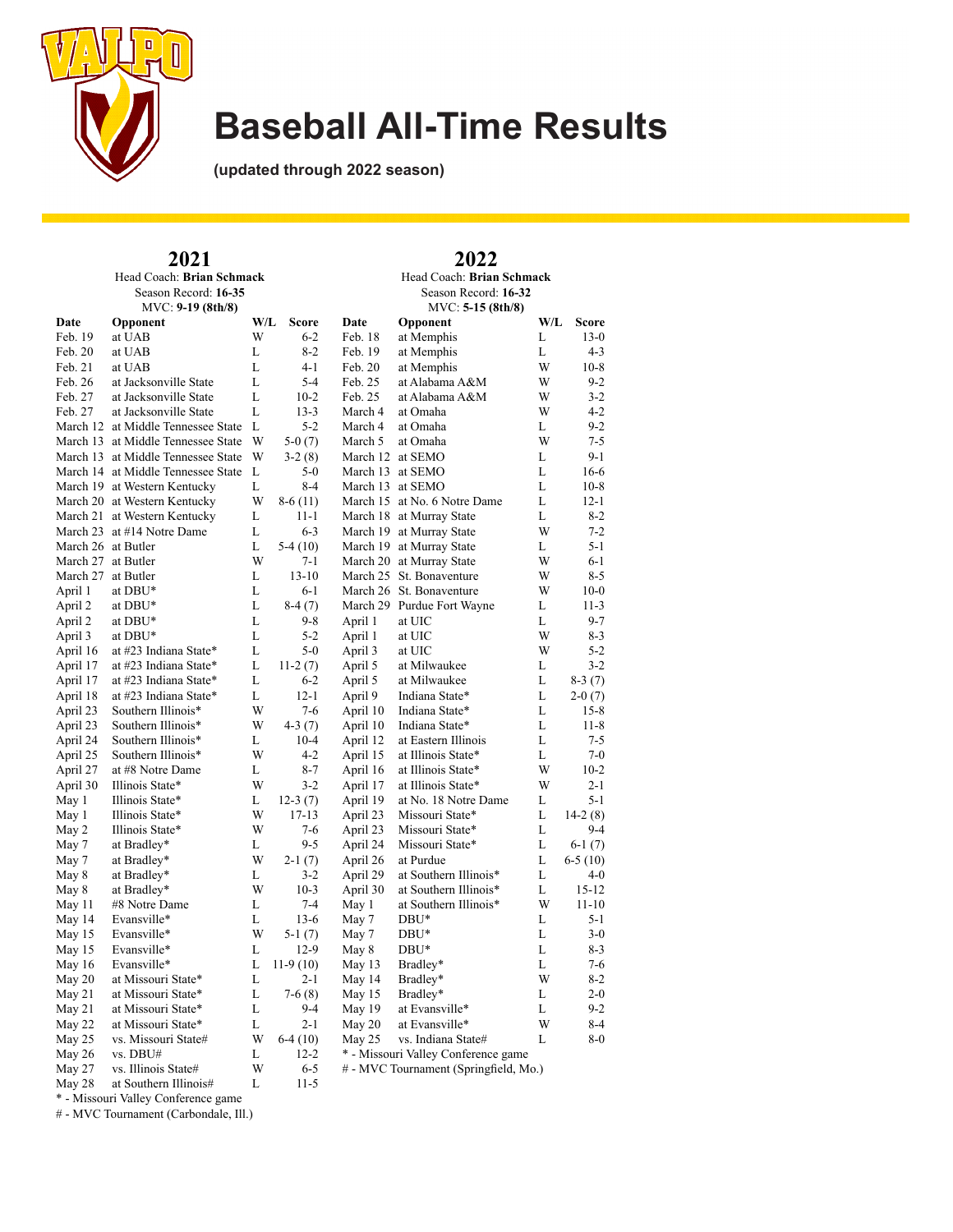

**(updated through 2022 season)**

## **Series Records vs. Opponents**

|                                  | <b>First</b> | Last |               |                                     | First | Last |               |                                                | First | Last |               |
|----------------------------------|--------------|------|---------------|-------------------------------------|-------|------|---------------|------------------------------------------------|-------|------|---------------|
| <b>Opponent</b>                  | Mtg.         | Mtg. | Rec.          | <b>Opponent</b>                     | Mtg.  | Mtg. | <u>Rec.</u>   | <b>Opponent</b>                                | Mtg.  | Mtg. | Rec.          |
| Adrian                           | 1987         | 1987 | $4 - 0$       | East Tennessee State                | 2001  | 2001 | $0 - 1$       | Marian (Ind.)                                  | 2006  | 2006 | $1-0$         |
| Air Force                        | 2005         | 2005 | $0 - 1$       | Eastern Illinois                    | 1949  | 2022 | $5 - 22$      | Marietta                                       | 1980  | 1989 | $5 - 15 - 3$  |
| Akron                            | 1990         | 2007 | $4 - 10$      | Elmhurst                            | 1988  | 1988 | $0 - 1$       | Marist                                         | 1997  | 1997 | $1-0$         |
| Alabama                          | 2018         | 2018 | $0 - 3$       | Evansville                          | 1948  | 2022 | $40 - 25$     | Marshall                                       | 2008  | 2008 | $0 - 3$       |
| Alabama A&M                      | 2022         | 2022 | $2 - 0$       | Fairfield                           | 1979  | 2010 | $0 - 3$       | McNeese State                                  | 2010  | 2020 | $1 - 7$       |
| Alabama State                    | 1992         | 2020 | $2 - 5$       | Ferris State                        | 1987  | 1987 | $1 - 1$       | Memphis                                        | 1948  | 2022 | $3 - 11$      |
| Anderson                         | 2009         | 2009 | $1-0$         | Florida                             | 2013  | 2013 | $1-0$         | (formerly known as Memphis State)              |       |      |               |
| Arizona State                    | 2013         | 2013 | $1 - 2$       | Florida State                       | 1982  | 1982 | $0 - 1$       | Mercer                                         | 1979  | 1980 | $2 - 2$       |
| Arkansas                         | 2009         | 2012 | $1 - 4$       | Franklin                            | 1979  | 1984 | $4 - 1$       | Mercyhurst                                     | 1999  | 1999 | $1-0$         |
| Arkansas Pine Bluff              | 2018         | 2018 | $2 - 1$       | Gardner-Webb                        | 2010  | 2015 | $2 - 5$       | Miami (Ohio)                                   | 2013  | 2013 | $1-0$         |
| Arkansas State                   | 1948         | 1948 | $0 - 2$       | George Williams                     | 1981  | 1982 | $4-0$         | Michigan State                                 | 1987  | 2019 | $2 - 4$       |
| Arkansas-Little Rock             | 2009         | 2009 | $2 - 1$       | Georgetown (D.C.)                   | 2013  | 2013 | $0 - 1$       | Middle Tennessee State                         | 2021  | 2021 | $2 - 2$       |
| Ashland                          | 1979         | 1984 | $4-1$         | Georgetown (Ky.)                    | 1980  | 1982 | $1 - 1$       | Milwaukee                                      | 1990  | 2022 | 33-41         |
| Auburn-Montgomery                | 1989         | 1995 | $1 - 8 - 1$   | Georgia Southern                    | 2020  | 2020 | $0 - 3$       | Minnesota                                      | 1968  | 2002 | $0 - 4$       |
| Augustana (Ill.)                 | 1987         | 1987 | $1-0$         | Goshen                              | 1984  | 2013 | $6-0$         | Mississippi State                              | 2009  | 2009 | $0 - 2$       |
| <b>Austin Peay</b>               | 1982         | 2013 | $5 - 18$      | Grace                               | 1984  | 2012 | $7-0$         | Missouri                                       | 1978  | 1978 | $0 - 1$       |
| <b>Ball State</b>                | 1948         | 2019 | $28-40-1$     | Grand Canyon                        | 2018  | 2018 | $2 - 0$       | Missouri-Rolla                                 | 1980  | 1986 | $11 - 1$      |
| Belmont                          | 2001         | 2013 | $0 - 4$       | <b>Grand Valley State</b>           | 1986  | 1987 | $3 - 5$       | (now known as Missouri S&T)                    |       |      |               |
| Bethel (Ind.)                    | 1975         | 2002 | $17 - 2 - 1$  | <b>Grand View</b>                   | 1986  | 1991 | $3-2$         | Missouri State                                 | 1985  | 2022 | $1 - 16$      |
| Birmingham Southern              | 1979         | 1979 | $0 - 2$       | <b>Great Lakes</b>                  | 1947  | 1947 | $2 - 0$       | (formerly known as Southwest Missouri St.)     |       |      |               |
| Bluffton                         |              |      |               |                                     |       |      |               |                                                |       |      |               |
|                                  | 1992         | 1992 | $2 - 0$       | Harvard                             | 2003  | 2003 | $1-0$         | Monmouth                                       | 1982  | 2010 | $2 - 1$       |
| <b>Boston College</b>            | 1997         | 2004 | $3-9$         | Hawai'i                             | 2011  | 2011 | $2 - 1$       | Montevallo                                     | 1985  | 1985 | $1-0$         |
| <b>Bowling Green</b>             | 2005         | 2007 | $1 - 3$       | Hiram (Ohio)                        | 1962  | 1962 | $1-0$         | Morehead State                                 | 2009  | 2009 | $2 - 0$       |
| <b>Bradley</b>                   | 1991         | 2022 | $16 - 21$     | Hofstra                             | 1997  | 1997 | $1-0$         | Murray State                                   | 1994  | 2022 | $4 - 4$       |
| Brooklyn                         | 1981         | 1982 | $1 - 1$       | <b>Holy Cross</b>                   | 2000  | 2018 | $2 - 2$       | Navy                                           | 2013  | 2013 | $1-0$         |
| Bucknell                         | 2013         | 2013 | $1-0$         | Hope                                | 1968  | 1971 | $4 - 0$       | Nevada                                         | 1993  | 1993 | $0 - 2$       |
| Butler                           | 1952         | 2021 | $81 - 58 - 1$ | Huntingdon                          | 1994  | 1995 | $0 - 4$       | New Orleans                                    | 2016  | 2016 | $0 - 3$       |
| Cal Poly                         | 2011         | 2011 | $0 - 3$       | Illinois                            | 1946  | 2018 | $4 - 16$      | Nicholls State                                 | 1973  | 2020 | $1 - 2$       |
| Cal State Bakersfield            | 2011         | 2011 | $0 - 2$       | Illinois State                      | 1969  | 2022 | $15 - 25 - 1$ | North Carolina A&T                             | 2019  | 2019 | $0 - 1$       |
| <b>CSUN</b>                      | 2011         | 2018 | $1 - 5$       | Illinois Tech                       | 1946  | 2008 | $9 - 5$       | North Carolina State                           | 2007  | 2008 | $0 - 3$       |
| Cal State Sacramento             | 1993         | 1993 | $0 - 1$       | Indiana                             | 1949  | 2015 | $12 - 35$     | North Central                                  | 2012  | 2012 | $1-0$         |
| Campbell                         | 2012         | 2012 | $0 - 3$       | Indiana State                       | 1947  | 2022 | $30 - 54 - 1$ | North Dakota                                   | 1978  | 2009 | $6-0$         |
| Canisius                         | 2000         | 2000 | $0 - 1$       | Indiana Tech                        | 2001  | 2006 | $5-0$         | North Dakota State                             | 1990  | 2007 | $6-6$         |
| Cedarville                       | 2008         | 2008 | $1-0$         | Indiana-Northwest                   | 2010  | 2010 | $1-0$         | Northeastern                                   | 2004  | 2013 | $1 - 4$       |
| Centenary                        | 2004         | 2007 | $9 - 8$       | Indianapolis                        | 1971  | 1995 | $26 - 18$     | Northeastern Illinois                          | 1986  | 1998 | $17 - 22$     |
| Central Michigan                 | 2006         | 2010 | $0 - 3$       | (formerly known as Indiana Central) |       |      |               | Northern Illinois                              | 1946  | 2019 | $14 - 24 - 1$ |
| Central Missouri State           | 1980         | 1980 | $1 - 2$       | Iowa                                | 2008  | 2008 | $0 - 1$       | (formerly known as Northern Illinois Teachers) |       |      |               |
| (now known as Central Missouri)  |              |      |               | <b>IUPUI</b>                        | 1988  | 2001 | $20 - 7 - 1$  | Northern Kentucky                              | 1984  | 2017 | $8 - 6$       |
| Chanute Field                    | 1946         | 1952 | $4 - 2$       | Jacksonville                        | 1982  | 2017 | $2 - 2 - 1$   | Northwestern                                   | 1946  | 2014 | $9 - 24$      |
| Chicago                          | 1947         | 1966 | $9 - 4$       | Jacksonville State                  | 1979  | 2021 | $2-9$         | Notre Dame                                     | 1958  | 2022 | $21 - 81$     |
| Chicago State                    | 1983         | 2019 | $62 - 28$     | Judson                              | 2008  | 2008 | $1-0$         | Oakland                                        | 1999  | 2017 | $33 - 22$     |
| Christian Brothers               | 1975         | 1989 | $2 - 3$       | Kalamazoo                           | 2014  | 2014 | $1-0$         | Ohio                                           | 1968  | 2013 | $1 - 1$       |
| Cincinnati                       | 1985         | 1985 | $0 - 1$       | Kentucky                            | 2012  | 2012 | $0 - 1$       | Ohio Dominican                                 | 1986  | 1991 | $2 - 4 - 2$   |
| Cleveland State                  | 1984         | 2011 | 33-28         | Kentucky Wesleyan                   | 1962  | 1962 | $1-0$         | Ohio Northern                                  | 1974  | 2014 | $0 - 2$       |
| Concord                          | 1988         | 1988 | $0 - 2$       |                                     | 1963  | 1978 | $5 - 3$       | Ohio State                                     | 1966  | 1967 | $0 - 2$       |
| Concordia (Ill.)                 | 1947         | 1985 | $11-0$        | Lambuth<br>Lehigh                   | 2004  | 2005 | $2 - 0$       | Oklahoma                                       | 2010  | 2018 | $1 - 2$       |
| (now known as Concordia Chicago) |              |      |               | Lewis                               | 1996  | 2005 | $8 - 2$       | Olivet                                         | 1980  | 1988 | $8 - 4$       |
|                                  |              |      |               |                                     |       |      |               |                                                |       |      |               |
| Concordia (Mo.)                  | 1946         | 1951 | $14-3$        | Lipscomb                            | 2019  | 2019 | $1 - 1$       | Olivet Nazarene                                | 1990  | 1990 | $0 - 1$       |
| Creighton                        | 2011         | 2011 | $0 - 1$       | Long Beach State                    | 2013  | 2013 | $0 - 3$       | Omaha                                          | 2022  | 2022 | $2 - 1$       |
| Cumberland                       | 1989         | 1991 | $0 - 4$       | Longwood                            | 2007  | 2007 | $1 - 2$       | <b>Oral Roberts</b>                            | 1998  | 2007 | $4 - 44$      |
| Dallas Baptist                   | 2016         | 2022 | $3-17$        | Louisiana-Monroe                    | 2016  | 2016 | $1 - 1$       | Pace                                           | 1997  | 1997 | $1-0$         |
| Dayton                           | 2008         | 2008 | $2 - 2$       | Louisiana Tech                      | 2016  | 2016 | $1 - 2$       | Pacific                                        | 1993  | 1993 | $0 - 4$       |
| Delta State                      | 1969         | 1973 | $1 - 4$       | Louisville                          | 1983  | 2020 | $2 - 4$       | Pennsylvania                                   | 2017  | 2017 | $2 - 0$       |
| DePaul                           | 1948         | 1948 | $1 - 1$       | Loyola Marymount                    | 2018  | 2018 | $0 - 3$       | Pittsburgh                                     | 1997  | 1997 | $1 - 1$       |
| DePauw                           | 1953         | 1998 | 38-12         | MacMurray                           | 1971  | 1988 | $2 - 2$       | Purdue                                         | 1949  | 2022 | 20-69         |
| Duke                             | 2008         | 2008 | $0 - 1$       | Maine                               | 2005  | 2010 | $1 - 1$       | Purdue Calumet                                 | 1976  | 1979 | $5-0$         |
| Duquense                         | 2003         | 2010 | $1 - 3$       | Manchester                          | 1953  | 2002 | $20 - 3$      | Purdue North Central                           | 2013  | 2016 | $2 - 0$       |